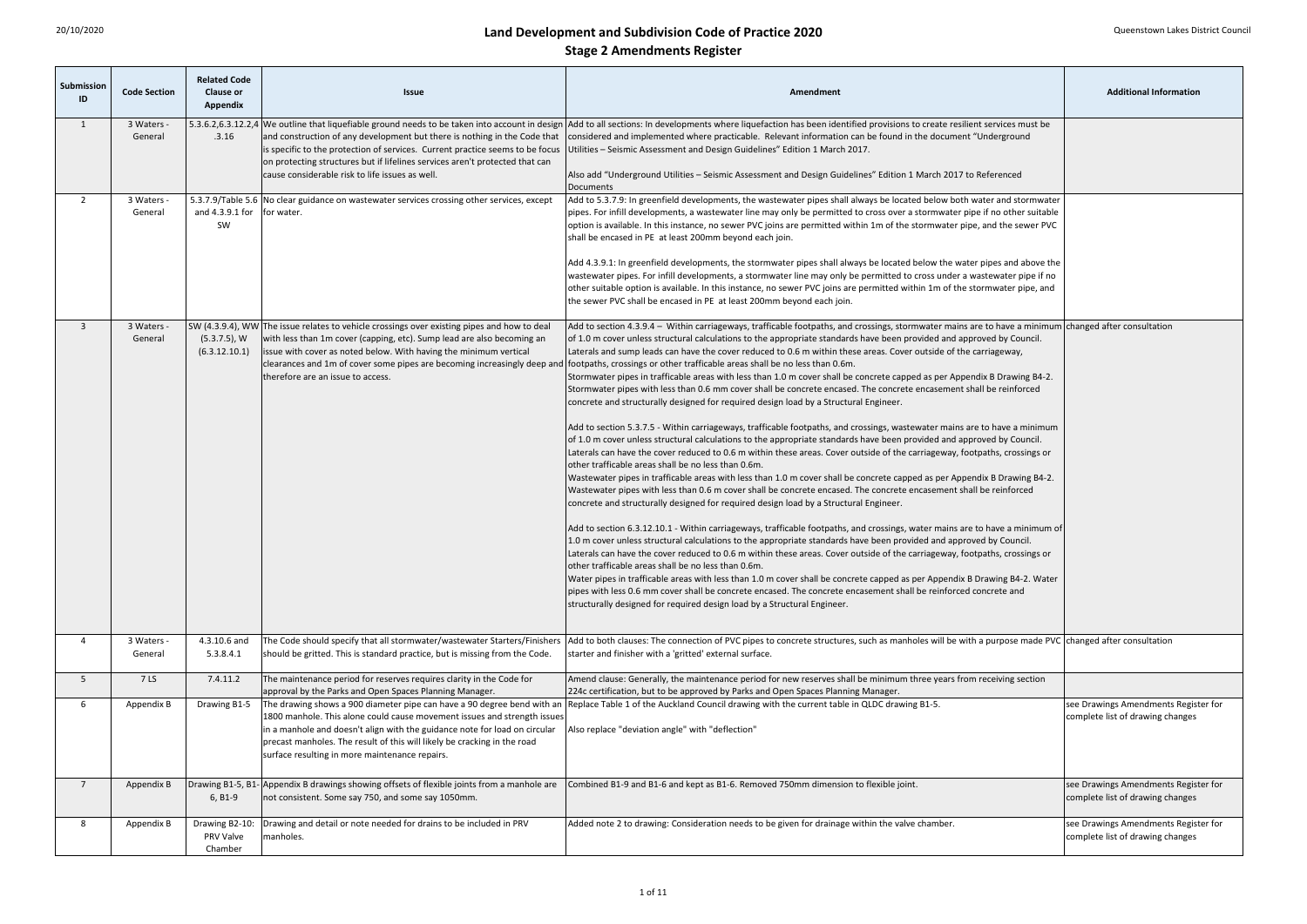| Submission<br>ID | <b>Code Section</b> | <b>Related Code</b><br><b>Clause or</b><br>Appendix                                                | <b>Issue</b>                                                                                                                                                                                                                                                                                                                       | Amendment                                                                                                                                                                                                                                                                                                                                                                                                                                                                                                   | <b>Additional Information</b>                                                                                                   |
|------------------|---------------------|----------------------------------------------------------------------------------------------------|------------------------------------------------------------------------------------------------------------------------------------------------------------------------------------------------------------------------------------------------------------------------------------------------------------------------------------|-------------------------------------------------------------------------------------------------------------------------------------------------------------------------------------------------------------------------------------------------------------------------------------------------------------------------------------------------------------------------------------------------------------------------------------------------------------------------------------------------------------|---------------------------------------------------------------------------------------------------------------------------------|
| q                | Appendix B          | Drawing B2-11:<br>Point                                                                            | Ball valve in Section 2 of Drawing B2-11 should be updated to current<br>Water Sampling   practice - this should be an Acuflo valve.                                                                                                                                                                                               | Changed annotation from "25mm Ball Valve" in Section 2 with "Acuflo GM900'                                                                                                                                                                                                                                                                                                                                                                                                                                  | see Drawings Amendments Register for<br>complete list of drawing changes                                                        |
| 10               | Appendix B          | Drawing B2-3<br>Typical Cast Iron   current practice.<br>Valve Box                                 | Old style valve box no longer used - drawing needs updated to align with                                                                                                                                                                                                                                                           | Updated drawing to current practice valve box.                                                                                                                                                                                                                                                                                                                                                                                                                                                              | see Drawings Amendments Register for<br>complete list of drawing changes                                                        |
| 11               | Appendix B          | Drawing B2-4                                                                                       | Elevation difference between the main and toby is made up through<br>for as great a length as possible.                                                                                                                                                                                                                            | Updated drawing B3-4 to align with WS14 Watercare drawing, but altered to reflect the Acuflo Manifolds that Council<br>elbows rather than bending pipe. Noting that lateral should be kept shallow specifies. This removes the gate valve, meter, brass tail piece with the double check.                                                                                                                                                                                                                   | see Drawings Amendments Register for<br>complete list of drawing changes                                                        |
| 12               | Appendix B          | Drawing B2-4                                                                                       | 25mm ID connections require 2 x Acuflo boxes or 500mm box with bases                                                                                                                                                                                                                                                               | Added as note to B2-4: 25mm ID connections require 2 x Acuflo boxes or 500mm box with bases                                                                                                                                                                                                                                                                                                                                                                                                                 | will consider creating a new drawing in<br>Stage 3.<br>see Drawings Amendments Register for<br>complete list of drawing changes |
| 13               | Appendix B          | Drawing B2-4                                                                                       | Toby restrictors are inserted below the water meter within the Acuflo so<br>the secondary valve and oversized meter box is unnecessary.<br>Also remove the valve marker post as it is unnecessary.                                                                                                                                 | Updated drawing: remove secondary valve, meter box, and marker post. Add lateral tail and extend 1 m above ground                                                                                                                                                                                                                                                                                                                                                                                           | changed after consultation<br>see Drawings Amendments Register for<br>complete list of drawing changes                          |
| 14               | Appendix B          | Drawing B2-4                                                                                       | If elbows had to be used from the water main/rider to the boundary box                                                                                                                                                                                                                                                             | Added note 2 to B2-4: Option of a continuous pipe laid in accordance with manufacture minimum bend radius, and if this<br>cannot be achieved then Electro Fusion (EF) elbows are to be used.                                                                                                                                                                                                                                                                                                                | changed after consultation<br>see Drawings Amendments Register for<br>complete list of drawing changes                          |
| 15               | Appendix B          | Drawing B2-4                                                                                       | There is nothing around what should be done when the only option is to<br>install the toby box in the driveway, a 150 x 150 mm concrete nib should be cast iron lid is required.<br>required.                                                                                                                                      | Added note 3 to B2-4: When there is no option but to install a toby box in a trafficable area then a trafficable cast box with                                                                                                                                                                                                                                                                                                                                                                              | changed after consultation<br>see Drawings Amendments Register for<br>complete list of drawing changes                          |
| 16               | Appendix B          | Drawing B2-4:<br><b>Typical Service</b><br>Connection                                              | main.                                                                                                                                                                                                                                                                                                                              | Provide the option of using 50mm brass Talbot instead of the elbow off the  Added note to B2-4: Option of using 50mm brass Talbot instead of elbow off main                                                                                                                                                                                                                                                                                                                                                 | see Drawings Amendments Register for<br>complete list of drawing changes                                                        |
| 17               | Appendix B          | B2-9                                                                                               | Drawing B2-8 and Drawing needed for typical above ground set up of portable<br>water/domestic backflow prevention for connections above 25mm.                                                                                                                                                                                      | Moved side elevation from B2-9 to B2-8.<br>Added new side elevation detail to drawing B2-9.<br>Changed 'meter box' to 'valve box.'<br>Corrected "road" to "road reserve"<br>Added strainer to elevation, but removed strainer requirement in meter box from notes                                                                                                                                                                                                                                           | changed after consultation<br>see Drawings Amendments Register for<br>complete list of drawing changes                          |
| 18               | Appendix B          | Drawing B3-2:<br>Pump Station:<br>Split Access Hatch<br>Drawing                                    | Hatch needs to include 4 x fold out safety rails with in the lid construction<br>as this is standard practice.                                                                                                                                                                                                                     | Add note to drawing B3-2: Four fold out safety rails are to be included in the lid construction - these are available as units<br>from pump station fitting suppliers                                                                                                                                                                                                                                                                                                                                       | see Drawings Amendments Register for<br>complete list of drawing changes                                                        |
| 19               | Appendix B          | Drawing B4-3                                                                                       | Drawing B4-3 indicates a minimum vertical clearance of 200 mm from<br>swale invert to base of sub-base. Ingress could weaken pavement before<br>the intended design life. The dimension should clarify that the 200 mm is<br>from the invert of the swale to the lowest subgrade level.                                            | Removed Drawing B4-3 from Code of Practice, as a rip rap lined swale is not recommended by QLDC. Added missing info<br>200 mm from subgrade to invert, pavement layers) to B5-5.                                                                                                                                                                                                                                                                                                                            | changed after consultation<br>see Drawings Amendments Register for<br>complete list of drawing changes                          |
| 20               | Appendix B          | Flat channel or<br>Yard Sump $-$<br>Private Only &<br>Drawing B5-11 &<br>B5-20 Road Sump<br>Detail | Drawing B5-10: Concrete corbals need to be included in all drawings with manholes.                                                                                                                                                                                                                                                 | Added note to drawings: B1-5 and B1-6 to require concrete corbals at pipe penetrations.                                                                                                                                                                                                                                                                                                                                                                                                                     | changed after consultation<br>see Drawings Amendments Register for<br>complete list of drawing changes                          |
| 21               | Appendix B          |                                                                                                    | Drawing B5-10, Requires drawing B5-10, B5-11 and B5-20 to be updated to reflect<br>B5-11, and B5-20   minimum required sump depth, sediment storage depth, reduced cover<br>only to 600 mm, and the length of pipe with reduced cover should be<br>minimised.<br>Also, back entry block detail should be included on this drawing. | Drawing changes:<br>All sumps should be 1800mm depth<br>-A minimum sediment storage depth of 450mm is to be provided (to invert of pipe). This is the critical factor.<br>-Reduced cover where the leads leave the mud sump is acceptable. This should not reduce below a minimum of 600mm<br>cover to pipe.<br>-The length of pipe with reduced cover should be minimised, and avoid extending into the wheel tracks as far as possible.<br>-back entry block detail added to show cut out on B5-11 and 13 | changed after consultation<br>see Drawings Amendments Register for<br>complete list of drawing changes                          |
| 22               | Appendix B          | Drawing B5-26                                                                                      | Asphalt footpath drawing specifies 150mm of AP40 over compacted<br>subgrade with CBR >7; combine to 1 layer                                                                                                                                                                                                                        | Updated to 45x45x450 timber pegs, combine AP40 layers into 1 layer 100mm thick, and change back to subgrade with<br>CBR > 7                                                                                                                                                                                                                                                                                                                                                                                 | changed after consultation<br>see Drawings Amendments Register for<br>complete list of drawing changes                          |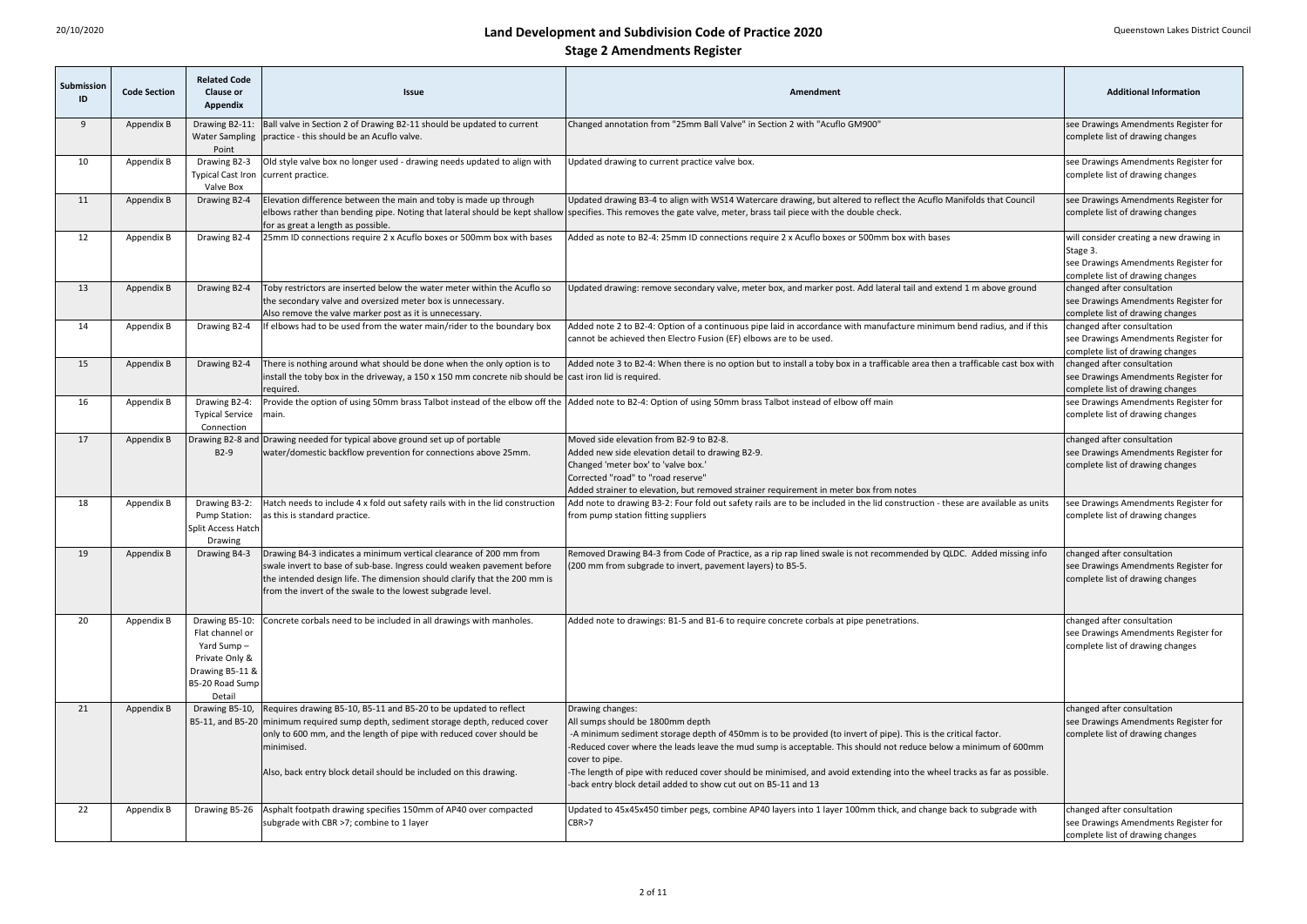| Submission<br>ID | <b>Code Section</b> | <b>Related Code</b><br><b>Clause or</b><br><b>Appendix</b> | <b>Issue</b>                                                                                                                                                                                                                                                                                                                                                                               | Amendment                                                                                                                                                                                                                                                                                                                                                                                                                                                                                                                                                                                                                                                                                                                                                                                                                                                                                                                                                                                                                                                                                                                                                                                               | <b>Additional Information</b>                                            |
|------------------|---------------------|------------------------------------------------------------|--------------------------------------------------------------------------------------------------------------------------------------------------------------------------------------------------------------------------------------------------------------------------------------------------------------------------------------------------------------------------------------------|---------------------------------------------------------------------------------------------------------------------------------------------------------------------------------------------------------------------------------------------------------------------------------------------------------------------------------------------------------------------------------------------------------------------------------------------------------------------------------------------------------------------------------------------------------------------------------------------------------------------------------------------------------------------------------------------------------------------------------------------------------------------------------------------------------------------------------------------------------------------------------------------------------------------------------------------------------------------------------------------------------------------------------------------------------------------------------------------------------------------------------------------------------------------------------------------------------|--------------------------------------------------------------------------|
| 23               | Appendix B          | Drawing B5-27                                              | We are getting road failures on either side of the concrete thresholds at<br>pedestrian crossings. An approach slab is required and needs to be shown<br>in the drawing.                                                                                                                                                                                                                   | Added detail to the pedestrian crossing cross section to include an approach slab to minimise rutting.                                                                                                                                                                                                                                                                                                                                                                                                                                                                                                                                                                                                                                                                                                                                                                                                                                                                                                                                                                                                                                                                                                  | see Drawings Amendments Register for<br>complete list of drawing changes |
| 24               | General             | 1.2.2                                                      | "Place" definition is weak and not inclusive.<br>This proposed content provides a bit more context about what influence<br>"place" has on street design.                                                                                                                                                                                                                                   | In 1.2.2 Definitions, add a new definition as follows: Place - The function of space as a destination for people, influenced by<br>the design of the space itself, as well as the adjacent land use. The strength of place function can vary depending on the<br>intensity of use and character of the activity, whether formal as in a pedestrian shopping street or public park, or more<br>informal as in play or casual interactions between neighbours on a public street.<br>In 3.2.3 Road purpose, add the following as a preamble preceding "Roads serve the following functions": Every street<br>functions as both a movement corridor and a place for activity by people, with the relative balance between the two<br>informed by the predominant nature of activity on the street. The strength of a street as a place is primarily dependent on<br>the number of people using the street for everyday activities, and its importance as a destination. The strength of a street as<br>a link is primarily dependent on the number of people using the street to pass through to destinations elsewhere. In<br>addition, streets are also corridors for utilities and community amenities. | Further review and discussion in Stage 3.                                |
| 25               | General             | Easements in<br>4.3.5, 5.3.7.4,<br>6.3.8                   | The Code requires a minimum of 3 meter wide easements through private<br>multiple sections lland. As pipes are getting deeper the zone of influence extends greater<br>then 3 meters. The Code should be amended for a wider easement to the<br>full extent of the Zone of Influence. The Code needs to reflect this so<br>developers are aware when wanting to put pipes in private land. | Change the wording to: An easement shall be 3 m wide or to the full extent of the zone of influence, whichever is greater, or<br>unless otherwise agreed by Council.<br>and add definition to Zone of Influence:<br>A triangular area defined by lines extending 45° upwards from 150 mm below a pipe invert, to the ground surface.                                                                                                                                                                                                                                                                                                                                                                                                                                                                                                                                                                                                                                                                                                                                                                                                                                                                    |                                                                          |
| 26               | General             | 1.0                                                        | Needs a general statement outlining the general requirements for<br>developers overarching in the Code.                                                                                                                                                                                                                                                                                    | Add after 1st paragraph: This Code of Practice represents a set of minimum standards and good practice guidelines for<br>developers, ensuring high quality and consistency of infrastructure provision across all of QLDC's various communities.<br>These standards may be exceeded but not compromised, unless specifically agreed to by Council for a deviation.                                                                                                                                                                                                                                                                                                                                                                                                                                                                                                                                                                                                                                                                                                                                                                                                                                      | changed after consultation                                               |
| 27               | General             | Schedule 1D                                                | Add detail to data specification for roading as-built information.<br>Suggest table format to make it easier to read. No material changes<br>involved as it is just an improvement on the clarity                                                                                                                                                                                          | Under Roading change to:<br>a) A plan indicating road names as approved by the TA, to include consent and stage boundaries, and numbering of Street<br>Light Poles<br>(b) Details of above ground roading assets such as road markings, signs, signals, roading drainage (Kerb & Channel, culverts,<br>surface water channels), footpaths and traffic calming, roading retaining walls, and traffic signals.<br>Update format of Schedule 1D to table format                                                                                                                                                                                                                                                                                                                                                                                                                                                                                                                                                                                                                                                                                                                                            |                                                                          |
| 28               | General             | 1.1                                                        | Code needs a statement in the preamble for the references to external<br>policies and standards.                                                                                                                                                                                                                                                                                           | Add after first paragraph: For some types of infrastructure, but not all, specific guidance and standards have been developed changed after consultation<br>by QLDC, some of which have parameters which are reflected in this Code of Practice. Where QLDC has not developed its<br>own standards, reference is often made to best practice guidance or standards developed by external agencies.                                                                                                                                                                                                                                                                                                                                                                                                                                                                                                                                                                                                                                                                                                                                                                                                      |                                                                          |
| 29               | General             | 1.2.1.4                                                    | The Code of Practice and all subsequent documents shall be followed by<br>developers. Clause 1.2.1.4 is unnecessary.                                                                                                                                                                                                                                                                       | Remove: The terms 'informative' and 'normative' have been used in this Code of Practice to define the application of the<br>appendix to which they apply. A 'normative' appendix is an integral part of a Standard, whereas an 'informative' appendix is-<br>only for information and guidance. Informative provisions do not form part of the mandatory requirements of this Code of<br>Practice.<br>Have ensured that all Appendices for the Code of Practice are labelled correctly as either 'normative' or 'informative' on the<br>title page. Updated Appendix B, F, G, H, I, J, K.                                                                                                                                                                                                                                                                                                                                                                                                                                                                                                                                                                                                               | changed after consultation                                               |
| 30               | General             | 1.2.2 Definitions                                          | Definition of 'freeboard' is ambiguous whether it's ponding water only or if-<br>it includes overland flow path as well.                                                                                                                                                                                                                                                                   | Amend definition to: A provision for flood level design (this includes ponded water and overland flow) estimate imprecision, changed after consultation - will review in<br>construction tolerances, and natural phenomena (such as waves, debris, aggradations, channel transition, and bend effects) Stage 3<br>not explicitly included in the calculations                                                                                                                                                                                                                                                                                                                                                                                                                                                                                                                                                                                                                                                                                                                                                                                                                                           |                                                                          |
| 31               | General             | C1.8.6                                                     | Institution of Professional Engineers of New Zealand is outdated. Update<br>reference to Engineering New Zealand and ACE NZ.                                                                                                                                                                                                                                                               | Amend clause: An appropriate level of supervision can be selected by reference to the Construction Monitoring Services<br>information published by the Engineering New Zealand (EngNZ) and the Association of Consulting Engineers New Zealand<br>(ACE New Zealand).                                                                                                                                                                                                                                                                                                                                                                                                                                                                                                                                                                                                                                                                                                                                                                                                                                                                                                                                    | changed after consultation                                               |
| 32               | General             | Various                                                    | Asset Performance Team' is outdated. Replace with 'Strategy and Asset<br>Planning Team"                                                                                                                                                                                                                                                                                                    | Replace all (7) instances of 'Asset Performance' with 'Strategy and Asset Planning'                                                                                                                                                                                                                                                                                                                                                                                                                                                                                                                                                                                                                                                                                                                                                                                                                                                                                                                                                                                                                                                                                                                     |                                                                          |
| 33               | General             | 1.3.3                                                      | Add a note to clarify that the Code of Practice should govern when there<br>are contradicting requirements.                                                                                                                                                                                                                                                                                | Add: The Code of Practice may be a higher standard than the Building Act and if bound by a Resource Consent Condition, the<br>Code of Practice requirements will supersede the building act requirement where the Code of Practice is more stringent.                                                                                                                                                                                                                                                                                                                                                                                                                                                                                                                                                                                                                                                                                                                                                                                                                                                                                                                                                   |                                                                          |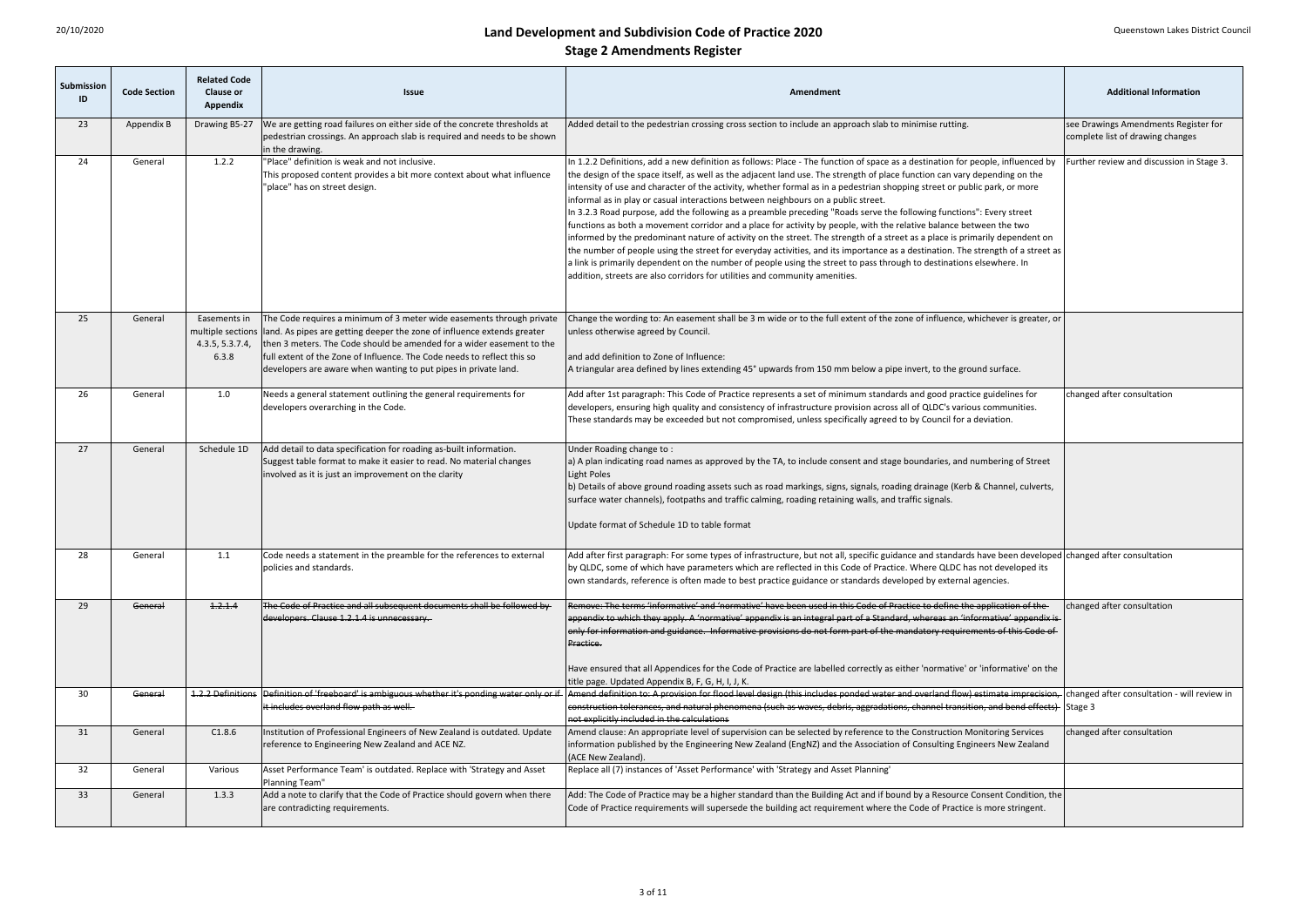| <b>Submission</b><br>ID | <b>Code Section</b> | <b>Related Code</b><br><b>Clause or</b><br><b>Appendix</b> | <b>Issue</b>                                                                                                                                                                                                                                                                                                                                                                                                              | Amendment                                                                                                                                                                                                                                                                                                                                                                                                                                                                                                                                                                                                                                                                                                                                                                                                                                                                                                                                                                                                                                                                                                                                                                                                                                                                                                                                                                                                                                                   | <b>Additional Information</b>                                                                                             |
|-------------------------|---------------------|------------------------------------------------------------|---------------------------------------------------------------------------------------------------------------------------------------------------------------------------------------------------------------------------------------------------------------------------------------------------------------------------------------------------------------------------------------------------------------------------|-------------------------------------------------------------------------------------------------------------------------------------------------------------------------------------------------------------------------------------------------------------------------------------------------------------------------------------------------------------------------------------------------------------------------------------------------------------------------------------------------------------------------------------------------------------------------------------------------------------------------------------------------------------------------------------------------------------------------------------------------------------------------------------------------------------------------------------------------------------------------------------------------------------------------------------------------------------------------------------------------------------------------------------------------------------------------------------------------------------------------------------------------------------------------------------------------------------------------------------------------------------------------------------------------------------------------------------------------------------------------------------------------------------------------------------------------------------|---------------------------------------------------------------------------------------------------------------------------|
| 34                      | General             | 1.8.7.3                                                    | and Infrastructure will need 10 days to review the connection details, and<br>the maintenance contractor will need up to 5 days to schedule the<br>connection inspection. Therefore, the developer should allow for 15 days<br>notice to QLDC.                                                                                                                                                                            | Council is developing a new 3 waters connection process, whereby Property Revise to: The developer shall give the network utility operator 15 working days' notice of intention to connect to existing<br>services. Where required, new services shall be tested and approved by the network utility operator prior to connection.                                                                                                                                                                                                                                                                                                                                                                                                                                                                                                                                                                                                                                                                                                                                                                                                                                                                                                                                                                                                                                                                                                                          |                                                                                                                           |
| 35                      | General             | 1.8.7.1                                                    | This section regarding easement reinstatements in roadways, should be<br>more inclusive, as Council will allow asphalt or brushed concrete, or other if<br>agreed by Council.                                                                                                                                                                                                                                             | Revise sentence in last paragraph: This easement shall make mention that Council reinstatements will be asphalt or brushed changed after consultation<br>concrete in roadways and no special reinstatements will be undertaken unless agreed by Council.                                                                                                                                                                                                                                                                                                                                                                                                                                                                                                                                                                                                                                                                                                                                                                                                                                                                                                                                                                                                                                                                                                                                                                                                    |                                                                                                                           |
| 36                      | LS                  | 7.4.5.4                                                    | Change wording to ensure weeds are not to be present in organic mulch at<br>handover.                                                                                                                                                                                                                                                                                                                                     | Add: Mulch to be free of all contamination including non organic debris, pest plants, noxious (as specified under the Otago<br>Regional Council Regional Pest Management plan 2019), contaminants, stumps, branches, and construction debris.                                                                                                                                                                                                                                                                                                                                                                                                                                                                                                                                                                                                                                                                                                                                                                                                                                                                                                                                                                                                                                                                                                                                                                                                               |                                                                                                                           |
| 37                      | LS                  | 7.4.6.5                                                    | Update Section 7.4.6 to require tree stakes to max of 1 meter above<br>be below ground strapped and have removable stone set frame to allow for<br>growth. Trees to be handed over with weed free circles (no grass clippings<br>around the bases).                                                                                                                                                                       | Add: Newly planted trees, where appropriate, shall incorporate a suitable and sustainable form of physical support. This<br>ground for subdivisions. High Profile areas that receive tree planting are to support can consist of below ground anchor systems (preferred when planting large grade trees in very high profile<br>situations) or wooden stakes. If wooden stakes are employed, the local climatic conditions shall be assessed and this will<br>determine the dimensions of the supports, though as a guide tree stakes should not exceed 1/3rd of the height of the tree<br>being planted. Options for tree staking include a single stake positioned on the windward side of the tree (only to be used in<br>relatively sheltered areas) two opposing stakes or three stakes in a triangle formation (to be used on large grade trees).<br>The newly planted tree shall be attached to the wooden stakes using a suitable tie which shall be at least 50mm in width<br>and of a semi-permanent webbing construction made from a biodegradable product such as hessian or an acceptable<br>equivalent. Each tie should be taut, but should not pull the tree towards the stake. The intention is to keep the tree in place<br>while permitting the top to move freely, such crown movement will encourage increases in stem diameter and root<br>development.                                                                                |                                                                                                                           |
| 38                      | LS.                 | 7.4.6.6                                                    | Plant Cells in high movement areas require specification to achieve<br>sufficient soil volume to provide a suitable rooting environment for tree<br>establishment.                                                                                                                                                                                                                                                        | Providing a suitable rooting environment is crucial to successful tree establishment. Ensuring a newly-planted tree has<br>sufficient good quality, uncompacted soil increases the trees likelihood of becoming successfully established without<br>disrupting the surrounding infrastructure. Certain specialist design features may reduce the soil volumes required within the<br>pit itself, such as interconnected pits, or incorporation of root paths to nearby uncompacted soil.<br>Achieving sufficient soil volume on sites where the planting area is subjected to loading such as car parking, footpaths, roads<br>above tree roots requires a system of below ground support. Two of the most commonly used methods are structural soils<br>and below-ground, pre-engineered cells. Structural soils are appropriate where other, non-structural soil is also readily<br>available to the tree. For example, trees planted within a parking area adjacent to a soft landscape area, where tree roots<br>can grow freely beneath the hard surfacing, but have access to adjacent uncompacted soil. Pre-engineered cells filled with<br>suitable soil may be necessary in more urban areas where tree roots have fewer opportunities to access soil beyond the tree<br>pit. The use of either approach requires specialist knowledge and advice should be sought from the manufacturer/supplier<br>before being included in the tree pit design. |                                                                                                                           |
| 39                      | LS                  | 7.4.4.2 (new<br>section)                                   | For stormwater reserves that are to be mown, we need a clause for Council<br>to approve turf composition for landscape architects.                                                                                                                                                                                                                                                                                        | Add: Stormwater reserve grassed areas that are to be mown shall have a high endophyte certified seed. A Fescue/Browntop<br>blend is suggested with a composition of 50% Winter Active Rygrass, 15% Chewing Fescue, 15% Creeping Red Fescue, 18%<br>Tall Fescue, and 2% Browntop.                                                                                                                                                                                                                                                                                                                                                                                                                                                                                                                                                                                                                                                                                                                                                                                                                                                                                                                                                                                                                                                                                                                                                                            |                                                                                                                           |
| 40                      | LS                  | 7.4.6.3                                                    | The maximum verge width possible is Council's preference when<br>establishing new street trees and ensuring that they are sustainable and<br>will not damage kerbing or pathways. In addition, a reasonable verge width<br>is crucial to the establishment and success of grass within these spaces.<br>Code currently requires 0.9 m. Add clause for minimum width of verge for<br>planting street trees to be min 1.8m. | Add: Unless specifically agreed otherwise by Council, new verges that incorporate street tree planting shall be no less than<br>1.8m in width in order to provide the new trees with a suitable rooting environment and increase their likelihood of<br>becoming successfully established without disrupting the surrounding infrastructure. Appropriate alternative methods<br>should be used in cases where less room is available and street trees would provide amenity.                                                                                                                                                                                                                                                                                                                                                                                                                                                                                                                                                                                                                                                                                                                                                                                                                                                                                                                                                                                | changed after consultation                                                                                                |
| 41                      | LS -                | 7.4.5.1                                                    | Update Section 7.4.4 for gardens to have wood edging requirements for<br>community and local gardens to retain the mulch and top soil.                                                                                                                                                                                                                                                                                    | Add after 1st paragraph: Where deemed required, robust timber edging to be included on gardens and mulched areas in<br>order to prevent mulch/soil los/creep onto walkways etc. Mulched areas timber edging to be maintained at 100 mm<br>minimum. Assessment to be made by Parks Planner or Parks Officer.                                                                                                                                                                                                                                                                                                                                                                                                                                                                                                                                                                                                                                                                                                                                                                                                                                                                                                                                                                                                                                                                                                                                                 |                                                                                                                           |
| 42                      | LS -                | 7.3.13 (new<br>section)                                    | Design Guidelines are required for building sports fields. Suggest using<br>existing guidance until QLDC can develop region-specific guidelines.                                                                                                                                                                                                                                                                          | Add: New playground designs are to be signed off by the Parks and Open Spaces Planning Manager. It is strongly advised<br>this is done before resource consent is issued. Design shall be in accordance with the Guidance Document for Sports Field<br>Development, 2019.<br>Also add to Referenced Documents                                                                                                                                                                                                                                                                                                                                                                                                                                                                                                                                                                                                                                                                                                                                                                                                                                                                                                                                                                                                                                                                                                                                               | Region-specific guidelines are being<br>investigated as part of the Stage 3<br>lamendments.<br>changed after consultation |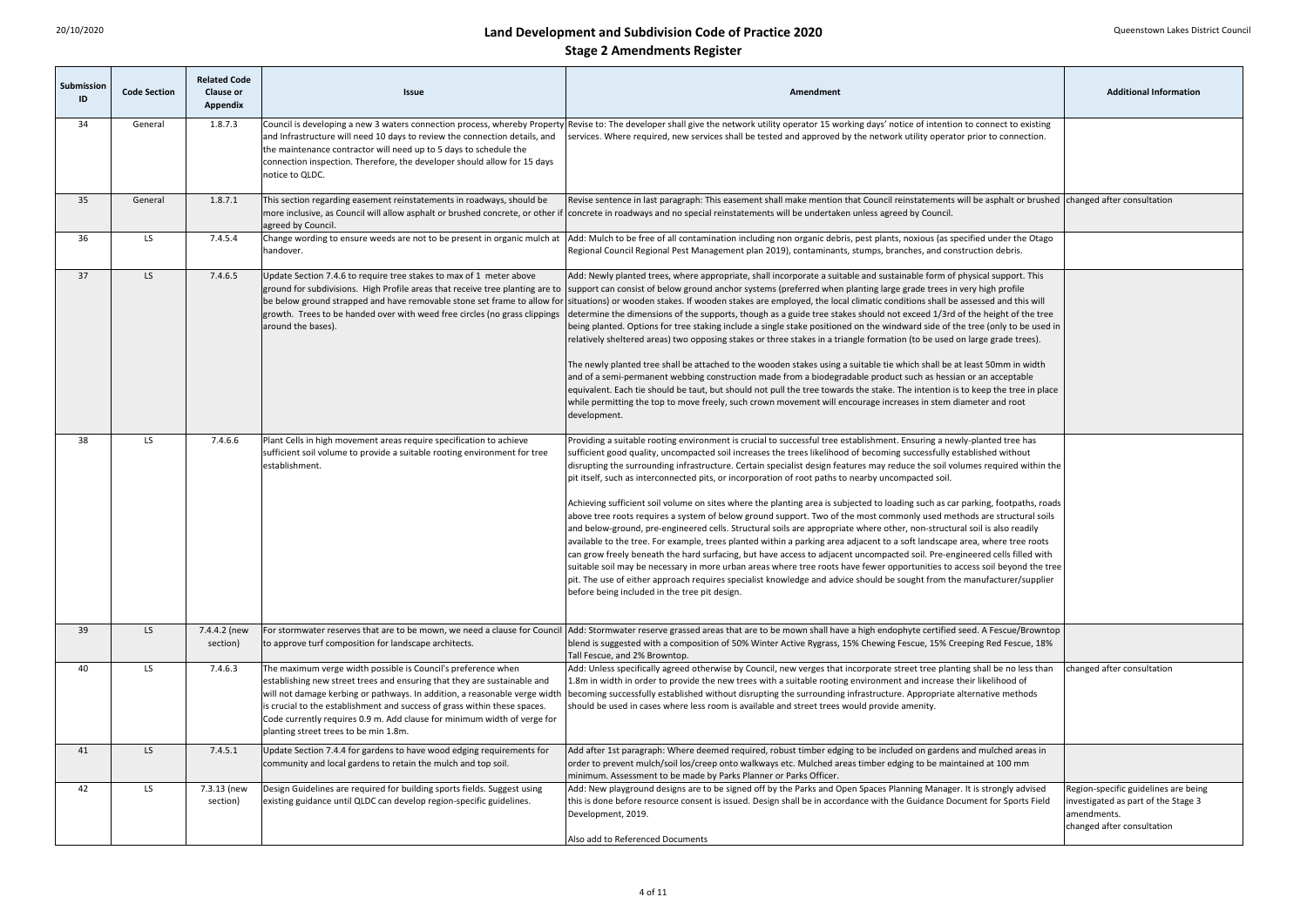| Submission<br>ID | <b>Code Section</b> | <b>Related Code</b><br><b>Clause or</b><br><b>Appendix</b> | <b>Issue</b>                                                                                                                                                                                                                                                                                                                                                                                                                                                                                                                                                                                                                                                       | <b>Additional Information</b><br>Amendment                                                                                                                                                                                                                                                                                                                                                                                                                                                                                                                                                                                                                         |                                                                                                                                                                                                     |
|------------------|---------------------|------------------------------------------------------------|--------------------------------------------------------------------------------------------------------------------------------------------------------------------------------------------------------------------------------------------------------------------------------------------------------------------------------------------------------------------------------------------------------------------------------------------------------------------------------------------------------------------------------------------------------------------------------------------------------------------------------------------------------------------|--------------------------------------------------------------------------------------------------------------------------------------------------------------------------------------------------------------------------------------------------------------------------------------------------------------------------------------------------------------------------------------------------------------------------------------------------------------------------------------------------------------------------------------------------------------------------------------------------------------------------------------------------------------------|-----------------------------------------------------------------------------------------------------------------------------------------------------------------------------------------------------|
| 43               | LS -                | 7.3 (new<br>sections)                                      | Standards to be included for playgrounds, public toilets, tracks, mobility<br>buildings, etc. Need to consider all references in Landscape design aspects.                                                                                                                                                                                                                                                                                                                                                                                                                                                                                                         | Add the following references in the appropriate sections:<br>NZS 5828:2015 Playground Equipment and Surfacing (7.3.12)<br>NZS 4121: 2001 Design for Access and Mobility Buildings and Associated Facility (7.3.8.3)<br>AS4373-2007 Pruning of amenity trees (7.4.10.1)<br>QLDC Trail Design Standards and specifications 2018 (7.3.11)<br>NZS 4241: 1999 Public Toilets (7.3.14)                                                                                                                                                                                                                                                                                   |                                                                                                                                                                                                     |
| 44               | LS.                 | 7.3.1                                                      | Areas that will have a speed limit under 65km/hr can be amenity verges,<br>anything over will need to go through QLDC for approval. Also need to<br>consider future speed limit changes, so suggest making the threshold 50<br>km/hr.                                                                                                                                                                                                                                                                                                                                                                                                                              | Add to paragraph 4: When garden assets lie within the road corridor and are in areas of 50 km/hr and above, approval by<br>QLDC's Parks and Opens Spaces Manager is required. This will be assessed based on appropriate levels of service and traffic<br>management requirements in addition to the above criteria.                                                                                                                                                                                                                                                                                                                                               | changed after consultation                                                                                                                                                                          |
| 45               | Roads               | 3.3.4                                                      | Currently states that 45 degrees will necessitate a safety barrier. We want<br>to lower this to align with Austroads Guide in what a critical slope is<br>considered to be (slope at which trucks cannot safely traverse). Also want<br>to refer to Austroads to define the clear zone.                                                                                                                                                                                                                                                                                                                                                                            | Revise clause: Where roads, private ways or other vehicular accesses, where the target operating speed is 60 km/hr or less,<br>whether public or private, runs parallel with land which drops away to a height of greater than 1.0m within 2.0m of the road<br>or footpath, the side shall be provided with safety barriers to protect vehicular traffic.<br>For roads with speeds greater than 60 km/hr, the clear zone requirements defined in Austroads Guide to Road Design - Part<br>06 apply, and if these cannot be achieved, then a barrier may be necessary and the final decision is at the discretion of<br>Council.<br>And add to Referenced Documents | changed after consultation                                                                                                                                                                          |
| 46               | Roads               | 3.3.11.1 and<br>3.4.14.1                                   | want to include reference to Approved Materials List for Transport and<br>clarify the use of tactile tiles.                                                                                                                                                                                                                                                                                                                                                                                                                                                                                                                                                        | Add to end of third paragraph of 3.3.11.1 and end of 3.4.14.1 : or tactile tiles as specified in Council's Approved Materials<br>List. Where tactile tiles are used, an appropriate adhesive shall be used and agreed to by Council.<br>See new Approved Materials List - Transport                                                                                                                                                                                                                                                                                                                                                                                | Approved Materials List - Transport on 'Lets<br>Talk' webpage<br>changed after consultation                                                                                                         |
| 47               | Roads               | 3.3.20                                                     | There is no information on requirements for traffic signal design in the-<br>Code; we currently refer to the Auckland Traffic Management Unit: Traffic-<br>Signals Design Guidelines in the reference documents but we don't<br>reference it anywhere. QLDC needs to add traffic signal standard-<br>documents, similar to TTOC's.                                                                                                                                                                                                                                                                                                                                 | Add to 3.3.20: QLDC requirements when undertaking the design of traffic signal installations in the QLDC regions, whether<br>they are completely new installations or existing sites that are being upgraded are detailed in Appendix L: TTOC Standard-<br>Traffic Signal Design Documents. This document shall be used for designs within the QLDC. Any ambiguity shall be discussed- Stage 3.<br>with Council.<br>Add reference to TTOC Documents in Referenced Documents section.                                                                                                                                                                               | changed after consultation. Removed<br>Appendix until it's updated for QLDC in                                                                                                                      |
| 48               | Roads               | 3.3 Table 3.3                                              | Thickness should refer to NZTA M10 minimum thickness for mixes to avoid<br>incompatible depth/mixes and clarify heading in Table 3.3                                                                                                                                                                                                                                                                                                                                                                                                                                                                                                                               | Add: Minimum surfacing standards shall be in accordance with NZTA M/10 Specification, except where given in Table 3.3 to See also Road Construction Practice Note<br>the named facilities to resist scuffing and local load effects.                                                                                                                                                                                                                                                                                                                                                                                                                               |                                                                                                                                                                                                     |
| 49               | Roads               | 3.4.10                                                     | to leave the AC, if a chip seal is placed directly over fresh AC chip will punch<br>in and surface bleeding is likely - suggest a minimum of 3 months before<br>sealing                                                                                                                                                                                                                                                                                                                                                                                                                                                                                            | Where AC repairs are required, they require several months for the diluents Add: Where repairs are required to the carriageway and dense graded hot mix asphalt is used a texturing coat maybe<br>required. Where it is required a minimum stand down period of 6 months should be undertaken to limit the potential for<br>flushing of the texturing coat.                                                                                                                                                                                                                                                                                                        | changed after consultation.                                                                                                                                                                         |
| 50               | Roads               | 3.2.4.2                                                    | Link context needs a speed environment context for each subsection.<br>Although operating speeds identified are "typical", allowing for variation in<br>specific circumstances, it should be noted that Table 3.2 identifies a range<br>of target operating speeds depending on place context. Rural contexts in<br>particular have target operating speeds that greatly exceed these typical<br>values, but there is also variation in suburban and urban contexts.                                                                                                                                                                                               | Replace (a) Lane with the following: (a) Lane and Shared Space: A road, or in the case of shared space a public space with<br>vehicular access, that provides very high local access and very limited through movement connectivity. Very low vehicle<br>speeds with shared pedestrian and vehicle access predominate. <del>Typical operating speed is 10 km/h.</del><br>At the end of (b) Local road, add the following sentence: Typical operating speed is 30 km/h.<br>At the end of (c) Connector/collector road, add the following sentence: Typical operating speed is 40-50 km/h.                                                                           | changed after consultation<br>This will be reviewed for consistency and<br>appropriateness as a Stage 3 exercise.                                                                                   |
| 51               | Roads               | & 3.3.6                                                    | [3.3.1.3, Table 3.2, Ensure consistency in how far apart passing bays need to be. Need to align<br>change 3.3.1.3 to align with 3.3.16 (Replace last sentence in 3.3.1.3)<br>with NZTA Specification. Also, in Table 3.3, clarify what 'total shoulder' is<br>To allow vehicles to pass, accesses shall have widening to not less than 5.5 m over a 15 m length<br>referring to.<br>add in E1 and E4 in table 3.3: Passing bay required every 100 m if visibility is available from bay to bay. If visibility is not<br>available, passing bays required every 50 m.<br>Add after "Passing, parking, loading and shoulder" column header in Table 3.3: (each side) |                                                                                                                                                                                                                                                                                                                                                                                                                                                                                                                                                                                                                                                                    | changed after consultation.                                                                                                                                                                         |
| 52               | Roads               | 3.3.11.2                                                   | Section needs clarity as to where cycleways should be located                                                                                                                                                                                                                                                                                                                                                                                                                                                                                                                                                                                                      | Replace first sentence with the following: Separated cycleways shall be provided where they form part of an identified<br>cycling network or where good design requires separation from the carriageway. Useful guidance on cycleway design can be well as other international best practice<br>found in Auckland Transport publication: Urban Street and Road Design Guide, 2019, Austroads Guide to Road Design Part<br>6A: Paths for Walking and Cycling, 2017, and NZTA webpage: Cycling Network Guidance - planning and design.<br>Also add to Referenced Documents                                                                                           | A review of both NZTA and AT guidance, as<br>documents will be undertaken in Stage 3 to<br>develop QLDC-specific standards<br>appropriate to different street types.<br>changed after consultation. |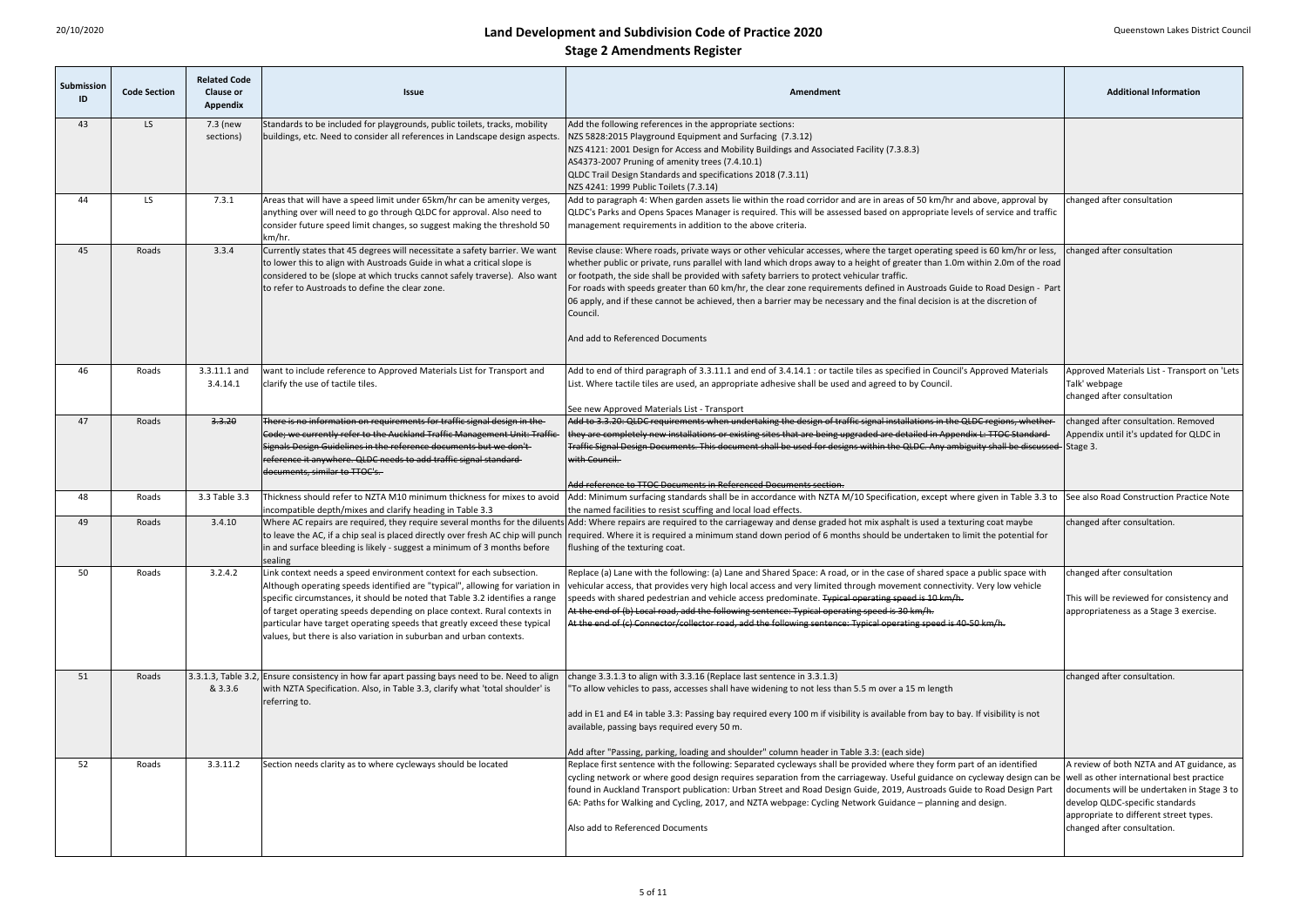| Submission<br>ID | <b>Code Section</b> | <b>Related Code</b><br><b>Clause or</b><br><b>Appendix</b> | <b>Issue</b>                                                                                                                                                                                                                                                                                                            | Amendment                                                                                                                                                                                                                                                                                                                                                                                                                                                                                                                                                                                                                                                                                                                                                                                                                                                                                                                                                                                                                                                                                                                                                                                                                                                                                                                                                                                                                                                                                                                                                                                                                        | <b>Additional Information</b>                                                                                                           |
|------------------|---------------------|------------------------------------------------------------|-------------------------------------------------------------------------------------------------------------------------------------------------------------------------------------------------------------------------------------------------------------------------------------------------------------------------|----------------------------------------------------------------------------------------------------------------------------------------------------------------------------------------------------------------------------------------------------------------------------------------------------------------------------------------------------------------------------------------------------------------------------------------------------------------------------------------------------------------------------------------------------------------------------------------------------------------------------------------------------------------------------------------------------------------------------------------------------------------------------------------------------------------------------------------------------------------------------------------------------------------------------------------------------------------------------------------------------------------------------------------------------------------------------------------------------------------------------------------------------------------------------------------------------------------------------------------------------------------------------------------------------------------------------------------------------------------------------------------------------------------------------------------------------------------------------------------------------------------------------------------------------------------------------------------------------------------------------------|-----------------------------------------------------------------------------------------------------------------------------------------|
| 53               | Roads               | and 3.4.3.1                                                | 3.3.16.3, 3.4.14.2 Section allows 25mm of asphalt to be used on the roads while elsewhere in Update 3 instances of 25mm min. asphalt thickness to 30mm<br>the Code it states 30mm is needed. Minimum 30mm of AC compliant with<br>NZTA M10 requirement and M10 notes                                                    |                                                                                                                                                                                                                                                                                                                                                                                                                                                                                                                                                                                                                                                                                                                                                                                                                                                                                                                                                                                                                                                                                                                                                                                                                                                                                                                                                                                                                                                                                                                                                                                                                                  |                                                                                                                                         |
| 54               | Roads               | 3.4.4.1 and 1.10                                           | is done.                                                                                                                                                                                                                                                                                                                | Require a defects liability bond for 12 months for after the second coat seal Add after second paragraph: When there is a second coat required to be undertaken by the developer, the defects liability changed after consulta<br>period for the second coat will be extended to 12 months beyond the second coat seal date.                                                                                                                                                                                                                                                                                                                                                                                                                                                                                                                                                                                                                                                                                                                                                                                                                                                                                                                                                                                                                                                                                                                                                                                                                                                                                                     |                                                                                                                                         |
| 55               | Roads               | 3.4.1                                                      | QLDC is proposing to provide developers and contractors with wider<br>Iflexibility to permit sealing projects (that meet special criteria) between 15<br>May 2020 and 15 September 2020. Keep dates the same, but allow for<br>extension if conditions and treatments allow.                                            | Add: QLDC may agree to extensions if conditions and treatments allow                                                                                                                                                                                                                                                                                                                                                                                                                                                                                                                                                                                                                                                                                                                                                                                                                                                                                                                                                                                                                                                                                                                                                                                                                                                                                                                                                                                                                                                                                                                                                             | For more info, see "Technical bulletin from<br>the Chief Engineer: Process for Acceptance<br>of Sealing"<br>changed after consultation. |
| 56               | Roads               | 3.0                                                        | Ensure the Code of Practice aligns with the Practice Note for Roading<br>Construction, 2020.                                                                                                                                                                                                                            | L. Add clause around defects liability period (3.2.5)<br>2. Add requirement for 2 coats for line marking (3.3.12)<br>3. When to undertake NAASRA testing (3.4.3.2)<br>4. Finished surface irregularities limits (3.4.3.2)<br>5. change road construction sentence (3.4.1)<br>6. Add NZTA M/4 reference (3.4.2.3)<br>7. Add NAASRA testing can be carried out at any time to 3.4.3.2<br>8. Add polymer modified seal requirements (3.4.4)<br>9. Clarify that the 2nd coat by QLDC is only available for QLDC vested roads, not private roads or right of ways.<br>10. Defects liability extended 12 mo. after 2nd coat seal date (3.4.4.1)<br>11. Add basis of calculation for 2nd coat (3.4.4.1)<br>12. Must wait 48 hrs after big rainfall event before applying a membrane surface (3.4.4)<br>13. Stand-down period of 48 hours to allow for adhesion of the emulsion coat (3.4.4)<br>14. add NZTA F/1: 1997 reference (3.4.5)<br>15. Add subgrade tolerance and traversing allowances, and subgrade testing (3.4.5)<br>16. Add reference to NZTA M/3 for subbase (3.4.7)<br>17. Add subbase inspections (3.4.7)<br>18. Add that subbase is to have adequate drainage (3.4.7)<br>19. Add reference to NZTA B/5 spec in Referenced Documents<br>20. Amend last sentence to include requirement in texture, dust, and moisture (3.4.8)<br>21. Add acceptable methods for basecourse testing (3.4.8.1)<br>22. Add sentence around sweeping 24 hours before sealing (3.4.10)<br>23. Add paragraph for bitumen emulsion compliance to NZTA M/10 and application rate (3.4.12)<br>24. Add detail to surfacing specification (3.4.12) | See QLDC Practice Note for Roading<br>Construction, 2020.<br>changed after consultation.                                                |
| 57               | Roads               | $3.4.2.3$ (a)                                              | Acceptable basecourse specification is firstly, NZTA M/4.                                                                                                                                                                                                                                                               | 25. Add note that all trafficable AC areas must have a membrane seal except footpaths. (3.4.13)<br>Replace a): NZTA M/4                                                                                                                                                                                                                                                                                                                                                                                                                                                                                                                                                                                                                                                                                                                                                                                                                                                                                                                                                                                                                                                                                                                                                                                                                                                                                                                                                                                                                                                                                                          |                                                                                                                                         |
| 58               | Roads               | 3.4.4 Road<br>surfacing<br>materials                       | Polymer seals should be designed for varying conditions within QLDC.                                                                                                                                                                                                                                                    | Replace paragraph 4 with: A polymer modified seal should be designed to meet the district's challenging conditions (>2%<br>shall be added where the site stress factor from table 6-2 of CSNZ is greater than 4 and/or where the site is in winter shade<br>for greater than 4 hours.)                                                                                                                                                                                                                                                                                                                                                                                                                                                                                                                                                                                                                                                                                                                                                                                                                                                                                                                                                                                                                                                                                                                                                                                                                                                                                                                                           |                                                                                                                                         |
| 59               | Roads               | 3.3.12                                                     | developments.                                                                                                                                                                                                                                                                                                           | Should include a requirement for "no parking off a roadway" signage in new Add: Where mountable or nib kerbs are used adjacent to a grassed berm, 'no parking off a roadway' signage must be used.<br>The use of the signage elsewhere will be approved by Council on a case-by-case basis.                                                                                                                                                                                                                                                                                                                                                                                                                                                                                                                                                                                                                                                                                                                                                                                                                                                                                                                                                                                                                                                                                                                                                                                                                                                                                                                                      | To be investigated further in Stage 3.                                                                                                  |
| 60               | Roads               | 3.4.11                                                     | Concerns with specified deflections and their suitability for use for asphalt<br>design. We currently allow up to 1.8 mm of deflection prior to surfacing for appropriate to support the surfacing.<br>local and 1.5 mm for collector "live and play" roads. This is fine for chip<br>seal but is too high for asphalt. | Add: Where an asphaltic surfacing is proposed, it is the designer's responsibility to ensure that the pavement deflections are changed after consultation.<br>The New Zealand guide to pavement evaluation and treatment design, table 13, provides guidance on curvature and<br>deflection constraints for thin asphalt overlays based on fatigue behaviour. Designers may find this information helpful.                                                                                                                                                                                                                                                                                                                                                                                                                                                                                                                                                                                                                                                                                                                                                                                                                                                                                                                                                                                                                                                                                                                                                                                                                       |                                                                                                                                         |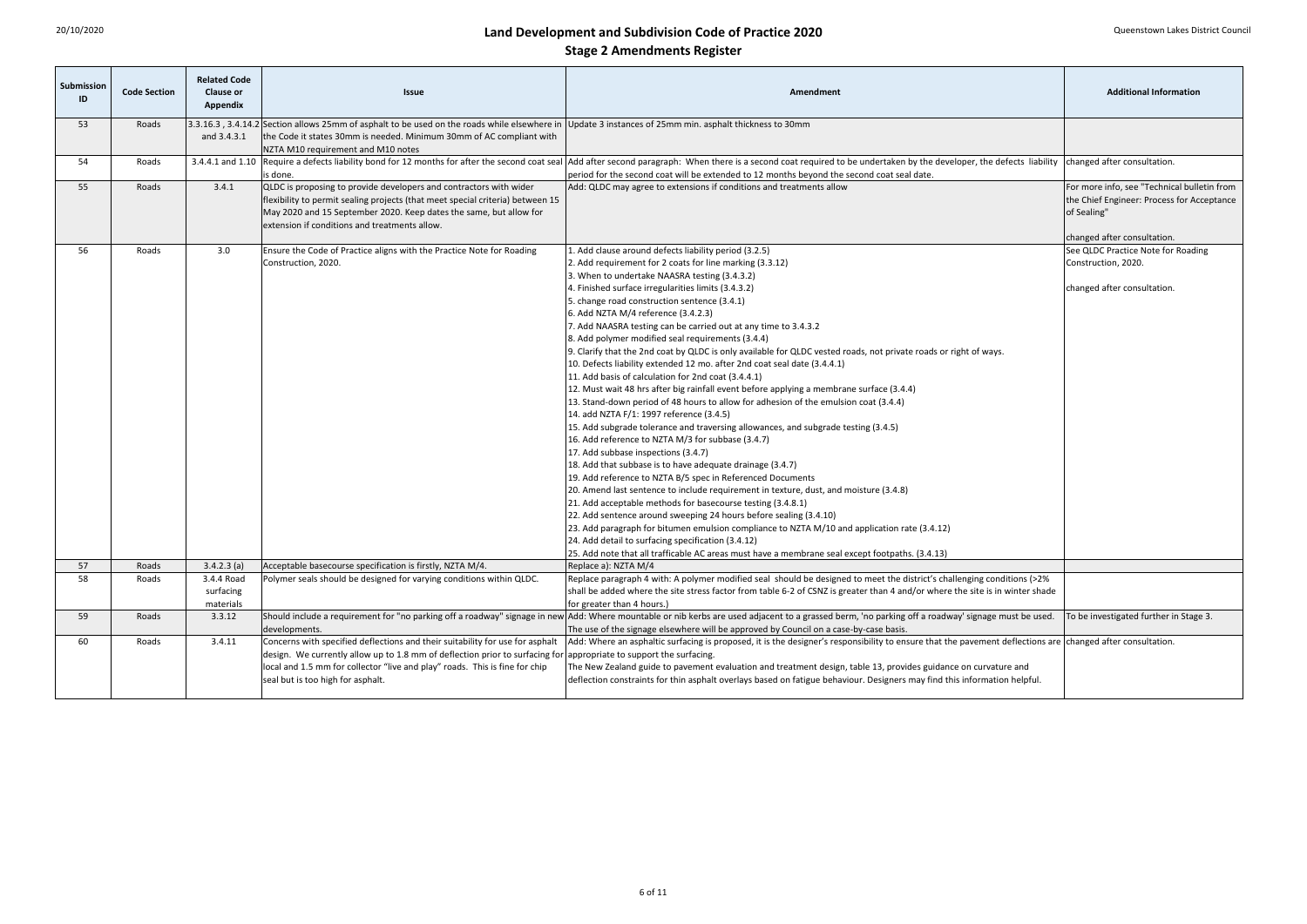| Submission<br>ID | <b>Code Section</b> | <b>Related Code</b><br><b>Clause or</b><br>Appendix | <b>Issue</b>                                                                                                                                                                                                                                                                                                                                                                                          | Amendment                                                                                                                                                                                                                                                                                                                                                                                                                                                                                                                                                                                                                                                                                                                                                                                                                                                                                                                                                                                                                                                                                                                                                                                                                                                                                                                                                                                                                                                                                                                                                                                                                                                                                                                                                                                                                                                                                                                                                                                                                                                                                                                                                                  |                                                                                                                                       |
|------------------|---------------------|-----------------------------------------------------|-------------------------------------------------------------------------------------------------------------------------------------------------------------------------------------------------------------------------------------------------------------------------------------------------------------------------------------------------------------------------------------------------------|----------------------------------------------------------------------------------------------------------------------------------------------------------------------------------------------------------------------------------------------------------------------------------------------------------------------------------------------------------------------------------------------------------------------------------------------------------------------------------------------------------------------------------------------------------------------------------------------------------------------------------------------------------------------------------------------------------------------------------------------------------------------------------------------------------------------------------------------------------------------------------------------------------------------------------------------------------------------------------------------------------------------------------------------------------------------------------------------------------------------------------------------------------------------------------------------------------------------------------------------------------------------------------------------------------------------------------------------------------------------------------------------------------------------------------------------------------------------------------------------------------------------------------------------------------------------------------------------------------------------------------------------------------------------------------------------------------------------------------------------------------------------------------------------------------------------------------------------------------------------------------------------------------------------------------------------------------------------------------------------------------------------------------------------------------------------------------------------------------------------------------------------------------------------------|---------------------------------------------------------------------------------------------------------------------------------------|
| 61               | Roads               | 1.8.4.3                                             | Define a "Suitably Qualified Person" and when they are required (i.e. for<br>sign off on large-scale road designs)                                                                                                                                                                                                                                                                                    | Add definition:<br>Where investigations and reports are required by a Suitably Qualified and Experienced Person (SQEP), this person or persons<br>will have nationally recognised qualifications and experience in the field they are working in. The person or persons will<br>normally be expected to be professionally recognised in the area of competence claimed and to carry professional<br>indemnity insurance to a level suitable for the purpose but in any case not less than \$1,000,000 per project.<br>Council reserves the right to have any work peer reviewed regardless of any prior approval as to the acceptability of the<br>suitably qualified person. The cost of all peer review work will be borne by the developer.<br>Specific requirements are outlined below that are required for any person to be deemed suitably qualified in these work<br>lareas:<br>a)Traffic and transportation assessment, road safety audits, and road safety audit exemptions - Suitably Qualified and<br>Experienced Person shall be Qualified in Traffic Engineering and work or have worked in a role whose primary activity is<br>Traffic Safety Engineering;<br>b)Road Pavement Design for pavements designed for a medium load or above (5 x 105 to 5 x 106 ESA / ONRC Primary<br>Collector or above) - Suitably Qualified and Experienced Person is required to sign off design and that person shall be a<br>CPEng with a practice area in Pavement Design;<br>c)Stormwater engineering incorporating flood mitigation, catchment analysis or stormwater system design - Suitably<br>Qualified and Experienced Person shall be a CPEng with recognised Stormwater discipline competence. Requirements may<br>be relaxed at Council's sole discretion subject to the development site complying with the each of the following:<br>a. The development does not require the physical alteration, damming or re-routing of natural water courses; and<br>average ground slope does not exceed 20%; and<br>c. The increase in stormwater runoff generated due to proposed works and prior to stormwater management is less than<br>10L/s for the 5% AEP event. | changed after consultation.                                                                                                           |
| 62               | Roads               | 3.4.4.1                                             | Bond for uncompleted work. The second coat seal, or the second coat<br>should be part of accepting the defects liability certificate, as it should be<br>done within 12 months of the road gaining 224c.<br>We should formalise the rate on an annual basis for that financial year,<br>based on the average cost of current reseal rate including a small<br>contingency for P&G, design costs, etc) | Add: Basis of calculating the estimated costs for a second coat will be based on the average cost of current QLDC reseal rate See also Road Construction Practice Note<br>including a minimum 8% contingency for contract Preliminary and General and design costs.                                                                                                                                                                                                                                                                                                                                                                                                                                                                                                                                                                                                                                                                                                                                                                                                                                                                                                                                                                                                                                                                                                                                                                                                                                                                                                                                                                                                                                                                                                                                                                                                                                                                                                                                                                                                                                                                                                        |                                                                                                                                       |
| 63               | Roads               | 3.3.9 and<br>referenced<br>documents                | Reference to superseded guidance from organisation that no longer exists<br>& guidance no longer publicly available.                                                                                                                                                                                                                                                                                  | In section 3.3.9 Bus stops, replace final sentence with: Bus stops shall be designed in accordance with Auckland Transport<br>Code of Practice Section 20: Public Transport - Busses, and Bus Stop Policy and Standards, QLDC, 2020.<br>Also add to referenced documents: Queenstown Lakes District Council. Bus Stop Policy and Standards. Queenstown, 2020.                                                                                                                                                                                                                                                                                                                                                                                                                                                                                                                                                                                                                                                                                                                                                                                                                                                                                                                                                                                                                                                                                                                                                                                                                                                                                                                                                                                                                                                                                                                                                                                                                                                                                                                                                                                                              | Further review of the design guidance to be<br>investigated in Stage 3                                                                |
| 64               | Roads               | 3.3.12                                              | The Code needs to be clearer when saying that roads shall be designed to<br>"the relevant Austroads guides, and guides listed in Referenced<br>Documents". We need to specify a hierarchy in the standards and<br>guidelines.                                                                                                                                                                         | add to 3.3.12: All road markings and traffic signs shall comply with NZ MOTSAM and are to be approved by the TA. NZ<br>MOTSAM and TCD take precedence over Austroads. However, when the above documents don't specify, Austroads should<br>be used as a standard.                                                                                                                                                                                                                                                                                                                                                                                                                                                                                                                                                                                                                                                                                                                                                                                                                                                                                                                                                                                                                                                                                                                                                                                                                                                                                                                                                                                                                                                                                                                                                                                                                                                                                                                                                                                                                                                                                                          |                                                                                                                                       |
| 65               | Roads               | 3.3.11.2                                            | The NZTA Cycle network and route planning guide is outdated and should<br>align with the Auckland Transport Design Manual. (see item #7)                                                                                                                                                                                                                                                              | Delete 3rd paragraph: Cycle facilities shall be designed to the standards as set out in the Austroads guides and the NZTA<br>Cycle network and route planning guide.                                                                                                                                                                                                                                                                                                                                                                                                                                                                                                                                                                                                                                                                                                                                                                                                                                                                                                                                                                                                                                                                                                                                                                                                                                                                                                                                                                                                                                                                                                                                                                                                                                                                                                                                                                                                                                                                                                                                                                                                       | See reference to ATDM in Item #7.<br>Development of QLDC-specific guidance will<br>be considered as part of the Stage 3<br>programme. |
| 66               | Roads               |                                                     | the vertical construction of a subdivision.                                                                                                                                                                                                                                                                                                                                                           | Clarify use of AC in high stress areas, such as heavy vehicles on roads during  Table 3.3 : replace "turning heads" with "turning zones (intersections, roundabouts, and turning heads)"                                                                                                                                                                                                                                                                                                                                                                                                                                                                                                                                                                                                                                                                                                                                                                                                                                                                                                                                                                                                                                                                                                                                                                                                                                                                                                                                                                                                                                                                                                                                                                                                                                                                                                                                                                                                                                                                                                                                                                                   |                                                                                                                                       |
| 67               | Roads               | 3.3.2.5                                             | Guidance needed around design and check vehicles. Austroads<br>recommends 8m and 12m trucks respectively for local/local road<br>intersections. Seems to be sometimes 8m is used as check in EA plans.                                                                                                                                                                                                | Add in 3.3.2: Roads and intersections shall be designed to accommodate the check and design vehicles in table 3.2, unless<br>otherwise approved or required by the TA. Design vehicles shall be shown to undertake all applicable manoeuvres on roads<br>and at intersections within the lane lines for the direction of travel. Check vehicles shall be shown to undertake all applicable<br>manoeuvres on roads and at intersections within the kerb lines. An additional 500mm clearance shall be added to each side<br>of all vehicles.<br>(Added Table 3.2 to final document)                                                                                                                                                                                                                                                                                                                                                                                                                                                                                                                                                                                                                                                                                                                                                                                                                                                                                                                                                                                                                                                                                                                                                                                                                                                                                                                                                                                                                                                                                                                                                                                         | changed after consultation.                                                                                                           |
|                  |                     |                                                     |                                                                                                                                                                                                                                                                                                                                                                                                       | Add in 3.3.7 to the end of 2nd paragraph: These dimensions shall be superseded by dimensions suitable for the<br>manoeuvring of the design vehicle as outlined in section 3.3.2.5.                                                                                                                                                                                                                                                                                                                                                                                                                                                                                                                                                                                                                                                                                                                                                                                                                                                                                                                                                                                                                                                                                                                                                                                                                                                                                                                                                                                                                                                                                                                                                                                                                                                                                                                                                                                                                                                                                                                                                                                         |                                                                                                                                       |
| 68               | Roads               | 3.3.2.1                                             | Suggest referencing the NZTA website for geometric design of roads<br>instead because NZTA include all subsequent reference links, and make<br>reference to Austroads before the State Highway Geometric Design<br>Manual, which is the hierarchy that QLDC agree with.                                                                                                                               | Amend first paragraph: Roads shall be designed to the basic standards in Table 3.3 of this Code of Practice, which take<br>precedence over any other referenced design guides. Detailed design must be completed following the relevant Austroads<br>guides, and supplemental guides and technical memoranda listed in on the NZTA's Geometric Design webpage at:<br>https://www.nzta.govt.nz/roads-and-rail/road-engineering/geometric-design/supplementary-guidance/                                                                                                                                                                                                                                                                                                                                                                                                                                                                                                                                                                                                                                                                                                                                                                                                                                                                                                                                                                                                                                                                                                                                                                                                                                                                                                                                                                                                                                                                                                                                                                                                                                                                                                     | changed after consultation.                                                                                                           |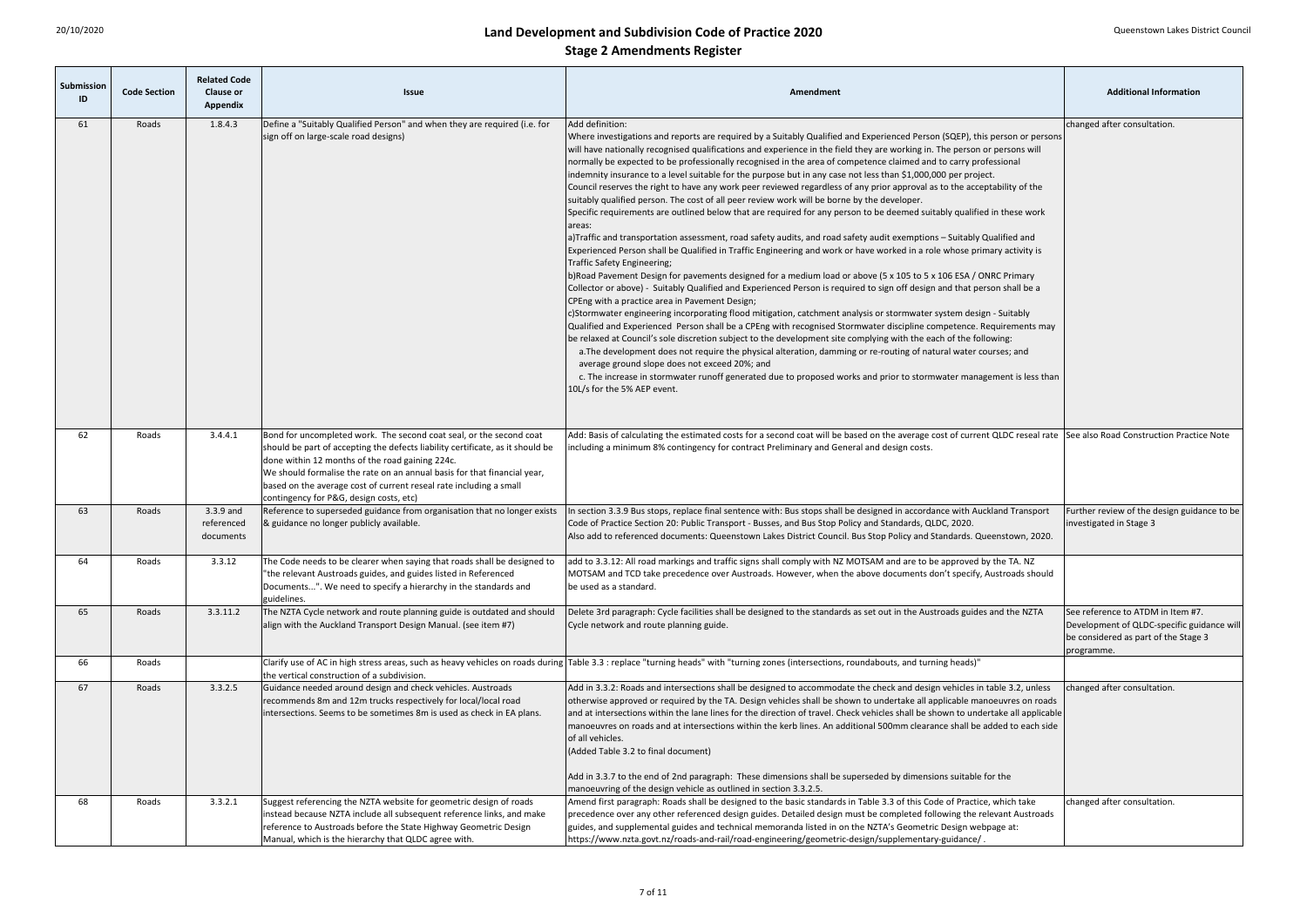| Submission<br>ID | <b>Code Section</b> | <b>Related Code</b><br><b>Clause or</b><br><b>Appendix</b> | <b>Issue</b>                                                                                                                                                                                                                                                                                                                                                                                                                                | Amendment                                                                                                                                                                                                                                                                                                                                                                                                                                                                                                                                                                                                                                                                                                                          | <b>Additional Information</b>                                                                                                                           |
|------------------|---------------------|------------------------------------------------------------|---------------------------------------------------------------------------------------------------------------------------------------------------------------------------------------------------------------------------------------------------------------------------------------------------------------------------------------------------------------------------------------------------------------------------------------------|------------------------------------------------------------------------------------------------------------------------------------------------------------------------------------------------------------------------------------------------------------------------------------------------------------------------------------------------------------------------------------------------------------------------------------------------------------------------------------------------------------------------------------------------------------------------------------------------------------------------------------------------------------------------------------------------------------------------------------|---------------------------------------------------------------------------------------------------------------------------------------------------------|
| 69               | Roads               | 3.3.19.6                                                   | Old kerb profiles (such as the 'Wanaka kerb' or 'kerbmaster no .8') that do<br>not comply with the mountable kerb specified in Appendix B should not be<br>used in new developments.                                                                                                                                                                                                                                                        | Remove sentences: When their installation is approved mountable kerbs shall be "Kerbmaster No8" profile. The historical<br>'Wanaka Kerb" profile should not be used.                                                                                                                                                                                                                                                                                                                                                                                                                                                                                                                                                               |                                                                                                                                                         |
| 70               | Roads               | 3.1                                                        | First sentence is vague as to what is required of developers when using the<br>Code and subsequent references.                                                                                                                                                                                                                                                                                                                              | Revise first sentence to: Where community specific guidelines are available these shall be followed throughout the design<br>and construction of subdivisions and development.                                                                                                                                                                                                                                                                                                                                                                                                                                                                                                                                                     |                                                                                                                                                         |
| 71               | Roads               | 3.3.16.1 and<br>Table 3.3                                  | Centreline grades should be revised to align with the District Plan. Align<br>Table 3.3 and 3.3.16.1                                                                                                                                                                                                                                                                                                                                        | Amend (a) and add (b):<br>(a)Not be steeper than 1 in 6 for any private way used for vehicle access<br>(b)In residential zones where a private way serves no more than 2 residential units the maximum gradient may be increased<br>to 1 in 5 provided:<br>i. The average gradient over the full length of the private way does not exceed 1 in 6; and<br>ii. The maximum gradient is no more than 1 in 6 within 6m of the road boundary; and<br>iii. The private way is sealed with non-slip surfacing.<br>Amend Table 3.3: Max Grade to 1 in 6 (16%) for rural private way gradients.                                                                                                                                            | changed after consultation.                                                                                                                             |
| 72               | SW                  | 4.3.5.1                                                    | The "developed site" in a subdivision should be permitted impermeable<br>area under the district plan as the houses won't be built by the developer                                                                                                                                                                                                                                                                                         | Change second paragraph to: All developments shall provide onsite primary network drainage capacity for the 5% AEP peak<br>flowrate from all contributing upstream catchments from either the maximum impermeable areas permitted by the District<br>Plan or the maximum impermeable area restricted by a legal instrument (e.g. resource consent, consent notice, etc.).                                                                                                                                                                                                                                                                                                                                                          | changed after consultation.                                                                                                                             |
| 73               | SW                  | 4.1, 4.2.4, 4.2.7<br>4.3.5.1, 4.3.7.4<br>etc               | Clarify the use of "pre-development" and consider replacing with "pre-<br>eonstruction" to clarify attenuation requirements when developing on-<br>already-developed land.                                                                                                                                                                                                                                                                  | Add definition for: Pre-construction discharge rate:<br>The rate at which stormwater is discharged from the site in its current state prior to the proposed works<br>And replace all (9) instances of "pre-development" with "pre-construction"                                                                                                                                                                                                                                                                                                                                                                                                                                                                                    | changed after consultation. Undertaking<br>further analysis and review of stormwater<br>changes under Stage 3, so have reverted<br>the changes for now. |
| 74               | SW                  | and 6.3.18                                                 | 4.3.13 and 5.3.14 Section refers to an encumbrance. Build over drains process requires a<br>varied easement instead of an encumbrance.                                                                                                                                                                                                                                                                                                      | Revise last sentence of all (3) sections: Easement to be revised at the applicants expense and in accordance with the<br>conditions of any specific approval.                                                                                                                                                                                                                                                                                                                                                                                                                                                                                                                                                                      |                                                                                                                                                         |
| 75               | SW                  | 4.3.4                                                      | Section refers to blockages of the primary system, but no guidance of what<br>blockage of the primary system should be accounted for is provided.                                                                                                                                                                                                                                                                                           | Add to 4.3.4 (b): A secondary system to ensure that the effects of stormwater run-off from events that exceed the capacity<br>of the primary system are managed, including occasions when there are complete blockages of critical culverts and other<br>critical structures in the primary system. Critical structures are determined by Council.                                                                                                                                                                                                                                                                                                                                                                                 |                                                                                                                                                         |
| 76               | SW                  | 4.3.4.2                                                    | Section says "Ponding or secondary flow on local roads shall be limited to a<br>100 mm maximum height at the centre line and velocity such that the<br>carriageway is passable in a 5% AEP design storm." This needs clarification<br>as to whether the 100mm limit is for the 1% AEP storm (QLDC's secondary<br>design storm) or the 5% AEP (primary design storm). Also need to clarify<br>what velocities are allowed across flow paths. | Replace clause: Ponding or secondary flow in all events up to 1% AEP design storm event shall be limited to a 100 mm<br>maximum height at the centre line, and roads shall be passable by pedestrians as defined by the flow depth x average<br>velocity (dgVave) specified below:<br>Lower likelihood<br>$dgVave < 0.6$ m2/s<br>Higher likelihood<br>dgVave $<$ 0.4 m2/s<br>NOTE - A higher likelihood of pedestrians crossing the overland flowpath is provided where pedestrians are directed to, or<br>most likely to cross water paths (such as marked crossings and corners of intersections.<br>$dg =$ flow depth in the channel adjacent to the kerb i.e. at the invert (m)<br>Vave = average velocity of the flow $(m/s)$ | changed after consultation.                                                                                                                             |
| 77               | SW                  | 4.3.5.1                                                    | half the puzzle if you attenuate your flow rate back to predevelopment but<br>you change your discharge from sheet flow to point flow.                                                                                                                                                                                                                                                                                                      | Should refer to peak flow rate in terms of volume and location i.e. It's only Add to clause: The location and type of overland flow downstream discharges are to mimic pre-development scenarios<br>unless otherwise approved by Council. If the pre-development scenario is not mimicked it shall be justified to Council<br>satisfaction why this can't be achieved and why the altered scenario is acceptable.                                                                                                                                                                                                                                                                                                                  | changed after consultation for clarity.                                                                                                                 |
| 78               | SW                  | 4.3.5.2                                                    | Clarification required for what does a carpark count as in terms of<br>freeboard                                                                                                                                                                                                                                                                                                                                                            | Add to clause: Enclosed carparks do not require freeboard, however, where they are basement carparks measure shall be<br>taken to avoid external overland flows being directed into the carpark                                                                                                                                                                                                                                                                                                                                                                                                                                                                                                                                    |                                                                                                                                                         |
| 79               | SW                  | 4.3.8 and 1.2.1                                            | There is no definition of what a waterway is under the Code and why the                                                                                                                                                                                                                                                                                                                                                                     | suggest using the RMA definition of waterbody for waterway definition this is as follows "means fresh water or geothermal<br>freeboard requirement is 500mm here but different elsewhere in the Code. water in a river, lake, stream, pond, wetland, or aquifer, or any part thereof, that is not located within the coastal marine<br>area'                                                                                                                                                                                                                                                                                                                                                                                       |                                                                                                                                                         |
| 80               | SW                  | 4.3.7.6e &<br>4.3.7.7a                                     | Both 10% AEP events should be 5% AEP to align with design criteria<br>previously mentioned in the Code.                                                                                                                                                                                                                                                                                                                                     | Amend 10% to 5% in both instances                                                                                                                                                                                                                                                                                                                                                                                                                                                                                                                                                                                                                                                                                                  |                                                                                                                                                         |
| 81               | SW                  | 4.3.7.9                                                    | There is no soakage test methodology and E1/VM1 keeps getting reverted<br>to which isn't ideal<br>Need to specify which methodology is to be used.                                                                                                                                                                                                                                                                                          | Add: Full or partial subdivision soakage systems shall be designed (including soakage testing) in accordance with Auckland<br>City Council Soakage Design Manual 2003, except that the design storm used shall be based on a 5% AEP rainfall event.                                                                                                                                                                                                                                                                                                                                                                                                                                                                                | Region-specific guidelines are being<br>investigated as part of the Stage 3<br>amendments.                                                              |
|                  |                     |                                                            |                                                                                                                                                                                                                                                                                                                                                                                                                                             | Also update Referenced Documents                                                                                                                                                                                                                                                                                                                                                                                                                                                                                                                                                                                                                                                                                                   | Changed after consultation                                                                                                                              |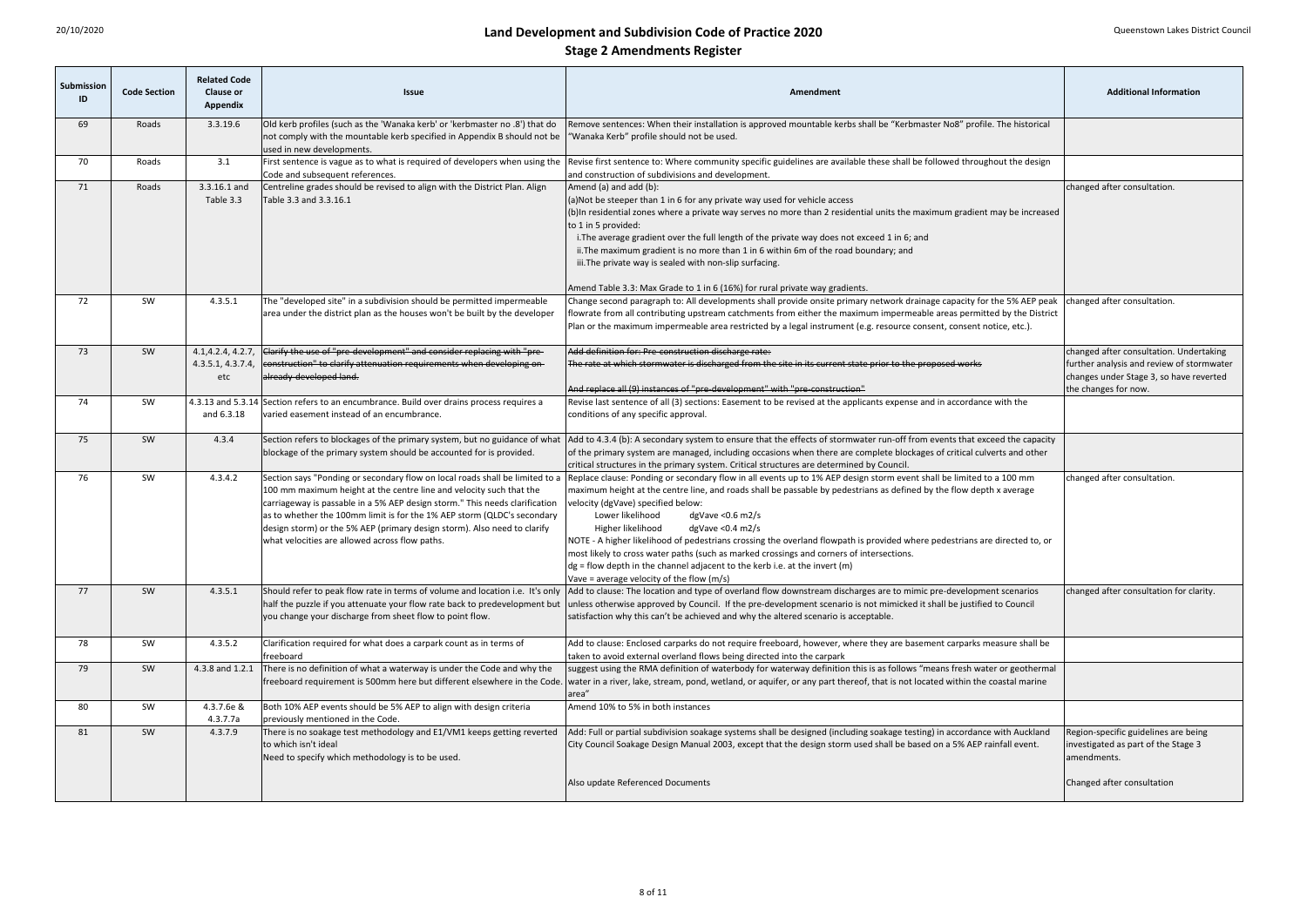| <b>Submission</b><br>ID | <b>Code Section</b> | <b>Related Code</b><br><b>Clause or</b><br>Appendix | <b>Issue</b>                                                                                                                                                                                                                                                             | Amendment                                                                                                                                                                                                                                                                                                                                                                               | <b>Additional Information</b> |
|-------------------------|---------------------|-----------------------------------------------------|--------------------------------------------------------------------------------------------------------------------------------------------------------------------------------------------------------------------------------------------------------------------------|-----------------------------------------------------------------------------------------------------------------------------------------------------------------------------------------------------------------------------------------------------------------------------------------------------------------------------------------------------------------------------------------|-------------------------------|
| 82                      | SW                  | $4.3.7.9$ (b)                                       | Capping maximum permeability rates for soakage system design allows for<br>reduced performance over time due to infiltration of fines, rubbish,<br>organics and lack of maintenance.                                                                                     | Requires longer pre-soak times and more importantly the tests to be repeated if water drains quickly.                                                                                                                                                                                                                                                                                   |                               |
| 83                      | SW                  | C.4.3.5.1                                           | Also recommend a standardised soakage test.<br>NIWA HIRDS rainfall data system has changed to version 4, RCP, and QLDC                                                                                                                                                   | Replace clause: Rainfall intensity shall allow for climate change. Rainfall intensity design charts developed from NIWA High                                                                                                                                                                                                                                                            |                               |
|                         |                     |                                                     | would like to specify an RCP of 8.5 when using NIWA HIRDS for rainfall<br>design data.                                                                                                                                                                                   | ntensity Rainfall Design Systems (HIRDS) V4 RCP 8.5 data for 2081-2100 should be used for rainfall design.                                                                                                                                                                                                                                                                              |                               |
| 84                      | SW                  | 4.3.9.9                                             | There is currently nothing outlining how subsoil drains are to discharge.<br>They should connect directly to a manhole, but could connect to a sump if<br>the level of the drain is above sump grate to avoid silt from the sump<br>backflowing into drain.              | Add: Connection of subsoil drains to collection sumps are to be positioned such that the invert of the subsoil drain is above<br>the soffit of the sump's outlet pipe/                                                                                                                                                                                                                  |                               |
| 85                      | SW                  | 4.3.15 (new                                         | Wash Bays/Car washes should have a cut-off for runoff disposal. Consider                                                                                                                                                                                                 | Add: A vehicle, machinery or equipment wash bay should be designed to exclude rainwater, and to retain, collect, treat and                                                                                                                                                                                                                                                              |                               |
|                         |                     | section)                                            | implementing either a mandatory roof or a first flush system.                                                                                                                                                                                                            | reuse, or dispose of all wastewater to sewer. Installation of appropriate facilities during the design and construction phase<br>will ensure protection of the stormwater system from contaminated wastewater.                                                                                                                                                                          |                               |
|                         |                     |                                                     |                                                                                                                                                                                                                                                                          | Pre-treatment devices must comply with NZBCG14 Industrial Liquid Waste.                                                                                                                                                                                                                                                                                                                 |                               |
| 86                      | SW                  | 4.2.8                                               | Stormwater treatment in large parking lots should be a standard. Make<br>sure this aligns with the Trade Waste Bylaw (in progress).                                                                                                                                      | Add: Stormwater treatment is to be included in stormwater systems that service off-road carparks that have 10 or more<br>parking spaces. Justification for the stormwater treatment systems for the level of treatment should be provided to QLDC<br>for approval.                                                                                                                      | Changed after consultation    |
| 87                      | SW                  | 4.3.5                                               | Code needs to be consistent with how we measure design storms (ARI vs<br>AEP). QLDC prefers AEP, so change all ARI design storms to their AEP<br>equivalent.                                                                                                             | Replace all instances of '5-year ARI' with '20% AEP'                                                                                                                                                                                                                                                                                                                                    |                               |
| 88                      | SW                  | 4.3.7.7                                             | For raingardens, the design storm should be the primary design storm (i.e.<br>the 5% AEP, not 10% AEP)                                                                                                                                                                   | Replace 10% with 5%                                                                                                                                                                                                                                                                                                                                                                     |                               |
| 89                      | Water               | 6.3.6.2                                             | Council's preference is to have all backflow preventors above ground,<br>where possible. This needs to be stated in the Code.                                                                                                                                            | Add: Council prefers that backflow preventors should be located above ground, where possible. If it is not possible (e.g.<br>where required to be located in a basement), the location is to be agreed by Council, and drainage for servicing or failure<br>discharge must be provided in underground locations. If using a RPZ backflow preventer, it shall be installed above ground. | Changed after consultation    |
| 90                      | Water               | 5.3.6.8 and<br>6.3.12.9                             | All small diameter pressure pipes should be sleeved under roads as we<br>cannot guarantee the condition of backfill around the pipe.                                                                                                                                     | Add to section 5.3.6.8 and 6.3.12.9 after second sentence: Any pipes installed using trenchless technology under roads shall<br>be sleeved, unless an acceptable reason for not sleeving is accepted by Council.                                                                                                                                                                        |                               |
| 91                      | Water               | Figure 6.3<br>Hydrants                              | Location of hydrants at junctions needs to be defined to ensure the hydrant<br>is within the valves and able to drain each line. Maintenance operators are<br>having difficulty emptying water of lines when hydrants are located<br>outside the valves at the junction. | Amend Figure 6.3 so that hydrants are in the right place, next to sluice valves especially on hilly on hilly suburbs, or middle<br>of Tee and Cross intersections.                                                                                                                                                                                                                      |                               |
| 92                      | Water               | C6.3.5.10                                           | The design pressure for water mains does not align with the section<br>preceding it.                                                                                                                                                                                     | Replaced design pressure range with: 300 kPa to 900 kPa                                                                                                                                                                                                                                                                                                                                 |                               |
| 93                      | Water               | Table 6.4                                           | The row for 'public mains' should clarify as this is meant to be 'public<br>stormwater mains'                                                                                                                                                                            | Replace 'public mains' with 'public stormwater mains'                                                                                                                                                                                                                                                                                                                                   |                               |
| 94                      | <b>WW</b>           | $5.3.5.1$ (b)                                       | Code should reference where building waste restrictions can be found.                                                                                                                                                                                                    | Add: All trading businesses must ensure that they comply with the current bylaw(s) relative to the infrastructure network.<br>Pollution Prevention Management Plan (or<br>something similar) to incorporate building<br>waste restrictions to be investigated for<br>Stage 3                                                                                                            |                               |
| 95                      | <b>WW</b>           | 1.8.7.4 (new                                        | QLDC Connection Standards to require discharge limits of waste water                                                                                                                                                                                                     | Add: All trade premises connecting to QLDC's infrastructure network must ensure that their discharge limits comply to the                                                                                                                                                                                                                                                               |                               |
|                         |                     | section)                                            | comply with the relevant bylaw(s)                                                                                                                                                                                                                                        | parameters as set out in the current bylaw(s) relative to the infrastructure network.                                                                                                                                                                                                                                                                                                   |                               |
| New Item                | General             | 1.11                                                | Should refer to SLS in Approved Materials List Section                                                                                                                                                                                                                   | Added "Approved Materials for Street Lighting can be found in Southern Light Technical Specification"                                                                                                                                                                                                                                                                                   |                               |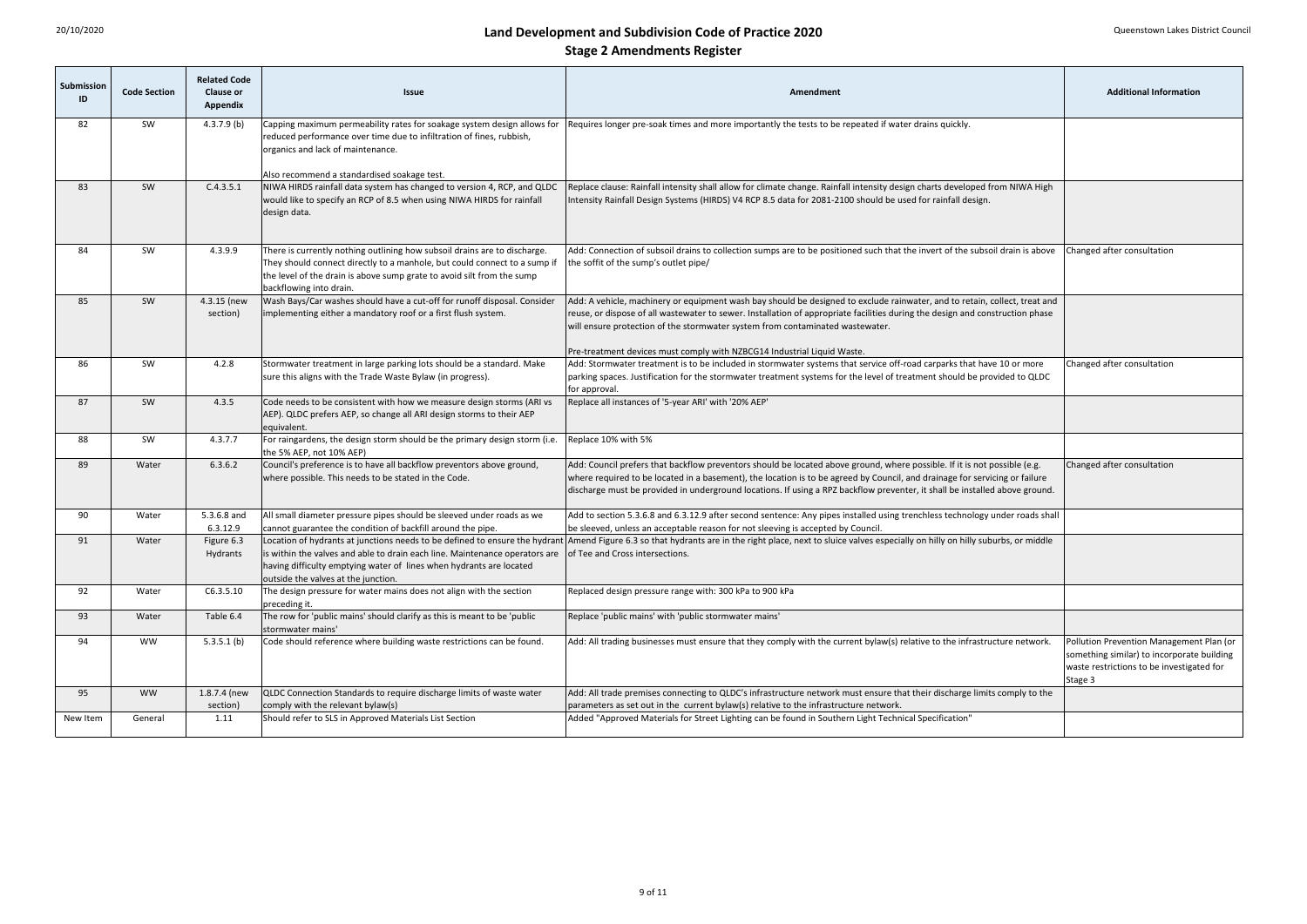| Submission<br>ID | <b>Code Section</b> | <b>Related Code</b><br><b>Clause or</b><br><b>Appendix</b> | <b>Issue</b>                                                                                                                                                                                                                                                                                                                                                                                                                                                                                                                                                                                                                                                                                                                                           | Amendment                                                                                                                                                                                                                                                                                                                                                                                                                                                                                                                                                                                                                                                                                                                                                                                                                                                         | <b>Additional Information</b>                                            |
|------------------|---------------------|------------------------------------------------------------|--------------------------------------------------------------------------------------------------------------------------------------------------------------------------------------------------------------------------------------------------------------------------------------------------------------------------------------------------------------------------------------------------------------------------------------------------------------------------------------------------------------------------------------------------------------------------------------------------------------------------------------------------------------------------------------------------------------------------------------------------------|-------------------------------------------------------------------------------------------------------------------------------------------------------------------------------------------------------------------------------------------------------------------------------------------------------------------------------------------------------------------------------------------------------------------------------------------------------------------------------------------------------------------------------------------------------------------------------------------------------------------------------------------------------------------------------------------------------------------------------------------------------------------------------------------------------------------------------------------------------------------|--------------------------------------------------------------------------|
| New Item         | General             | 1.8.1                                                      | Clarity needed to Section 1.8.1                                                                                                                                                                                                                                                                                                                                                                                                                                                                                                                                                                                                                                                                                                                        | Replace 1.8.11(b) with: Asbuilts submitted for all Parks, Roading and Three Waters infrastructure and landscaping assets<br>listed in Schedule 1D, and submitted according to the Asbuilt/Data Specifications on the QLDC Land Developments and<br>Subdivisions website.<br>Remove 1.8.11(b) because it's a double-up<br>Replace 1.8.11(g) with: Other documentation required by the TA including, but not limited to:<br>-operation and maintenance manuals for 3 waters facilities, irrigation systems, specialised playground equipment,<br>playground safety surfaces, toilets, all-weather sports surfaces, sports field lighting, drinking fountains;<br>-warranties for new facilities (involves electrical and mechanical plant or stormwater low impact design facilities); and<br>-asset valuations for all infrastructures to be taken over by the TA. |                                                                          |
| New Item         | General             | 1.8.1.1                                                    | the word "may" in Section 1.8.1.1 has been wrongly replaced with the word amend clause: Council may require documents to be submitted<br>"shall". This section is intended to allow Council to require a developer to<br>provide information at various stages of a proposal. It makes no sense to<br>use a word that effectively removes Council's discretion.                                                                                                                                                                                                                                                                                                                                                                                        |                                                                                                                                                                                                                                                                                                                                                                                                                                                                                                                                                                                                                                                                                                                                                                                                                                                                   |                                                                          |
| New Item         | Appendix B          | 1.8.2 Drawings                                             | Poor drawing standards                                                                                                                                                                                                                                                                                                                                                                                                                                                                                                                                                                                                                                                                                                                                 | Drawings currently being drafted in CAD                                                                                                                                                                                                                                                                                                                                                                                                                                                                                                                                                                                                                                                                                                                                                                                                                           | see Drawings Amendments Register for<br>complete list of drawing changes |
| New Item         | Roads               | 3.3 Table 3.3                                              | There are two table 3.3's which one are they meaning? Needs to be clear                                                                                                                                                                                                                                                                                                                                                                                                                                                                                                                                                                                                                                                                                | <b>Updated References</b>                                                                                                                                                                                                                                                                                                                                                                                                                                                                                                                                                                                                                                                                                                                                                                                                                                         |                                                                          |
| New Item         | Roads               | 3.3 Table 3.3                                              | check consistency, there are two different Table 3.3's in the document.<br>Check against references.                                                                                                                                                                                                                                                                                                                                                                                                                                                                                                                                                                                                                                                   | <b>Updated References</b>                                                                                                                                                                                                                                                                                                                                                                                                                                                                                                                                                                                                                                                                                                                                                                                                                                         |                                                                          |
| New Item         | Roads               | 3.3.2.2                                                    | RPL understands the intention of this insertion but the provision, as<br>worded, does not provide for alternative options that could still maintain<br>sight lines and meet the safety objective. For instance, a suitable street tree<br>that has been limbed up so that there are no horizontally extending<br>branches below 2.5 metres, could add street amenity without adversely<br>affecting sight lines at a pedestrian crossing.                                                                                                                                                                                                                                                                                                              | Add: Any deviations will require approval from Council.                                                                                                                                                                                                                                                                                                                                                                                                                                                                                                                                                                                                                                                                                                                                                                                                           |                                                                          |
| New Item         | SW                  | 4.2.1                                                      | Amendment to be made to give applicants the option to agree the<br>approach to be taken for stormwater with P&I before, or when, applying<br>for resource consent. It is clear from this statement that the Code of<br>Practice kicks in once an applicant has obtained resource consent for a<br>proposal. Of course, this should not prevent a developer from discussing a<br>proposal with the Property and Infrastructure Team of Council either<br>before lodging a resource consent application or during the processing of<br>that application. RPL fully understands the requirement to agree the<br>stormwater design before commencing any work but the Code of Practice<br>should not purport to limit a land owner's rights under the RMA. | Amend to: The designer shall agree the approach to be taken for stormwater with the Property and Infrastructure Team of<br>Council prior to commencing any work and may agree the approach prior to, or when, applying for resource consent.                                                                                                                                                                                                                                                                                                                                                                                                                                                                                                                                                                                                                      |                                                                          |
| New Item         | Water               | 6.3.8.1                                                    | In some more intensive developments the only option may be to have<br>water infrastructure close to a boundary, however definitely located within<br>one property boundary. It does not make sense to put a 0.5m wide<br>easement (for example) on a neighbouring section to comply with this<br>requirement, there should be flexibility depending on final property<br>boundaries.                                                                                                                                                                                                                                                                                                                                                                   | Amend to: Pipes shall generally be centrally located within an easement.                                                                                                                                                                                                                                                                                                                                                                                                                                                                                                                                                                                                                                                                                                                                                                                          |                                                                          |
| New Item         | Water               | 6.5.3.1                                                    | reference to standard drawings is wrong - should be B1-2 and B1-3 for<br>under carriageways                                                                                                                                                                                                                                                                                                                                                                                                                                                                                                                                                                                                                                                            | Amend to: as per Appendix Drawing B1-2 and Drawing B1-3                                                                                                                                                                                                                                                                                                                                                                                                                                                                                                                                                                                                                                                                                                                                                                                                           |                                                                          |
| New Item         | Water               | 6.5.3.2                                                    | reference to standard drawings is wrong - should be B1-4 for berms                                                                                                                                                                                                                                                                                                                                                                                                                                                                                                                                                                                                                                                                                     | Amend to:  in accordance with the requirements of Appendix B Drawing B1-4.                                                                                                                                                                                                                                                                                                                                                                                                                                                                                                                                                                                                                                                                                                                                                                                        |                                                                          |
| New Item         | Appendix B          | Appendix B                                                 | Drawing references are incorrect.                                                                                                                                                                                                                                                                                                                                                                                                                                                                                                                                                                                                                                                                                                                      | Have updated Appendix B and drawing references in text.                                                                                                                                                                                                                                                                                                                                                                                                                                                                                                                                                                                                                                                                                                                                                                                                           | see Drawings Amendments Register for<br>complete list of drawing changes |
| New Item         | Appendix B          | Drawing B1-8                                               | The internal dropper detail should be the same as an external dropper, if<br>the inlet section "Tee piece" of the internal dropper is Vertical, then the<br>outside pipe cannot be accessed with water blaster for clearing, if the "Tee<br>piece" is horizontal the clearing of the outside pipe can occur. this includes<br>CCTV/ manhole inspection CCTV.                                                                                                                                                                                                                                                                                                                                                                                           | Rotated internal cap so that the Tee-piece is horizontal.                                                                                                                                                                                                                                                                                                                                                                                                                                                                                                                                                                                                                                                                                                                                                                                                         | see Drawings Amendments Register for<br>complete list of drawing changes |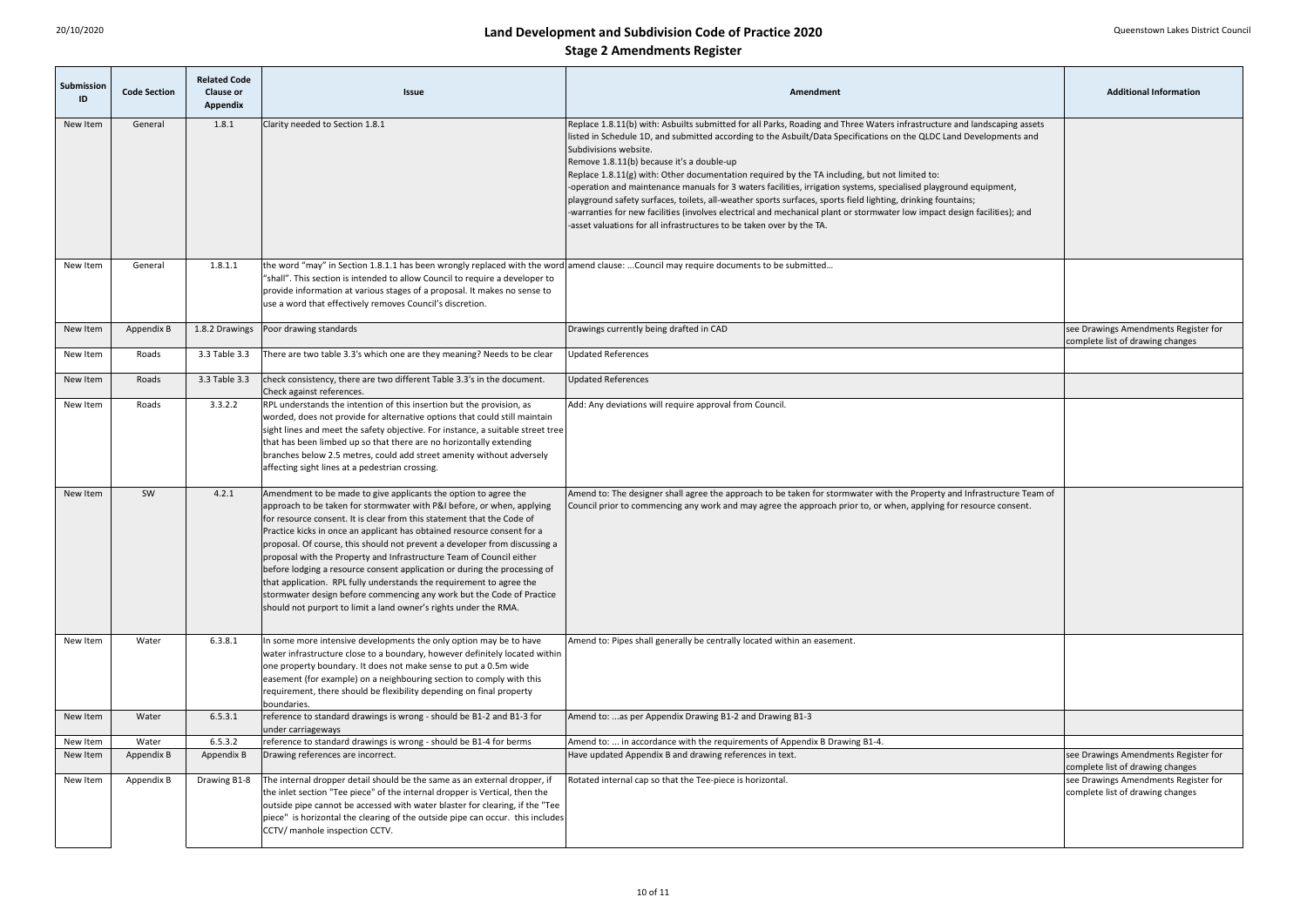| Submission<br>ID | <b>Code Section</b> | <b>Related Code</b><br><b>Clause or</b><br><b>Appendix</b> | <b>Issue</b>                                                                                                                                                                                                                                                                                                                                                | <b>Additional Information</b><br>Amendment                                                                                                                                                                                                                                                                                                                                                                                                                                                                                                                                                                                                                                                                                                                                                                                                                                                                                                                                                                                                                                                                 |                                                                          |
|------------------|---------------------|------------------------------------------------------------|-------------------------------------------------------------------------------------------------------------------------------------------------------------------------------------------------------------------------------------------------------------------------------------------------------------------------------------------------------------|------------------------------------------------------------------------------------------------------------------------------------------------------------------------------------------------------------------------------------------------------------------------------------------------------------------------------------------------------------------------------------------------------------------------------------------------------------------------------------------------------------------------------------------------------------------------------------------------------------------------------------------------------------------------------------------------------------------------------------------------------------------------------------------------------------------------------------------------------------------------------------------------------------------------------------------------------------------------------------------------------------------------------------------------------------------------------------------------------------|--------------------------------------------------------------------------|
| New Item         | Appendix B          | Drawing B4-6                                               | Remove, or update design-specific or contradicting dimensions.                                                                                                                                                                                                                                                                                              | Removed design-specific dimensions and added note stating "Soakpit dimensions to be determined based on ground<br>conditions and specific design"                                                                                                                                                                                                                                                                                                                                                                                                                                                                                                                                                                                                                                                                                                                                                                                                                                                                                                                                                          | see Drawings Amendments Register for<br>complete list of drawing changes |
| New Item         | Appendix B          | Drawing B5-4                                               | Minimum cover of 600mm for sump leads will cause a construction issue<br>with subsoil drains as Drawing 5-4 requires the invert of subsoil drains to be<br>deeper than 600mm (depending on pavement depth). QLDC should revise<br>Drawing 5-4 or change the minimum cover requirement to prevent<br>construction complications or mis interpretation.       | Changed drawing B5-4 to show 1000 mm dimension to be "to be determined by designer"                                                                                                                                                                                                                                                                                                                                                                                                                                                                                                                                                                                                                                                                                                                                                                                                                                                                                                                                                                                                                        | see Drawings Amendments Register for<br>complete list of drawing changes |
| New item         | Appendix B          | Drawing B5-8                                               | Jpdate drawing so that all kerb profiles are facing the same way                                                                                                                                                                                                                                                                                            | Mirrored No. 3 Slip Form Kerb so the footpath is on the right.                                                                                                                                                                                                                                                                                                                                                                                                                                                                                                                                                                                                                                                                                                                                                                                                                                                                                                                                                                                                                                             | see Drawings Amendments Register for<br>complete list of drawing changes |
| New Item         | General             | General                                                    | in the code of practice is inappropriate. The resource consent process takes strongly advised this is done before resource consent is issued. "<br>precedence over the code of practice.                                                                                                                                                                    | References to, or requirements for, approval relating to resource consents   Amended 7.3.13 to "New playground designs are to be signed off by the Parks and Open Spaces Planning Manager. It is                                                                                                                                                                                                                                                                                                                                                                                                                                                                                                                                                                                                                                                                                                                                                                                                                                                                                                           |                                                                          |
| New Item         | General             | General                                                    | Confirm if its LA or TA                                                                                                                                                                                                                                                                                                                                     | replaced "LA" with "TA" in all instances                                                                                                                                                                                                                                                                                                                                                                                                                                                                                                                                                                                                                                                                                                                                                                                                                                                                                                                                                                                                                                                                   |                                                                          |
| New Item         | General             | General                                                    | Reference to LA's. Should this be TA's?                                                                                                                                                                                                                                                                                                                     | replaced "LA" with "TA" in all instances                                                                                                                                                                                                                                                                                                                                                                                                                                                                                                                                                                                                                                                                                                                                                                                                                                                                                                                                                                                                                                                                   |                                                                          |
| New Item         | General             | Referenced<br>Documents -<br>Roads                         | Old standard referenced in CoP for Road Safety Audits                                                                                                                                                                                                                                                                                                       | update to: Road safety audit procedures for projects, NZ Transport Agency, Interim Release May 2013                                                                                                                                                                                                                                                                                                                                                                                                                                                                                                                                                                                                                                                                                                                                                                                                                                                                                                                                                                                                        |                                                                          |
| New Item         | Appendix G          | Electrical<br><b>Drawings</b>                              | quality of the embedded pump station electrical drawings is too poor to<br>make out the detail requirements. This quality should be improved                                                                                                                                                                                                                | Amended Appendix G so that the drawings are original PDF's rather than screenshots pasted into the document. No material<br>changes                                                                                                                                                                                                                                                                                                                                                                                                                                                                                                                                                                                                                                                                                                                                                                                                                                                                                                                                                                        |                                                                          |
| New Item         | Roads               | 3.3.12                                                     | Drawing B6-3 and The reference to the code, including the clause, all needs to be updated.<br>We need to refer to the TCD Manual Part 2, Section 7, but tempered with<br>whatever was in section 3.11.8 referred to on the picture.<br>And my only change to the TCD is the first diagram in the positioning of<br>signs should have 1 and 2 change around. | Add to 5th paragraph of 3.3.12: Placement of the road name signs shall be in accordance with TCD (2004), except for the<br>sign positioning in Table 7.7 at T intersections of: (a) minor road with minor road, or (b) minor road with undivided major<br>road shall have positions 1 and 2 switched.<br>Update reference in Drawing B6-3 to "Refer to TCD Manual Part 2: Section 7 for street name signs, and QLDC's infrastructure<br>code clause 3.3.12 for fonts and colours within QLDC" and to align with the Street Sign Specification, 2002.                                                                                                                                                                                                                                                                                                                                                                                                                                                                                                                                                       |                                                                          |
| New Item         | Roads               | 3.4.4.2                                                    | coat by QLDC's roading maintenance contractor) is only available for QLDC<br>vested roads, not private roads or right of ways. Wording is unclear<br>currently.                                                                                                                                                                                             | We need to clarify section 3.4.4.1 of the Code to reflect that Option 2 (2nd Reword to: There are 2 options available for completion of the second coat seal, depending on the ownership of the road:<br>1) Independently by the developer, this includes private roads and right of ways. A bond will be required if this work will<br>occur post-224c certification to ensure it is completed within the next available sealing season following the first coat<br>application. Details of the second coat seal shall be provided to Council on completion via the Roading Asset data<br>provision/RAMM update sheet process. Council will retain 5% of the bond for 12 months following completion of the second<br>coat to cover any defects occurring within that period.<br>[2] For Council-vested roads, the work may be completed as part of the Council's annual sealing programme and the<br>developer covers costs paid to the council for undertaking this work. The developer shall provide payment to Council to<br>cover the cost of this work prior to 224c certification for subdivision. |                                                                          |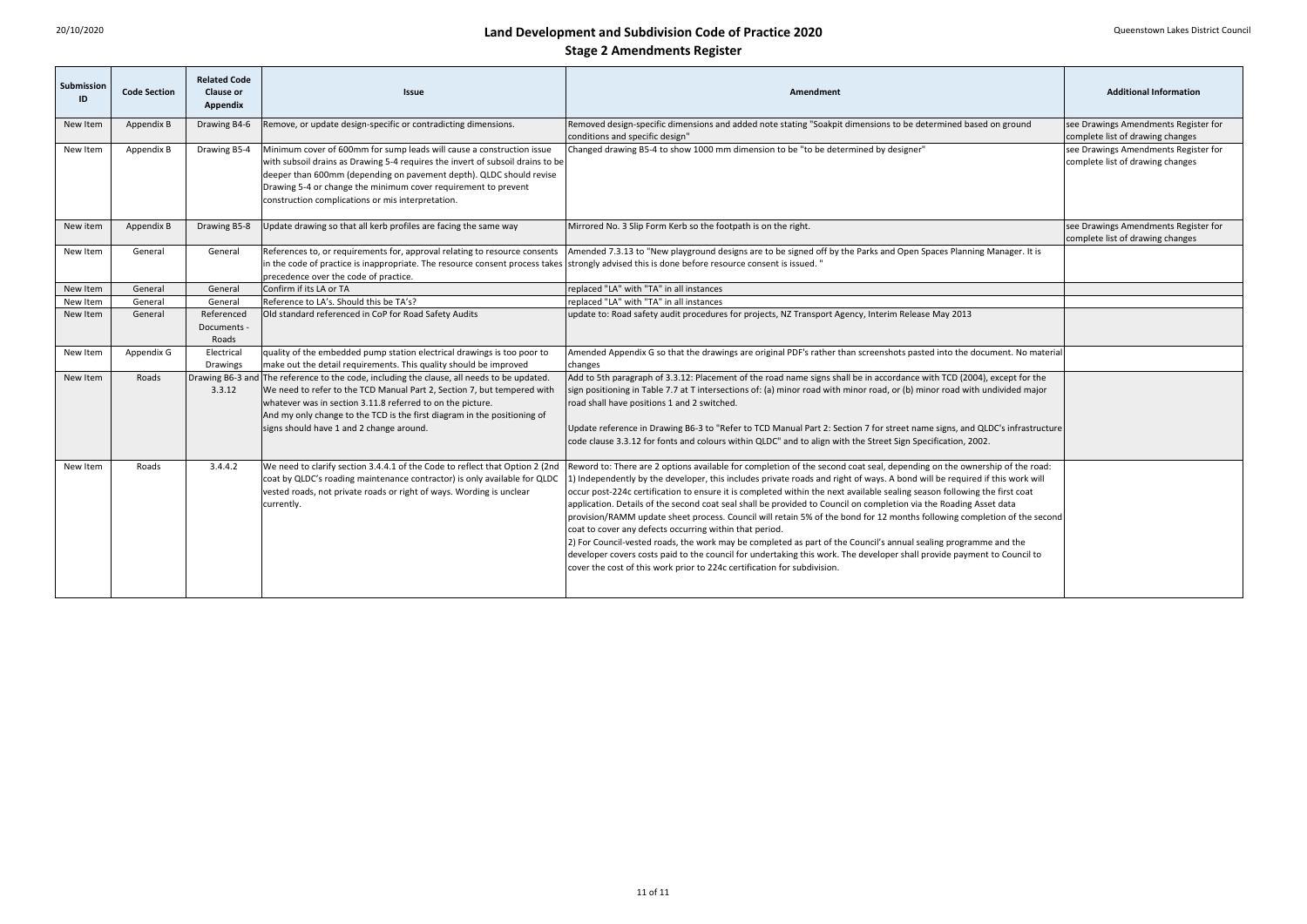is sought from the requirements in the table above, justifiable calculations must be given and be to Council's

ing to have a perpendicular connection with the manhole wall.

I labelled "Minimum distance between pipe openings (X) = 0.7 x larger pipe ID or 300mm, whichever is greater". elled "Minimum benching radius  $R = 2$  x pipe ID."

uirements in the table above.." to "the requirements in the detail above..",

flection shall require specific design for manhole risers for any diameter of pipe >375mm." which was moved

note 4 and moved access opening in drawing over downstream pipe and deleted line that was in the centre of the

top of MH to straight line, 100 mm thick. Add leader "100mm PRECAST REINFORCED RING WITH CHAMFER".

bedding" to "compacted fill bedding to designer specification according to ground conditions".

s detail is on this sheet - changed to "rungs as specified at 300mm"

| 2020 Drawing<br><b>Number</b> | <b>Drawing Name</b>                                 | <b>Stage 1 Amendments (2019)</b>                                                                                                | <b>Stage 2 Amendments (2020)</b>                                                        |
|-------------------------------|-----------------------------------------------------|---------------------------------------------------------------------------------------------------------------------------------|-----------------------------------------------------------------------------------------|
| $B1-1$                        | <b>Typical Combined Service Trench Detail</b>       | No Change                                                                                                                       | • Added "as per Code of Practice Table 5.6 and 6.4" to note about voltage cables.       |
|                               |                                                     |                                                                                                                                 | . Remove LV and HV labels and replace with "power cables".                              |
|                               |                                                     |                                                                                                                                 | • Removed "NTS" as it is now in the title block                                         |
| $B1-2$                        | <b>Standard Pipe Embedment</b>                      | No Change                                                                                                                       | No Change                                                                               |
| $B1-3$                        | Typical Pipe Bedding & Backfill for<br>Carriageways | No Change                                                                                                                       | • Changed Min 10 asphalt to "asphalt as per accepted design"                            |
| $B1-4$                        | Typical Pipe Bedding & Backfill for Vehicle         | No Change                                                                                                                       | • Changed "See R-02, R-03" to "See drawing B5-21 and B5-22".                            |
|                               | Crossings & non trafficable                         |                                                                                                                                 | • Changed 150 mm dim to 1500.                                                           |
|                               |                                                     |                                                                                                                                 | • Changed Min 10 asphalt to "asphalt as per accepted design"                            |
|                               |                                                     |                                                                                                                                 | . Hatch on Gap 65 for top detail changed to match hatch on bottom.                      |
| $B1-5$                        | Manhole Detail A-Typical Plan view                  | . Replace Table 1 of the Auckland Council drawing with the current table in QLDC                                                | • Combined drawings B1-9 and B1-6 to B1-6                                               |
|                               |                                                     | drawing B1-5.                                                                                                                   | • Changed "Channeling" to "channelling" for international spelling                      |
|                               |                                                     | • replace "deviation angle" with "deflection"                                                                                   | .002 reference changed to drawing B1-6.                                                 |
|                               |                                                     | ● Update to remove dimensions for flexible connection detail, and reference B1-9 instead  ● NZS:4404 reference changed to B1-7. |                                                                                         |
|                               |                                                     |                                                                                                                                 | • Added section tags to relate to B1-6.                                                 |
|                               |                                                     |                                                                                                                                 | • Added note "If a deviation is sought from the requirements in the table above, justi  |
|                               |                                                     |                                                                                                                                 | satisfaction."                                                                          |
|                               |                                                     |                                                                                                                                 | • Adjusted concrete haunching to have a perpendicular connection with the manhole       |
|                               |                                                     |                                                                                                                                 | • Removed rungs from manhole dwgs and notes.                                            |
|                               |                                                     |                                                                                                                                 | • Changed haunching to corbals on leader and note 3.                                    |
|                               |                                                     |                                                                                                                                 | • Added Dimension "X" and labelled "Minimum distance between pipe openings (X) =        |
|                               |                                                     |                                                                                                                                 | • Added dimension "R", labelled "Minimum benching radius $R = 2x$ pipe ID."             |
|                               |                                                     |                                                                                                                                 | • Deleted leaders referring to flexible connection detail as it was removed from B1-6.  |
|                               |                                                     |                                                                                                                                 | • Removed full stop from watertight note for consistency.                               |
|                               |                                                     |                                                                                                                                 |                                                                                         |
|                               |                                                     |                                                                                                                                 | • Deleted arrow from opening to edge of manhole.                                        |
|                               |                                                     |                                                                                                                                 | • Note 5 changed "the requirements in the table above" to "the requirements in the      |
|                               |                                                     |                                                                                                                                 | • Added note 6: ">75 deg deflection shall require specific design for manhole risers fo |
|                               |                                                     |                                                                                                                                 | from above.                                                                             |
|                               |                                                     |                                                                                                                                 | • Deleted "SD*: Specific Design" and "around Specific Design.                           |
|                               |                                                     |                                                                                                                                 | • Removed last sentence in note 4 and moved access opening in drawing over downs        |
|                               |                                                     |                                                                                                                                 | opening (vertically).                                                                   |
| $B1-6$                        | <b>Manhole Details B</b>                            | No Change                                                                                                                       | • Changed "B/D01" section title to match sections on B1-5.                              |
|                               |                                                     |                                                                                                                                 | • Removed D05 drawing reference in Note 1.                                              |
|                               |                                                     |                                                                                                                                 | • Corrected spelling mistake "referred".                                                |
|                               |                                                     |                                                                                                                                 | • Changed name to Manhole Detail B - Typical Cross Section for consistency.             |
|                               |                                                     |                                                                                                                                 | • Removed stepped iron detail as it is in B1-7.                                         |
|                               |                                                     |                                                                                                                                 | Added note "Concrete corbels required at pipe penetrations".                            |
|                               |                                                     |                                                                                                                                 | . Removed rungs in dwg and note/leader.                                                 |
|                               |                                                     |                                                                                                                                 | • Changed concrete collar at top of MH to straight line, 100 mm thick. Add leader "10   |
|                               |                                                     |                                                                                                                                 | Removed 750mm dimension to flexible joint.                                              |
|                               |                                                     |                                                                                                                                 | • Changed "compacted fill bedding" to "compacted fill bedding to designer specificati   |
|                               |                                                     |                                                                                                                                 | • Added leader "gritted pipe starter" to intake pipe.                                   |
| $B1-7$                        | Manhole Detail C                                    | No Change                                                                                                                       | • Drawing D05 reference to safety platform removed.                                     |
|                               |                                                     |                                                                                                                                 | • D01 reference removed as detail is on this sheet - changed to "rungs as specified at  |
|                               |                                                     |                                                                                                                                 | • Renamed drawing to "External Drop Manhole"                                            |
|                               |                                                     |                                                                                                                                 | • Removed everything except the external drop MH plan and the section.                  |
|                               |                                                     |                                                                                                                                 | • Added internal drop details from B1-8.                                                |
|                               |                                                     |                                                                                                                                 | • Changed elevation to section and section to plan for internal drop titles.            |
|                               |                                                     |                                                                                                                                 | . "note" changed to "notes" for consistency.                                            |
|                               |                                                     |                                                                                                                                 | • Notes from B1-8 added and combined with existing notes.                               |
|                               |                                                     |                                                                                                                                 | Removed note 4                                                                          |
|                               |                                                     |                                                                                                                                 | . "minimum" to beginning of Note 5.                                                     |
|                               |                                                     |                                                                                                                                 |                                                                                         |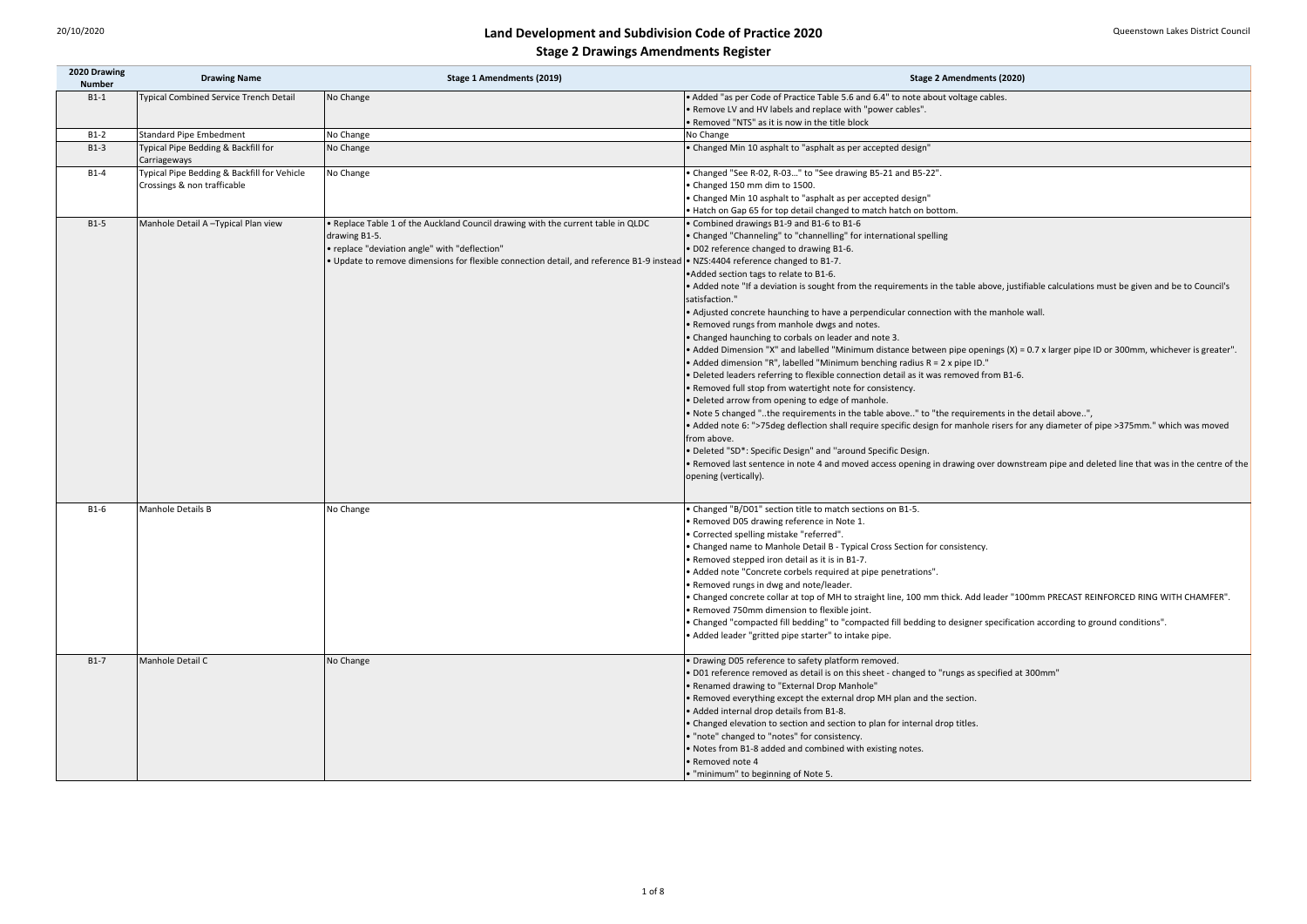ame and cover, concrete surround, 200 mm max cover, and compacted drainage metal (AP20), and ground

rants shall be installed on supply pipes that have a minimum cover of 1000 mm to allow for suitable clearances, if of the supply pipes can be achieved by tapering down from 5 m either side of the Fire Hydrant."

e ath concrete blocks, changed 50 mm to 110 mm and aligned top of box with top of concrete block. m dimension.

1. BOOX480x90H Ø200 HOLE FITS CAST IRON VALVE BOX 225x235 <sup>2</sup> SURROUND 570x430x110H FITS 405x255 SV OR FH CAST IRON BOX". Asphalt extended to valve box as per

1900 manifold with blank cap and screw-in dual check valve shall be installed on each connection and positioned ox/base combination) with a AMB300 (300mm with lid) box positioned above to give required depth (600mm) and also be clear of any vehicular movements."

there is no option but to install a toby box in a trafficable area then a trafficable cast box with cast iron lid is

N OF A CONTINUOUS PIPE LAID IN ACCORDANCE WITH MANUFACTURE MINIMUM BEND RADIUS, AND IF THIS I ELECTRO FUSION (EF) ELBOWS ARE TO BE USED."

from 600mm, also dimension of nominal depth to 450-500 rather than 550-650.

on downstream side of meter so that there is one valve and one meter.

| 2020 Drawing<br><b>Number</b> | <b>Drawing Name</b>                              | <b>Stage 1 Amendments (2019)</b>                                                                                                                                              | <b>Stage 2 Amendments (2020)</b>                                                       |
|-------------------------------|--------------------------------------------------|-------------------------------------------------------------------------------------------------------------------------------------------------------------------------------|----------------------------------------------------------------------------------------|
| $B1-8$                        | Mini & Drop Manhole Detail                       | No Change                                                                                                                                                                     | • Removed note about use of earthenware pipe required (2 instances).                   |
|                               |                                                  |                                                                                                                                                                               | • Rotate capped tee 90 degrees.                                                        |
|                               |                                                  |                                                                                                                                                                               | . Replace Note 3 with: DN 1200 MH to be used with internal drop structures             |
|                               |                                                  |                                                                                                                                                                               | • Removed notes 2-4.                                                                   |
|                               |                                                  |                                                                                                                                                                               | • Moved all internal drop details to B1-7.                                             |
|                               |                                                  |                                                                                                                                                                               | • Corbals formed to be rectangular at pipe penetration.                                |
|                               |                                                  |                                                                                                                                                                               | • Extended edge of structure to meet pipe (there was a gap, filled with concrete).     |
| drawing deleted               | Manhole Detail - Typical Cross Section           | No Change                                                                                                                                                                     | Drawing deleted - combined as B1-6                                                     |
| drawing deleted               | <b>PVC Inspection Chamber (Residential Only)</b> | No Change                                                                                                                                                                     | <b>Drawing deleted</b>                                                                 |
| B1-10                         | Lateral Connections for two Properties           | No Change                                                                                                                                                                     | • Replaced bends with Y-junction and 45 degree connection in both details (x3).        |
|                               |                                                  |                                                                                                                                                                               | • Removed bottle neck part of lateral off MH connection.                               |
|                               |                                                  |                                                                                                                                                                               | • Add leader "Y-junction" (x4) and "elbow to suit".                                    |
|                               |                                                  |                                                                                                                                                                               |                                                                                        |
|                               |                                                  |                                                                                                                                                                               | • Show minimanhole with frame and cover, concrete surround, 200 mm max cover, a        |
|                               |                                                  |                                                                                                                                                                               | profile.                                                                               |
| drawing deleted               | Manhole Typical Heavy Duty Frame & Lid-          | No Change                                                                                                                                                                     | <b>Drawing deleted</b>                                                                 |
| $B1-11$                       | Domestic Drainage (Shallow Connection)           | No Change                                                                                                                                                                     | . D07 and D08 changed to Drawing B1-3 and B1-4.                                        |
|                               | Detail                                           |                                                                                                                                                                               | • Changed marker post leader to "Green (SW) or Red (WW) painted marker post"           |
|                               |                                                  |                                                                                                                                                                               | · Removed note 1.                                                                      |
| $B1-12$                       | Domestic Drainage (Deep Connection)              | No Change                                                                                                                                                                     | . D07 and D08 changed to Drawing B1-3 and B1-4.                                        |
|                               | Detail                                           |                                                                                                                                                                               | • Changed marker post leader to "Green (SW) or Red (WW) painted marker post"           |
| drawing deleted               | Anti-Scour Blocks For Steep Lines                | No Change                                                                                                                                                                     | <b>Drawing deleted</b>                                                                 |
| $B2-1$                        | Fire Hydrant                                     | No Change                                                                                                                                                                     | • "all dims in mm" note changed to "all dimensions in millimetres".                    |
|                               |                                                  |                                                                                                                                                                               | • Full stops added in notes for consistency.                                           |
|                               |                                                  |                                                                                                                                                                               | • Remove "665 MESH" and mesh linework.                                                 |
|                               |                                                  |                                                                                                                                                                               | • Raised concrete to be flush with lid.                                                |
|                               |                                                  |                                                                                                                                                                               | • Note re: 30 mm drop removed.                                                         |
|                               |                                                  |                                                                                                                                                                               | . Note 4 added "All Fire Hydrants shall be installed on supply pipes that have a minim |
|                               |                                                  |                                                                                                                                                                               | required localised lowering of the supply pipes can be achieved by tapering down fro   |
|                               |                                                  |                                                                                                                                                                               |                                                                                        |
| drawing deleted               | Fire Hydrant Cover                               | No Change                                                                                                                                                                     | <b>Drawing deleted</b>                                                                 |
| $B2-2$                        | <b>Typical Cast Iron Valve Box</b>               | . Updated drawing to current practice valve box.                                                                                                                              | • Leader added: "concrete anchor block required if pvc pipe only".                     |
|                               |                                                  |                                                                                                                                                                               | • Relocated tracer wire within pipe.                                                   |
|                               |                                                  |                                                                                                                                                                               | • Added ground hatching beneath concrete blocks, changed 50 mm to 110 mm and a         |
|                               |                                                  |                                                                                                                                                                               | • Added 'Max' after 1000 mm dimension.                                                 |
|                               |                                                  |                                                                                                                                                                               | • Notes 1 and 2 added:                                                                 |
|                               |                                                  |                                                                                                                                                                               | 1. CONCRETE SURROUNDS 370x480x90H Ø200 HOLE FITS CAST IRON VALVE BOX 225:              |
|                               |                                                  |                                                                                                                                                                               | 2. FIRE HYDRANT CONCRETE SURROUND 570x430x110H FITS 405x255 SV OR FH CAST              |
|                               |                                                  |                                                                                                                                                                               | hydrant detail                                                                         |
| $B2-3$                        | <b>Typical Service Connection</b>                | . Add note to drawing: Connection to main to be made by Talbot ferrule or similar (to                                                                                         | • Added note "An Acuflo GM900 manifold with blank cap and screw-in dual check val      |
|                               |                                                  | include isolation point)                                                                                                                                                      | inside an AMB035 (lid-less box/base combination) with a AMB300 (300mm with lid) b      |
|                               |                                                  | • Updated drawing B3-4 to align with WS14 Watercare drawing, but altered to reflect the near the property boundary and also be clear of any vehicular movements."             |                                                                                        |
|                               |                                                  | Acuflo Manifolds that Council specifies. This removes the gate valve, meter, brass tail                                                                                       | • Added "bronze" to "existing pvc water main use bronze Talbot ferrule."               |
|                               |                                                  | piece with the double check.                                                                                                                                                  | • Added "jumbo" to note 4. changed dimension of tail to be depth of 1m (1000mm).       |
|                               |                                                  | • Add as note to B2-4: 25mm ID connections require 2 x Acuflo boxes or 500mm box with • Changed note 3 to "When there is no option but to install a toby box in a trafficable |                                                                                        |
|                               |                                                  | bases                                                                                                                                                                         | required."                                                                             |
|                               |                                                  | . Update drawing: remove secondary valve, meter box, and marker post.                                                                                                         | • Changed note 2 to "OPTION OF A CONTINUOUS PIPE LAID IN ACCORDANCE WITH M             |
|                               |                                                  | • Add note to B2-4: Electro Fusion (EF) elbows only to be used                                                                                                                |                                                                                        |
|                               |                                                  |                                                                                                                                                                               | CANNOT BE ACHIEVED THEN ELECTRO FUSION (EF) ELBOWS ARE TO BE USED."                    |
|                               |                                                  | • Add note to B2-4: When there is no option but to install toby box in trafficable                                                                                            | • PE pipe bend to above the ground surface.                                            |
|                               |                                                  | driveway / riderway then a 150mm x 150mm (WxD) concrete nib is required                                                                                                       | . Dimension added "1000 above ground" for tail.                                        |
|                               |                                                  | • Add note to B2-4: Option of using 50mm brass Talbot instead of elbow off main                                                                                               | • Restored main connection from 2018 drawing.                                          |
|                               |                                                  |                                                                                                                                                                               | • Removed self tapping callout.                                                        |
|                               |                                                  |                                                                                                                                                                               | • Changed note 6 to 450mm from 600mm, also dimension of nominal depth to 450-5         |
|                               |                                                  |                                                                                                                                                                               | • Moved lateral up (shrink box) to be to proportionate scale.                          |
|                               |                                                  |                                                                                                                                                                               | • Added detail of Acuflo GM900 Manifold configuration                                  |
|                               |                                                  |                                                                                                                                                                               | • Added "ID" after diameters.                                                          |
|                               |                                                  |                                                                                                                                                                               | • Added leader to bend saying "see note 2".                                            |
|                               |                                                  |                                                                                                                                                                               | • Main moved down and pipe bent before connection to resemble realistic installatio    |
|                               |                                                  |                                                                                                                                                                               | . Removed additional valve on downstream side of meter so that there is one valve a    |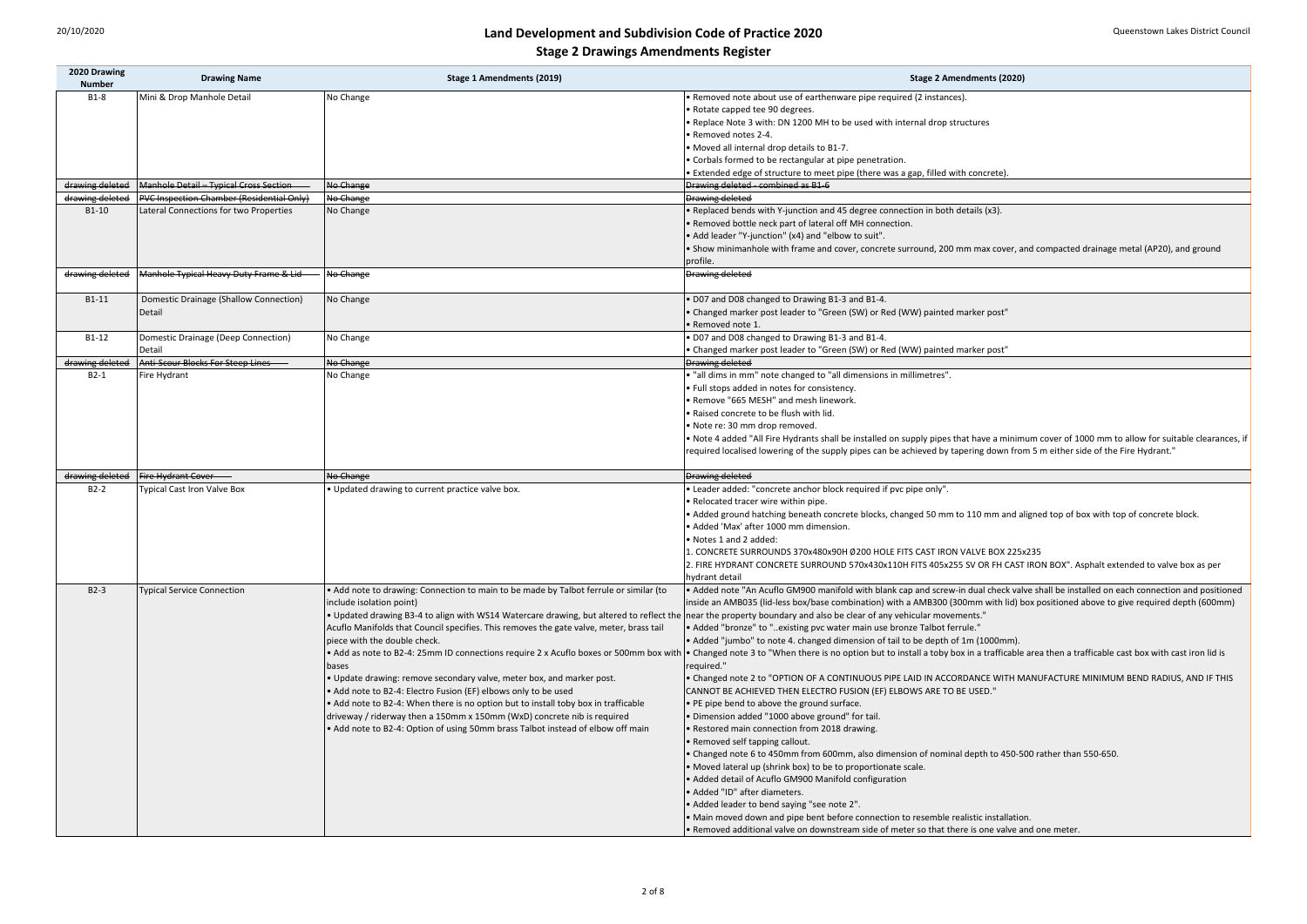|  | <b>Stage 2 Amendments (2020)</b> |  |
|--|----------------------------------|--|
|--|----------------------------------|--|

Icrete surround detail from B2-3 and tube extended down to surround valve better. required for PE pipe if valve is welded in" and straps removed from drawing. Im from 200mm. Added concrete hatch to both details (was only on right detail). from the bottom of the pipe that slots over the valve.

eck for flanged valves detail from figure 7.15 from WSA03.

updates from WSA 03, and retained Notes 2, 9, 10 and 11 from 2018 Appendix B

ver" to "removable, lockable, anti-tamper, insulated plastic cover".

water meter box (jumbo box)" to "inground council valve box".

shall be installed in accordance with the manufacturer recommendations, and the appropriate BFP used should bazard. If using a RPZ BFP, it shall be installed above ground. All other BFP's should be above ground where any water discharged to drain to ground in an obvious manner."

n (including adding a leader to identify) and shrink dump valve detail to be realistic.

ow preventers shall be located directly within the road frontage boundary of the property served in every CBD environment where there may be no space within the building frontage for an above ground cabinet."

double check valve devices are installed in an underground chamber, the design must allow for servicing by top the well drained. For larger sized double check valve devices, it is good practice to install these above ground, for future upgrading to reduced pressure zone devices."

ow preventers shall be located directly within the road frontage boundary of the property served in every CBD environment where there may be no space within the building frontage for an above ground cabinet."

d leaders instead of callouts. Then corrected upstream/downstream inconsistency.

exible dismantling joints" note and made "joints" singular and removed one dismantling joint from drawing. ge detail changed to match Figure 8.22 of WSA02.

| 2020 Drawing<br><b>Number</b> | <b>Drawing Name</b>                                        | <b>Stage 1 Amendments (2019)</b>                                                                                                                                                                                                                                                                                                                               | <b>Stage 2 Amendments (2020)</b>                                                                                                                                                                                                                                                                                                                                                                                                                                                                                                                                                                                                                                                                                                                                                                                                                                                                                                                    |
|-------------------------------|------------------------------------------------------------|----------------------------------------------------------------------------------------------------------------------------------------------------------------------------------------------------------------------------------------------------------------------------------------------------------------------------------------------------------------|-----------------------------------------------------------------------------------------------------------------------------------------------------------------------------------------------------------------------------------------------------------------------------------------------------------------------------------------------------------------------------------------------------------------------------------------------------------------------------------------------------------------------------------------------------------------------------------------------------------------------------------------------------------------------------------------------------------------------------------------------------------------------------------------------------------------------------------------------------------------------------------------------------------------------------------------------------|
| $B2-4$                        | Sluice Valve Detail                                        | No Change                                                                                                                                                                                                                                                                                                                                                      | . Valve copied to match concrete surround detail from B2-3 and tube extended dowr<br>• Strapping note added "not required for PE pipe if valve is welded in" and straps rem<br>. Pipe dia. changed to 150mm from 200mm. Added concrete hatch to both details (w<br>. Removed concrete blocks from the bottom of the pipe that slots over the valve.                                                                                                                                                                                                                                                                                                                                                                                                                                                                                                                                                                                                 |
| $B2-5$                        | <b>Typical Thrust Block Details</b>                        | No Change                                                                                                                                                                                                                                                                                                                                                      | • Changed to landscape.<br>. Table updated from Table 7.3 of WSA03 and notes replaced.<br>• Added concrete thrust block for flanged valves detail from figure 7.15 from WSA03.<br>. Updated notes to include updates from WSA 03, and retained Notes 2, 9, 10 and 11                                                                                                                                                                                                                                                                                                                                                                                                                                                                                                                                                                                                                                                                                |
| $B2-6$                        | Residential Fire System Connection with<br>Potable Supply  | • Changed title of drawing B2 -7 to say "Domestic Fire System Connection with Potable<br>Supply"<br>• Altered B2 - 7 so that backflow prevention should be within the boundary for both the<br>potable and fire supply                                                                                                                                         | · Add "residential" in note 1.<br>• Change "removeable ss cover" to "removable, lockable, anti-tamper, insulated plast<br>• Add concrete hatching and label to concrete pad.<br>• Add ground hatching.<br>• Shrink dump drain down to be realistic.                                                                                                                                                                                                                                                                                                                                                                                                                                                                                                                                                                                                                                                                                                 |
| $B2-7$                        | Commercial Fire System Connection with<br>Potable Supply   | Moved side elevation from B2-9 to B2-8.                                                                                                                                                                                                                                                                                                                        | • Specify valve is an Acuflo<br>• Change "inground council water meter box (jumbo box)" to "inground council valve<br>. Concrete pad label and hatching, plus earth hatching added to elevation.<br>. Change "road" to "road reserve" in note 5.<br>. Note 3 changed to "a BFP shall be installed in accordance with the manufacturer red<br>be determined based on the hazard. If using a RPZ BFP, it shall be installed above grow<br>possible. The BFP shall allow any water discharged to drain to ground in an obvious m<br>. Bullet three of note 1, added "An RPZ valve shall be located above ground."<br>. Added strainer to elevation (including adding a leader to identify) and shrink dump<br>. Note 2 changed to "Backflow preventers shall be located directly within the road from<br>instance except where in a CBD environment where there may be no space within the                                                             |
| $B2-8$                        | Water Supply with Bulk Flow Meter                          | • Add a drawing after B2-7/8 showing a standard detail for a bulk flow meter/commercial  • Took out "A" in note 7 to read "shall have words 'meter' and/or"<br>without firefighting<br>• Moved side elevation from B2-9 to B2-8 and added new side elevation detail to drawing • Note 1 bullet 2, changed "a strainer and approved" to "an approved".<br>B2-9. | • Changed imperial units 12" and 30" to 300mm - 750mm.<br>• Removed second sentence in note 3 for clarity.<br>• Added "jumbo box" to water meter box callout.<br>• Changed "optional water meter" to "bulk flow water meter".<br>• Added supply valve leader and ball valve leaders.<br>. Inserted a ball valve behind the strainer.<br>. Removed "where possible from note 1, bullet point 4.<br>• Added to Note 3 "Where double check valve devices are installed in an undergroun<br>entry and the chamber must be well drained. For larger sized double check valve devi<br>ease of access and possible future upgrading to reduced pressure zone devices."<br>• Draw first valve as a gate valve<br>. Double line added at top of jumbo box to represent a lid.<br>. Note 2 changed to "Backflow preventers shall be located directly within the road fro<br>instance except where in a CBD environment where there may be no space within the |
| $B2-9$                        | <b>PRV Valve Chamber</b>                                   | • Add note 2 to drawing: Consideration needs to be given for drainage within the valve<br>chamber.                                                                                                                                                                                                                                                             | · labelling consistency - used leaders instead of callouts. Then corrected upstream/do<br>. Removed "2x" from "2x flexible dismantling joints" note and made "joints" singular<br>. Dismantling joint and flange detail changed to match Figure 8.22 of WSA02.<br>• Added drain to chamber floor.<br>• Made top of box flush to the ground in section view and ground hatching added.<br>. One flange added on each side of PRV.                                                                                                                                                                                                                                                                                                                                                                                                                                                                                                                    |
| B2-10                         | <b>Water Sampling Point</b>                                | • Change annotation from "25mm Ball Valve" in Section 2 with "Acuflo GM900"                                                                                                                                                                                                                                                                                    | •Corrected spelling of "Acuflo"<br>• Dimensions don't match up - changed 755 to 765mm,<br>• Section tag consistency - Moved tag B to centre.<br>• Added "or similar" to "220x220 valve box" note.<br>• "valve box" changed to "toby box".<br>• Sections aligned across page by concrete pad.                                                                                                                                                                                                                                                                                                                                                                                                                                                                                                                                                                                                                                                        |
| $B3-1$                        | Private Pressure Sewer Main Connection to<br>Sewer Lateral | No Change                                                                                                                                                                                                                                                                                                                                                      | • Ground hatching extended across length.<br>• Changed "road" to "road reserve".<br>. Note "Y-junction and bent to suit" added.<br>• Valve box added around rodding eye cap per figure 10 of G13 in the NZ Building Co                                                                                                                                                                                                                                                                                                                                                                                                                                                                                                                                                                                                                                                                                                                              |
| drawing deleted               | Pump Station: Split Access Hatch                           | Add note to drawing B3-2: Four fold out safety rails are to be included in the lid-<br>construction - these are available as units from pump station fitting suppliers                                                                                                                                                                                         | <b>Drawing Deleted</b>                                                                                                                                                                                                                                                                                                                                                                                                                                                                                                                                                                                                                                                                                                                                                                                                                                                                                                                              |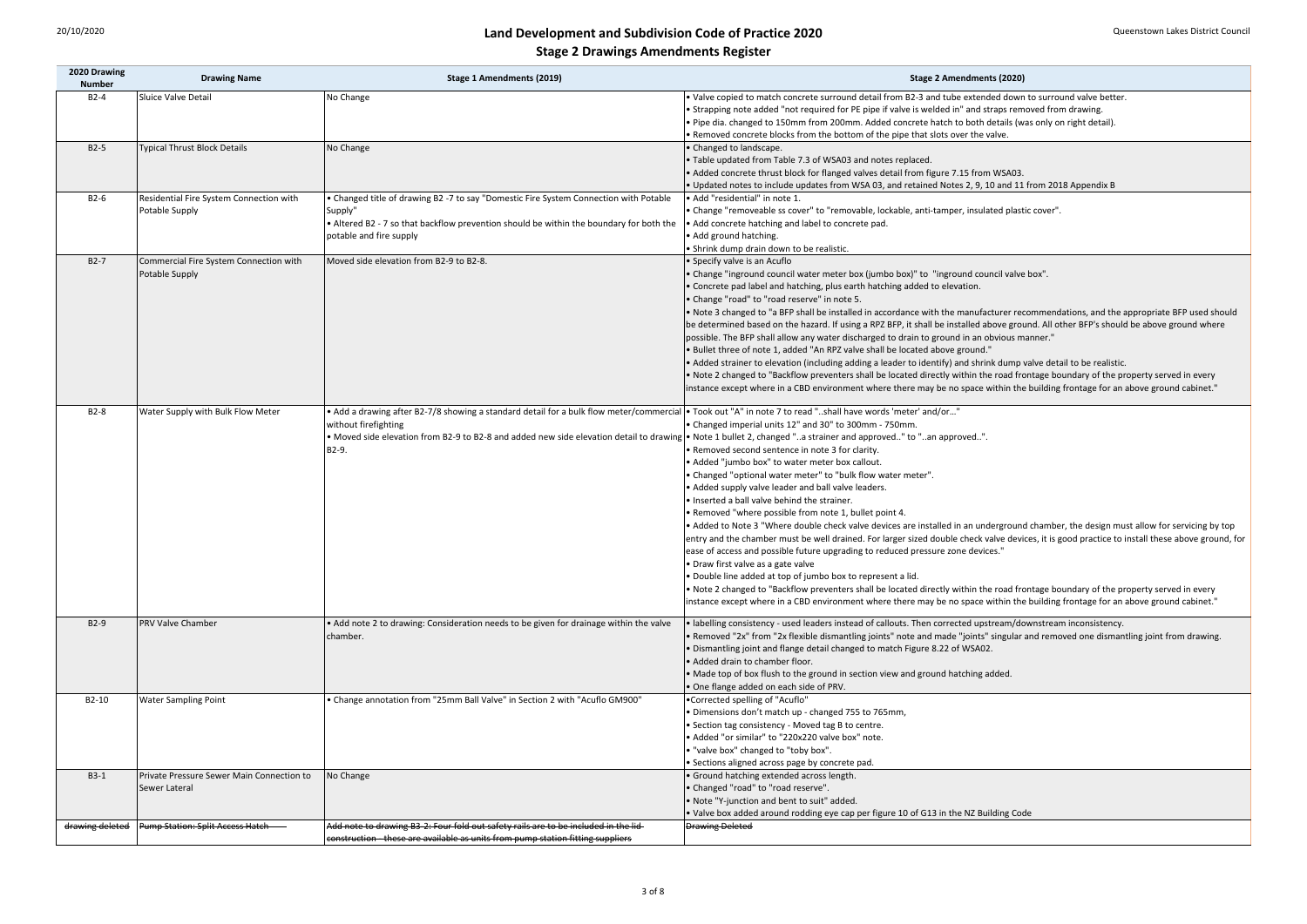exceeding 450mm diameter to have anti-vermin screens fitted, except when the pipe is less than to m long." for forming inlet and outlet structures outside manufacturer's specifications". equivalent" after each mesh description

ecifications: "DN300 SN8 uPVC Culvert" changed to "non-flexible" (uPVC, PE Culvert) , 100 M/4 AP40, 200 AP65)

/5 chip seal to asphalt or chip seal, so there is just the detail surrounding the pipe and then a gap until the road

afficable areas with less than 1.0 c cover shall be concrete capped, and pipes with less than 0.55 mm cover shall be rete encasement shall be reinforced concrete and structurally designed for required design load by a structural

boints specifying bars in capping detail and replace with one stating "reinforcement to be determined by a lete note specifying reinforcement in encasing detail.

ensions to be determined based on ground conditions and specific design."

ision to "200mm for single and 300mm for double", not 150mm. Also referred to the relevant section in the Code.

to 67.5 (incl. direction of angle) to be more applicable for designers and machinery. Meters to metres.

reject gravels" with "approved drainage aggregate material".

ace water cut-off drain detail for "min 200mm below subgrade level" and "to be determined by design"

| 2020 Drawing<br><b>Number</b> | <b>Drawing Name</b>                                       | <b>Stage 1 Amendments (2019)</b>                                                                        | <b>Stage 2 Amendments (2020)</b>                                                                                                                                                                                                                                                                                                                                                                                                                                                                                                                                                                                                                                                                                                                                                                                                                                                                                                                                                                                                                                                                                                                                      |
|-------------------------------|-----------------------------------------------------------|---------------------------------------------------------------------------------------------------------|-----------------------------------------------------------------------------------------------------------------------------------------------------------------------------------------------------------------------------------------------------------------------------------------------------------------------------------------------------------------------------------------------------------------------------------------------------------------------------------------------------------------------------------------------------------------------------------------------------------------------------------------------------------------------------------------------------------------------------------------------------------------------------------------------------------------------------------------------------------------------------------------------------------------------------------------------------------------------------------------------------------------------------------------------------------------------------------------------------------------------------------------------------------------------|
| drawing deleted               | Pump Station: Split Access Hatch Sections                 | No Change                                                                                               | <b>Drawing Deleted</b>                                                                                                                                                                                                                                                                                                                                                                                                                                                                                                                                                                                                                                                                                                                                                                                                                                                                                                                                                                                                                                                                                                                                                |
| drawing deleted               | Pump Station: Split Access Hatch Frame<br><b>Details</b>  | No Change                                                                                               | <b>Drawing Deleted</b>                                                                                                                                                                                                                                                                                                                                                                                                                                                                                                                                                                                                                                                                                                                                                                                                                                                                                                                                                                                                                                                                                                                                                |
| drawing deleted               | Pump Station: Split Access Hatch Cover-<br><b>Details</b> | No Change                                                                                               | <b>Drawing Deleted</b>                                                                                                                                                                                                                                                                                                                                                                                                                                                                                                                                                                                                                                                                                                                                                                                                                                                                                                                                                                                                                                                                                                                                                |
| $B4-1$                        | Inlet & outlet Structures                                 | No Change                                                                                               | · "Table 1" label added.<br>. Note 7 changed to "Inlets exceeding 450mm diameter to have anti-vermin screens<br>• Added note 8: "Table 1 is for forming inlet and outlet structures outside manufactu<br>. Update Note 1 to say "or equivalent" after each mesh description                                                                                                                                                                                                                                                                                                                                                                                                                                                                                                                                                                                                                                                                                                                                                                                                                                                                                           |
| $B4-2$                        | <b>Concrete Capping Detail</b>                            | • Added drawing to show concrete capping detail for culverts/pipes with less than 1m of<br>cover        | • Added note "extend 200mm past edge of culvert" to concrete cap note.<br>• Added 20mpa to concrete capping note.<br>• Added earth hatch.<br>. Removed the following specifications: "DN300 SN8 uPVC Culvert" changed to "non-<br>• Removed dimensions 450, 100 M/4 AP40, 200 AP65)<br>• Changed two coat grade 3/5 chip seal to asphalt or chip seal, so there is just the det<br>surface.<br>• Added encased detail.<br>• Added note: "3. Pipes in trafficable areas with less than 1.0 c cover shall be concrete<br>concrete encased. The concrete encasement shall be reinforced concrete and structu<br>engineer"<br>• Shift entire detail up to line up with bottom of basecourse.<br>• Add label to basecourse "150mm basecourse AP65"<br>• Add note for mesh at 200mm centres and into drawing.<br>• Change 100 mm cap overhang from 100 to 200mm and update leader accordingly.<br>• Change Note 2 "0.55 mm" to "0.6 m".<br>• Basecourse specified as AP40 rather than AP65.<br>. Removed first two bullet points specifying bars in capping detail and replace with of<br>structural engineer" and delete note specifying reinforcement in encasing detail. |
| drawing deleted               | <b>Drawing B4 3: Rip Rap Lined Swale</b>                  | No Change                                                                                               | <b>Drawing Deleted</b>                                                                                                                                                                                                                                                                                                                                                                                                                                                                                                                                                                                                                                                                                                                                                                                                                                                                                                                                                                                                                                                                                                                                                |
| drawing deleted               | Rip Rap Lined Swale                                       | No Change                                                                                               | <b>Drawing Deleted</b>                                                                                                                                                                                                                                                                                                                                                                                                                                                                                                                                                                                                                                                                                                                                                                                                                                                                                                                                                                                                                                                                                                                                                |
| $B4-3$                        | <b>Scruffy Dome Detail</b>                                | No Change                                                                                               | · Dimensions tidied and linework made proportionate<br>· Dimension arrows added for 0.5m dimension<br>• Swale grade changed to 1:5 on plan and elevation view.<br>· Syphon removed<br>. Pipe scaled to 225 dia and cut off just inside structure.<br>• Added dimension lines for 0.5 m dimension.<br>. Cut off concrete surround at lid and scaled to 200mm.<br>• Changed/added hatch for gravel and concrete to be consistent with document.                                                                                                                                                                                                                                                                                                                                                                                                                                                                                                                                                                                                                                                                                                                         |
| <b>B4-4</b>                   | Soak Pit                                                  | No Change                                                                                               | • Changed orientation to landscape.<br>. Removed duplicated notes from plan view.<br>• Removed all site-specific design elements/dimensions.<br>. Replace "toward" with "away from".<br>• Add Note 2: "Soakpit dimensions to be determined based on ground conditions and<br>• Add Note 2 text to leader for soak pit dimensions in plan view.<br>. Change "Note:" to "Notes:" and add numbering.<br>• Changed sump lead to dispose directly into manhole rather than a saddle.<br>. Changed sump lead dimension to "200mm for single and 300mm for double", not 1                                                                                                                                                                                                                                                                                                                                                                                                                                                                                                                                                                                                    |
| $B5-1$                        | Dimensions of No-Exit Road Turning Areas                  | • Amend the drawing to have it as 10 meters to align with the wording and the correct<br>dwg referenced | No Change                                                                                                                                                                                                                                                                                                                                                                                                                                                                                                                                                                                                                                                                                                                                                                                                                                                                                                                                                                                                                                                                                                                                                             |
| $B5-2$                        | Turning Areas for No-Exit Roads                           | No Change                                                                                               | • Angle changed from 22.5 to 67.5 (incl. direction of angle) to be more applicable for                                                                                                                                                                                                                                                                                                                                                                                                                                                                                                                                                                                                                                                                                                                                                                                                                                                                                                                                                                                                                                                                                |
| $B5-3$                        | Parking Bay                                               | No Change                                                                                               | No Change                                                                                                                                                                                                                                                                                                                                                                                                                                                                                                                                                                                                                                                                                                                                                                                                                                                                                                                                                                                                                                                                                                                                                             |
| $B5-4$                        | Subsoil drains - Roadside                                 | No Change                                                                                               | • Removed base dimensions and BIDIM from bases.<br>. Replaced "washed 20 mm reject gravels" with "approved drainage aggregate mater<br>. "Removed "lowest" from "min of 200 mm below lowest subgrade level".<br>• Added dimensions on surface water cut-off drain detail for "min 200mm below sub                                                                                                                                                                                                                                                                                                                                                                                                                                                                                                                                                                                                                                                                                                                                                                                                                                                                     |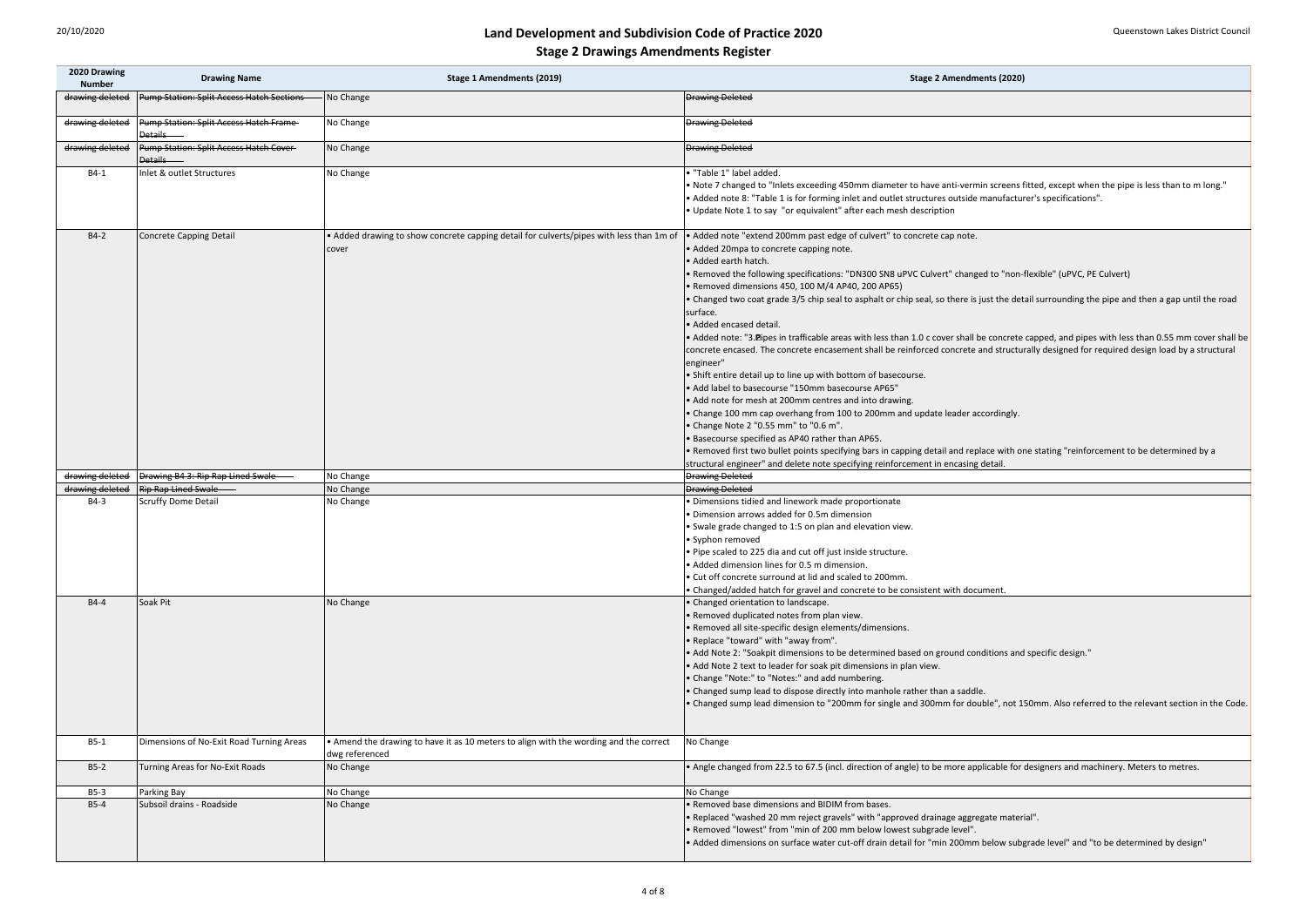| 2020 Drawing<br><b>Number</b> | <b>Drawing Name</b>                              | $\mathbf{a} \bullet \mathbf{b} \bullet \mathbf{c} \bullet \mathbf{c} \bullet \mathbf{c} \bullet \mathbf{c} \bullet \mathbf{c} \bullet \mathbf{c} \bullet \mathbf{c} \bullet \mathbf{c} \bullet \mathbf{c} \bullet \mathbf{c} \bullet \mathbf{c} \bullet \mathbf{c} \bullet \mathbf{c} \bullet \mathbf{c} \bullet \mathbf{c} \bullet \mathbf{c} \bullet \mathbf{c} \bullet \mathbf{c} \bullet \mathbf{c} \bullet \mathbf{c} \bullet \mathbf{c} \bullet \mathbf{c} \bullet \mathbf{c} \bullet \mathbf{c} \bullet \mathbf{c} \bullet \mathbf{$<br><b>Stage 1 Amendments (2019)</b> | <b>Stage 2 Amendments (2020)</b>                                                                                                  |
|-------------------------------|--------------------------------------------------|---------------------------------------------------------------------------------------------------------------------------------------------------------------------------------------------------------------------------------------------------------------------------------------------------------------------------------------------------------------------------------------------------------------------------------------------------------------------------------------------------------------------------------------------------------------------------------|-----------------------------------------------------------------------------------------------------------------------------------|
| $B5-5$                        | <b>Typical Swale Detail</b>                      | No Change                                                                                                                                                                                                                                                                                                                                                                                                                                                                                                                                                                       | • Changed name to "Typical Swale Detail"                                                                                          |
|                               |                                                  |                                                                                                                                                                                                                                                                                                                                                                                                                                                                                                                                                                                 | • Note 3 changed to 5% AEP.                                                                                                       |
|                               |                                                  |                                                                                                                                                                                                                                                                                                                                                                                                                                                                                                                                                                                 | • Changed Figures 3.6B and C to B5-6 and B5-7.                                                                                    |
|                               |                                                  |                                                                                                                                                                                                                                                                                                                                                                                                                                                                                                                                                                                 | · Dimension added "Min. of 200 mm below lowest subgrade level"                                                                    |
|                               |                                                  |                                                                                                                                                                                                                                                                                                                                                                                                                                                                                                                                                                                 | • Added grass and topsoil hatch.                                                                                                  |
|                               |                                                  |                                                                                                                                                                                                                                                                                                                                                                                                                                                                                                                                                                                 | • Changed 100dia. slotted pipe to 110dia.                                                                                         |
|                               |                                                  |                                                                                                                                                                                                                                                                                                                                                                                                                                                                                                                                                                                 | . Moved "d" dimension to go to top of base of swale.                                                                              |
|                               |                                                  |                                                                                                                                                                                                                                                                                                                                                                                                                                                                                                                                                                                 | • Changed note 5 to 1:4.                                                                                                          |
|                               |                                                  |                                                                                                                                                                                                                                                                                                                                                                                                                                                                                                                                                                                 | • Add carriageway from old rip rap drawing (B4-3).                                                                                |
| $B5-6$                        | Typical Swale Detail (when check dams            | No Change                                                                                                                                                                                                                                                                                                                                                                                                                                                                                                                                                                       | • Changed name to Typical Swale Detail [when check dams required]. Figure 3.6C is B5-7                                            |
|                               | required)                                        |                                                                                                                                                                                                                                                                                                                                                                                                                                                                                                                                                                                 |                                                                                                                                   |
| $B5-7$                        | <b>Typical Check Dam Detail</b>                  | No Change                                                                                                                                                                                                                                                                                                                                                                                                                                                                                                                                                                       | • Changed section tags and elevation names to A and B.                                                                            |
|                               |                                                  |                                                                                                                                                                                                                                                                                                                                                                                                                                                                                                                                                                                 | • Changed BIDIM to A14 rather than A12.                                                                                           |
|                               |                                                  |                                                                                                                                                                                                                                                                                                                                                                                                                                                                                                                                                                                 | • Extended concrete to full width                                                                                                 |
|                               |                                                  |                                                                                                                                                                                                                                                                                                                                                                                                                                                                                                                                                                                 | . Replaced "railway sleeper" with "20 Mpa concrete check dam" and deleted "railway sleeper" from typical plan view.               |
|                               |                                                  |                                                                                                                                                                                                                                                                                                                                                                                                                                                                                                                                                                                 | • Added dimensions to check dam, with 20mm chamfer on concrete check dam (with note), and extended filter fabric to be underneath |
|                               |                                                  |                                                                                                                                                                                                                                                                                                                                                                                                                                                                                                                                                                                 | structure.                                                                                                                        |
|                               |                                                  |                                                                                                                                                                                                                                                                                                                                                                                                                                                                                                                                                                                 | . Removed wings on elevation B and centred note under title of elevation A.                                                       |
| <b>B5-8</b>                   | Kerbs and Dished Channels                        | No Change                                                                                                                                                                                                                                                                                                                                                                                                                                                                                                                                                                       | . Mirror No. 3 Slip Form Kerb so the footpath is on the right.                                                                    |
|                               |                                                  |                                                                                                                                                                                                                                                                                                                                                                                                                                                                                                                                                                                 | • Added "maximum" to road edge leader on no. 1 kerb & channel.                                                                    |
|                               |                                                  |                                                                                                                                                                                                                                                                                                                                                                                                                                                                                                                                                                                 | · Replicated road hatching from no.5 mountable kerb on all kerb details                                                           |
| <b>B5-9</b>                   | Typical sump to driveway or right of way         | No Change                                                                                                                                                                                                                                                                                                                                                                                                                                                                                                                                                                       | . Removed note 2. Change boundary linetype. Hatched drain for definition.                                                         |
|                               |                                                  |                                                                                                                                                                                                                                                                                                                                                                                                                                                                                                                                                                                 |                                                                                                                                   |
| B5-10                         | Flat channel or Yard Sump - Private Only         | • Add note to drawings: B5-10, B5-11, and B5-20 to require concrete corbals at pipe                                                                                                                                                                                                                                                                                                                                                                                                                                                                                             | • Added "A" to Section title for consistency.                                                                                     |
|                               |                                                  | penetrations.                                                                                                                                                                                                                                                                                                                                                                                                                                                                                                                                                                   | · Removed 160dia note.                                                                                                            |
|                               |                                                  | . All sumps should be 1800mm depth and a minimum sediment storage depth of 450mm                                                                                                                                                                                                                                                                                                                                                                                                                                                                                                | • Removed note for corbels for all sump details.                                                                                  |
|                               |                                                  | is to be provided (to invert of pipe).                                                                                                                                                                                                                                                                                                                                                                                                                                                                                                                                          | • Changed depth of sump to 1800 and depth to pipe to 600 mm min.                                                                  |
|                               |                                                  |                                                                                                                                                                                                                                                                                                                                                                                                                                                                                                                                                                                 | • Removed "barrel" from notes because manufacturer doesn't use this terminology (Hynds).                                          |
|                               |                                                  |                                                                                                                                                                                                                                                                                                                                                                                                                                                                                                                                                                                 | • Added concrete hatching                                                                                                         |
|                               |                                                  |                                                                                                                                                                                                                                                                                                                                                                                                                                                                                                                                                                                 | • Moved 1800 dimension to internal base                                                                                           |
|                               |                                                  |                                                                                                                                                                                                                                                                                                                                                                                                                                                                                                                                                                                 | • Added ground hatching and made pipe a Y-junction and 45 degree connection                                                       |
| $B5-11$                       | Road Sump Detail                                 | • Add note to drawings: B5-10, B5-11, and B5-20 to require concrete corbals at pipe                                                                                                                                                                                                                                                                                                                                                                                                                                                                                             | • Moved bottom dimension to go to invert of pipe rather than top.                                                                 |
|                               |                                                  | penetrations.                                                                                                                                                                                                                                                                                                                                                                                                                                                                                                                                                                   | . Removed note for corbels for all sump details.                                                                                  |
|                               |                                                  | . All sumps should be 1800mm depth and a minimum sediment storage depth of 450mm                                                                                                                                                                                                                                                                                                                                                                                                                                                                                                | • Added 1800mm depth dimension to internal base of sump.                                                                          |
|                               |                                                  | is to be provided (to invert of pipe).                                                                                                                                                                                                                                                                                                                                                                                                                                                                                                                                          | • Added 75mm max. dimension to depth between inlet block and top of grate.                                                        |
|                               |                                                  |                                                                                                                                                                                                                                                                                                                                                                                                                                                                                                                                                                                 | • Added y junction and 45 bend instead of syphon.                                                                                 |
|                               |                                                  |                                                                                                                                                                                                                                                                                                                                                                                                                                                                                                                                                                                 | . Added max water level with label.                                                                                               |
|                               |                                                  |                                                                                                                                                                                                                                                                                                                                                                                                                                                                                                                                                                                 | · Removed "at all" from note 2.                                                                                                   |
|                               |                                                  |                                                                                                                                                                                                                                                                                                                                                                                                                                                                                                                                                                                 | • Changed the detail of the back entry block in B5-11 and 13 to show the cut out.                                                 |
|                               |                                                  |                                                                                                                                                                                                                                                                                                                                                                                                                                                                                                                                                                                 | • Changed grate to match grates in B5-12                                                                                          |
|                               |                                                  |                                                                                                                                                                                                                                                                                                                                                                                                                                                                                                                                                                                 |                                                                                                                                   |
| $B5-12$                       | Different Grate Layouts                          | No Change                                                                                                                                                                                                                                                                                                                                                                                                                                                                                                                                                                       | • Changed note "(see note 5)" to "(see note 1)" and added note 5 from B5-11 as note 1 on this sheet.                              |
|                               |                                                  |                                                                                                                                                                                                                                                                                                                                                                                                                                                                                                                                                                                 | • Changed grates to look more realistic (match B5-18).                                                                            |
|                               |                                                  |                                                                                                                                                                                                                                                                                                                                                                                                                                                                                                                                                                                 | . Dashed vertical line added to show that the 1000 dimension is applied to end of taper.                                          |
| $B5-13$                       | <b>Standard Back Entry Sump</b>                  | No Change                                                                                                                                                                                                                                                                                                                                                                                                                                                                                                                                                                       | • Detail and dimensions updated to resemble current practice (Hynds isometric drawing of back entry sump and flat top sump).      |
|                               |                                                  |                                                                                                                                                                                                                                                                                                                                                                                                                                                                                                                                                                                 | • Title added to section called "section through grate",                                                                          |
|                               |                                                  |                                                                                                                                                                                                                                                                                                                                                                                                                                                                                                                                                                                 | . Titles for isometric views added as "Back Entry Sump Isometric View" and "Flat Top Sump Isometric View"                         |
|                               |                                                  |                                                                                                                                                                                                                                                                                                                                                                                                                                                                                                                                                                                 | • Added notes "Dimensions per manufacturer's specifications." and "All sumps shall be a minimum of 1800 depth."                   |
|                               |                                                  |                                                                                                                                                                                                                                                                                                                                                                                                                                                                                                                                                                                 | . Drawing title changed to "Standard Flat Top and Back Entry Sump"                                                                |
| drawing deleted               | An Alternative Sump for Hillside<br>Situations — | No Change                                                                                                                                                                                                                                                                                                                                                                                                                                                                                                                                                                       | <b>Drawing Deleted</b>                                                                                                            |
| B5-14                         | Double back-entry sump for road low points       | No Change                                                                                                                                                                                                                                                                                                                                                                                                                                                                                                                                                                       | • A-A changed to A and B-B to B.                                                                                                  |
|                               | and alternative                                  |                                                                                                                                                                                                                                                                                                                                                                                                                                                                                                                                                                                 | • Removed bottom detail: "Alternative connection with outlets to main from both sumps".                                           |
| B5-15                         | Traversable Grates for Precast Headwalls         | No Change                                                                                                                                                                                                                                                                                                                                                                                                                                                                                                                                                                       | • Changed "Detail C" to "Section Detail C".                                                                                       |
|                               | 255mm to 450mm culverts                          |                                                                                                                                                                                                                                                                                                                                                                                                                                                                                                                                                                                 | . Deleted all details other than isometric view and added note "galvanized traversable grates as per manufacturer's detail".      |
|                               |                                                  |                                                                                                                                                                                                                                                                                                                                                                                                                                                                                                                                                                                 | • Removed note 1 about indicative dimensions.                                                                                     |
|                               |                                                  |                                                                                                                                                                                                                                                                                                                                                                                                                                                                                                                                                                                 | • Changed orientation to portrait.                                                                                                |
|                               |                                                  |                                                                                                                                                                                                                                                                                                                                                                                                                                                                                                                                                                                 | • All spellings of "galvanised" changed to "galvanized".                                                                          |
|                               |                                                  |                                                                                                                                                                                                                                                                                                                                                                                                                                                                                                                                                                                 | • Changed title "255 mm" to "300 mm"                                                                                              |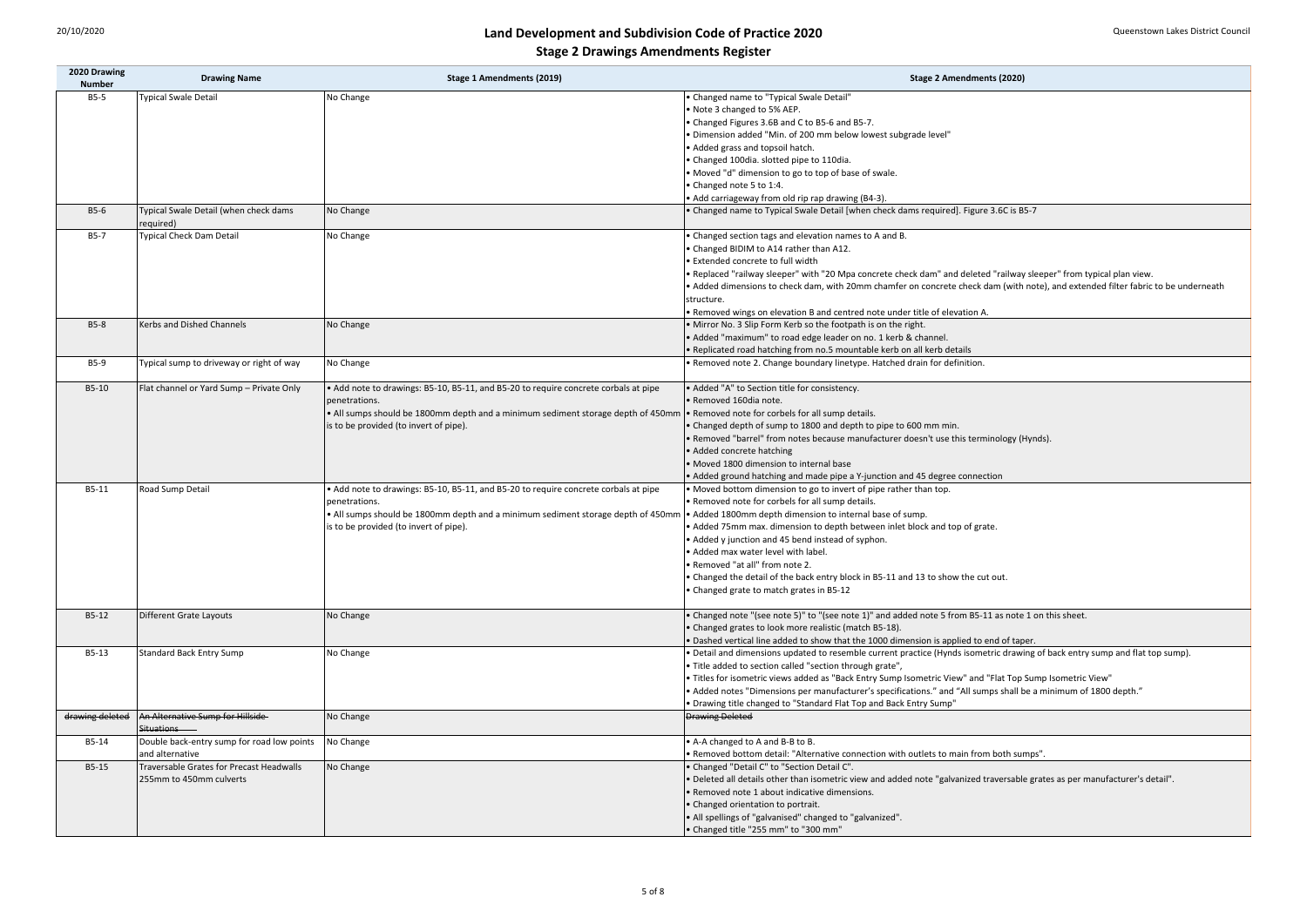| <b>Stage 2 Amendments (2020)</b>                                                                                                               |
|------------------------------------------------------------------------------------------------------------------------------------------------|
| • Changed "Detail C" to "Section Detail C".                                                                                                    |
| . "Deleted all details other than isometric view and added note "galvanized traversable grates as per manufacturer's detail".                  |
| • Also removed note 1 about indicative dimensions.                                                                                             |
| • Changed orientation to portrait.                                                                                                             |
| . All spellings of "galvanised" changed to "galvanized".                                                                                       |
| • Changed title "255 mm" to "300 mm"                                                                                                           |
| · Removed D11 reference.                                                                                                                       |
| • Changed D19 to B5-19.                                                                                                                        |
| • Removed note for corbels for all sump details.                                                                                               |
| • Changed basecourse leader to say "suitable backfill material as specified by the designer" to say "suitable bedding material as specified by |
| the designer"                                                                                                                                  |
| • Removed note above outlet about concrete capping, and references to drawings B5-18 and B5-19                                                 |
| · Deleted note "standard sump grating and frame" as it's redundant.                                                                            |
| • Changed syphone to 45deg bend.                                                                                                               |
| . Changed angle line for low level footpath to match top of kerb on each side.                                                                 |
| · District plan references updated.                                                                                                            |
| • Section tag changed to A - from XX and section titles changed to A.                                                                          |
| · Removed note 10                                                                                                                              |
| • Removed values and notes on sections referring to max change of grades and replaced with one note "Max. change of grade in accordance        |
| with the district plan".                                                                                                                       |
| • Changed "665 mesh" to "structural mesh"                                                                                                      |
| • Changed "section 29.5 of the district plan" in note 1 to "district plan requirements",                                                       |
| • Changed 100mm to 150mm in note 4                                                                                                             |
| . Removed "section 29.5.17 of" from note 6, and remove note 9.                                                                                 |
| • Added dashed lines representing footpath across vehicle crossing and add corresponding leader "if the footpath is existing it must be        |
| removed at the time of installation"                                                                                                           |
| • Changed linetype of boundary to border linetype and thickened lineweight of vehicle crossing.                                                |
| . Removed numerical dimensions from footpath and between footpath and end of flare.                                                            |
| • Min 3500 at flare changed to 4000 to align with PDP.                                                                                         |
| • Changed reference to B5-8.                                                                                                                   |
| • Changed "665 mesh" to "structural mesh"                                                                                                      |
| •Changed 100mm to 150mm in note 4                                                                                                              |
| . Removed "section 29.5.17 of" from note 5 and 6, and removed note 9.                                                                          |
| • Added dashed lines representing footpath across vehicle crossing and add corresponding leader "if the footpath is existing it must be        |
| removed at the time of installation"                                                                                                           |
| • Changed linetype of boundary to border linetype and thickened lineweight of vehicle crossing.                                                |
| . Removed numerical dimensions from footpath and between footpath and end of flare and added "footpath" to the dimension that was              |
| 1500 to match B5-21.                                                                                                                           |
| • Changed section grade to 2%.                                                                                                                 |
| Drawing Deleted --- section on a to section a                                                                                                  |
| · District plan reference updated to 29.1.15.                                                                                                  |
| • Note 6 added: "minimum depth of 450 mm to top of culvert is required if concrete capped/encased if the road depth cannot be achieved or      |
| as agreed with the T.A"                                                                                                                        |
| • Made property boundary a straight line and changed linetype from fence to boundary to match other drawings.                                  |
| • Changed 100mm to 150mm and 150mm to 200mm in note 2,                                                                                         |

hanged to "merge lane.." and removed 29.5.15 reference so just to say "(refer DP)".

| 2020 Drawing<br><b>Number</b> | <b>Drawing Name</b>                    | <b>Stage 1 Amendments (2019)</b>                                                    | <b>Stage 2 Amendments (2020)</b>                                                         |
|-------------------------------|----------------------------------------|-------------------------------------------------------------------------------------|------------------------------------------------------------------------------------------|
| B5-16                         | Mountable Grates for Precast Headwalls | No Change                                                                           | • Changed "Detail C" to "Section Detail C".                                              |
|                               | 255mm to 450mm Culvert                 |                                                                                     | . Deleted all details other than isometric view and added note "galvanized traversabl    |
|                               |                                        |                                                                                     | • Also removed note 1 about indicative dimensions.                                       |
|                               |                                        |                                                                                     | • Changed orientation to portrait.                                                       |
|                               |                                        |                                                                                     | . All spellings of "galvanised" changed to "galvanized".                                 |
|                               |                                        |                                                                                     | • Changed title "255 mm" to "300 mm"                                                     |
| B5-17                         | <b>Berm Sump Detail</b>                | • Add note to drawings: B5-10, B5-11, and B5-20 to require concrete corbals at pipe | • Removed D11 reference.                                                                 |
|                               |                                        | penetrations.                                                                       | • Changed D19 to B5-19.                                                                  |
|                               |                                        | . All sumps should be 1800mm depth and a minimum sediment storage depth of 450mm    | . Removed note for corbels for all sump details.                                         |
|                               |                                        | is to be provided (to invert of pipe).                                              | . Changed basecourse leader to say "suitable backfill material as specified by the desi  |
|                               |                                        |                                                                                     | the designer"                                                                            |
|                               |                                        |                                                                                     | . Removed note above outlet about concrete capping, and references to drawings B5        |
|                               |                                        |                                                                                     | • Deleted note "standard sump grating and frame" as it's redundant.                      |
|                               |                                        |                                                                                     | • Changed syphone to 45deg bend.                                                         |
|                               |                                        |                                                                                     |                                                                                          |
| B5-18                         | Vehicle Crossing - Residential         | Note 3. 30mm DG7 (reference NZTA M10 Notes Table N3.3)                              | . Changed angle line for low level footpath to match top of kerb on each side.           |
|                               |                                        | Note 4. M4 AP40 (new M4 specification coming out from NZTA Soon that will allow     | · District plan references updated.                                                      |
|                               |                                        | lower spec AP40 in low use environments- which would apply to driveways)            | • Section tag changed to A - from XX and section titles changed to A.                    |
|                               |                                        |                                                                                     | · Removed note 10                                                                        |
|                               |                                        |                                                                                     | • Removed values and notes on sections referring to max change of grades and repla       |
|                               |                                        |                                                                                     | with the district plan".                                                                 |
|                               |                                        |                                                                                     | • Changed "665 mesh" to "structural mesh"                                                |
|                               |                                        |                                                                                     | • Changed "section 29.5 of the district plan" in note 1 to "district plan requirements", |
|                               |                                        |                                                                                     | • Changed 100mm to 150mm in note 4                                                       |
|                               |                                        |                                                                                     | • Removed "section 29.5.17 of" from note 6, and remove note 9.                           |
|                               |                                        |                                                                                     | • Added dashed lines representing footpath across vehicle crossing and add correspo      |
|                               |                                        |                                                                                     | removed at the time of installation"                                                     |
|                               |                                        |                                                                                     | • Changed linetype of boundary to border linetype and thickened lineweight of vehic      |
|                               |                                        |                                                                                     | . Removed numerical dimensions from footpath and between footpath and end of fla         |
|                               |                                        |                                                                                     | . Min 3500 at flare changed to 4000 to align with PDP.                                   |
| B5-19                         | Vehicle Crossing - Commercial /        | No Change                                                                           | • Changed reference to B5-8.                                                             |
|                               | ndustrial                              |                                                                                     | • Changed "665 mesh" to "structural mesh"                                                |
|                               |                                        |                                                                                     | •Changed 100mm to 150mm in note 4                                                        |
|                               |                                        |                                                                                     | . Removed "section 29.5.17 of" from note 5 and 6, and removed note 9.                    |
|                               |                                        |                                                                                     | • Added dashed lines representing footpath across vehicle crossing and add correspo      |
|                               |                                        |                                                                                     | removed at the time of installation"                                                     |
|                               |                                        |                                                                                     | • Changed linetype of boundary to border linetype and thickened lineweight of vehic      |
|                               |                                        |                                                                                     | . Removed numerical dimensions from footpath and between footpath and end of fla         |
|                               |                                        |                                                                                     | 1500 to match B5-21.                                                                     |
|                               |                                        |                                                                                     | • Changed section grade to 2%.                                                           |
| drawing deleted               | Road Sump Detail: Heavy Duty Frame &   | No Change                                                                           | Drawing Deleted --- section on a to section a                                            |
|                               | <del>Grate</del>                       |                                                                                     |                                                                                          |
| B5-20                         | <b>Private Rural Access</b>            | • COP diagram B2-42 should read 3m to 6m (not 3.6m) for 'Residential' and 4m to 9m  | . District plan reference updated to 29.1.15.                                            |
|                               |                                        | (not 4.9m) for 'Other'                                                              | . Note 6 added: "minimum depth of 450 mm to top of culvert is required if concrete       |
|                               |                                        |                                                                                     | as agreed with the T.A"                                                                  |
|                               |                                        |                                                                                     | • Made property boundary a straight line and changed linetype from fence to bounda       |
|                               |                                        |                                                                                     | • Changed 100mm to 150mm and 150mm to 200mm in note 2,                                   |
|                               |                                        |                                                                                     | • "capacity" added to 300mm dia. min culvert note.                                       |
|                               |                                        |                                                                                     | . "merge slip lane" note changed to "merge lane" and removed 29.5.15 reference           |
|                               |                                        |                                                                                     | . Headwall and wingwalls drawn on culvert.                                               |
| drawing deleted               | <b>Light Sump Frame &amp; Grate</b>    | No Change                                                                           | Drawing Deleted --- section on a to section a                                            |
|                               |                                        |                                                                                     |                                                                                          |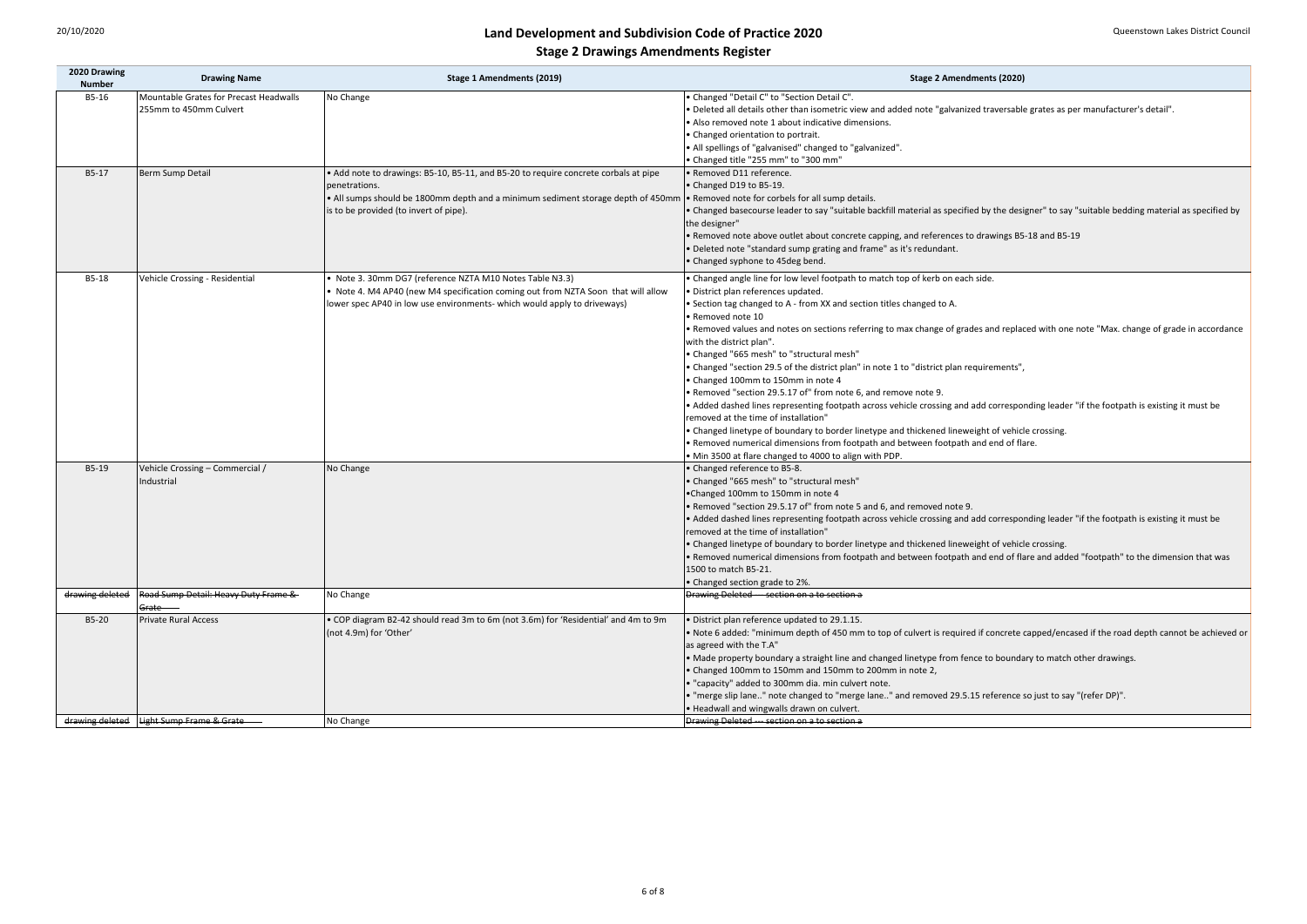|  | <b>Stage 2 Amendments (2020)</b> |  |
|--|----------------------------------|--|
|--|----------------------------------|--|

sections A and B and hatching to show ground profile layers in elevation view.

tal dimension to "pipe diameter x 6" and add concrete capping detail

vy duty concrete footpath detail to 150 from 125 and re-scaled

ack to "100mm compacted depth of M/4 AP40 on compacted subgrade with CBR >7".

0mm H4 timber battens", to "100X50mm H4 battens" and resize.

I" leader to each detail and changed note 5 from "..5-10mm down.." to "...minimum 5mm down...". ails to be designed and built as per the QLDC Tracks and Trails Design Guide" and removed leader note "grade in

ootpath to "45x45x450 H4 timber pegs at 400mm centres. Length to be extended if required to ensure it has bed ground."

dth of crossing per RTS14 - added to note to say "tactile warning indicator tiles (in accordance with RTS14)"

taken out of "minimum 100mm..." note for consistency. it option 1 and replace the title with Section. Leave the timber fencing notes without "option1". Added section

"Refer to TCD Manual Part 2: Section 7 for street name signs, and QLDC's infrastructure code clause 3.3.12 for

| 2020 Drawing<br><b>Number</b> | <b>Drawing Name</b>                       | <b>Stage 1 Amendments (2019)</b>                                                      | <b>Stage 2 Amendments (2020)</b>                                                        |
|-------------------------------|-------------------------------------------|---------------------------------------------------------------------------------------|-----------------------------------------------------------------------------------------|
| B5-21                         | Non-Precast Headwall Detail               | • Add the drawing detail from the Infrastructure code Rural Access - Figure 3 stacked | • Corrected inconsistency of section tags                                               |
|                               |                                           | stone detail with amendment of min diameter (200 to 300mm)                            | • Corrected spelling errors "shall", "mm" and in all caps for consistency,              |
|                               |                                           |                                                                                       | • Added "min" after 75mm to notes                                                       |
|                               |                                           |                                                                                       | • Changed 375mm to 300mm in pvc pipe ends dimension                                     |
|                               |                                           |                                                                                       | • Changed "base course" to "access surface" in section B                                |
|                               |                                           |                                                                                       | • Changed orientation of dimension line for cover over culvert                          |
|                               |                                           |                                                                                       | • Changed "concrete surround" to "concrete cap", "heavy PVC" to "SN8 PVC" in note       |
|                               |                                           |                                                                                       | • Added "if an appropriate depth cannot be achieved" to the end of note 3               |
|                               |                                           |                                                                                       | • Added ground hatching on sections A and B and hatching to show ground profile lay     |
|                               |                                           |                                                                                       | . Added "longitudinal elevation: headwall" title for top detail.                        |
|                               |                                           |                                                                                       | . Changed "300mm culvert" dim to "min 200mm".                                           |
|                               |                                           |                                                                                       | • Added concrete cap to section B.                                                      |
|                               |                                           |                                                                                       | • Changed headwall horizontal dimension to "pipe diameter x 6" and add concrete ca      |
|                               |                                           |                                                                                       | • Removed section A                                                                     |
|                               |                                           |                                                                                       | • Changed Note 1 "300mm" to "200mm".                                                    |
|                               |                                           |                                                                                       | • Changed drawing title to "Non-precast Headwall Detail for Culvert Under Access"       |
| B5-22                         | <b>Heavy Duty Footpath</b>                | No Change                                                                             | · Removed "min" from crossfall specification,                                           |
|                               |                                           |                                                                                       | • Changed thickness on heavy duty concrete footpath detail to 150 from 125 and re-s     |
|                               |                                           |                                                                                       | • Changed "HRC 665 mesh" to "HRC structural mesh"                                       |
|                               |                                           |                                                                                       | • Added "(to be confirmed on site)" to each backfill/subgrade note.                     |
| B5-23                         | Footpath - Asphalt & Gritted Detail       | •Changed "subgrade" to "basecourse" in drawing                                        | . Notes formatting changed for consistency.                                             |
|                               |                                           |                                                                                       | • Removed basecourse note.                                                              |
|                               |                                           |                                                                                       |                                                                                         |
|                               |                                           |                                                                                       | • Changed subgrade note back to "100mm compacted depth of M/4 AP40 on compad            |
|                               |                                           |                                                                                       | • Changed peg dimension to 45x45x450.                                                   |
|                               |                                           |                                                                                       | • Combined 2 AP40 pavement layers into 1                                                |
|                               |                                           |                                                                                       | • Change dimension "100X40mm H4 timber battens", to "100X50mm H4 battens" an            |
|                               |                                           |                                                                                       | • Removed note 4                                                                        |
|                               |                                           |                                                                                       | • Removed "Max" from crossfall                                                          |
|                               |                                           |                                                                                       | • Added "compacted backfill" leader to each detail and changed note 5 from "5-10n       |
|                               |                                           |                                                                                       | Added note "Tracks and trails to be designed and built as per the QLDC Tracks and 1     |
|                               |                                           |                                                                                       | accordance"                                                                             |
|                               |                                           |                                                                                       | • Changed note on gritted footpath to "45x45x450 H4 timber pegs at 400mm centres        |
|                               |                                           |                                                                                       | been driven into solid unyielded ground."                                               |
| B5-24                         | Pedestrian Crossing Detail                | Added detail to the pedestrian crossing cross section to include an approach slab to  | . Warning tiles to extend width of crossing per RTS14 - added to note to say "tactile v |
|                               |                                           | minimise rutting.                                                                     | • Added "plan" to title.                                                                |
|                               |                                           |                                                                                       | · Notes 1-3 removed                                                                     |
|                               |                                           |                                                                                       | • 665 mesh changed to structural mesh.                                                  |
|                               |                                           |                                                                                       | . 2.1m dimension of tactile tiles removed.                                              |
| drawing deleted               | Low Retaining Wall: Stacked Rock          | No Change                                                                             | <b>Drawing Deleted</b> ---                                                              |
| drawing deleted               | Low Retaining Wall: Post & Plank          | No Change                                                                             | <b>Drawing Deleted---</b>                                                               |
| drawing deleted               | Low Retaining Wall: Gabion                | No Change                                                                             | Drawing Deleted --- Full stop taken out of "minimum 100mm" note for consistency.        |
| drawing deleted               | 7 Wire Plain Fence                        | No Change                                                                             | Drawing Deleted - - take out option 1 and replace the title with Section. Leave the til |
|                               |                                           |                                                                                       | tag and "SECTION A"                                                                     |
| drawing deleted               | Street Lighting: Ground Planted Columns   | No Change                                                                             | <b>Drawing Deleted</b>                                                                  |
|                               |                                           |                                                                                       |                                                                                         |
| B6-1                          | Street Sign: Pole Mount                   | No Change                                                                             | . Changed reference note to "Refer to TCD Manual Part 2: Section 7 for street name      |
|                               |                                           |                                                                                       | fonts and colours"                                                                      |
| drawing deleted               | CM-001 Embedment & Trench fill            | No Change                                                                             | No Change                                                                               |
|                               | Arrangement                               |                                                                                       |                                                                                         |
| $B7-2$                        | CM - 003 Bulkheads & Trench stop Standard | No Change                                                                             | No Change                                                                               |
|                               | <b>Details</b>                            |                                                                                       |                                                                                         |
| $B7-3$                        | WS-001 Typical Mains Construction-        | No Change                                                                             | No Change                                                                               |
|                               | <b>Reticulation Main Arrangements</b>     |                                                                                       |                                                                                         |
| $B7-4$                        | WS-002 Typical Mains Construction-        | No Change                                                                             | No Change                                                                               |
|                               | <b>Distribution And Transfer Mains</b>    |                                                                                       |                                                                                         |
| $B7-5$                        | WS-003 Property Services-Connection to    | No Change                                                                             | No Change                                                                               |
|                               | an existing PVC Main                      |                                                                                       |                                                                                         |
| B7-6                          | WS-005 Thrust and anchor blocks-Gate      | No Change                                                                             | No Change                                                                               |
|                               | valves and vertical bends if required     |                                                                                       |                                                                                         |
| $B7-7$                        | WW-001 Pipelaying-Typical                 | No Change                                                                             | No Change                                                                               |
|                               | Arrangements                              |                                                                                       |                                                                                         |